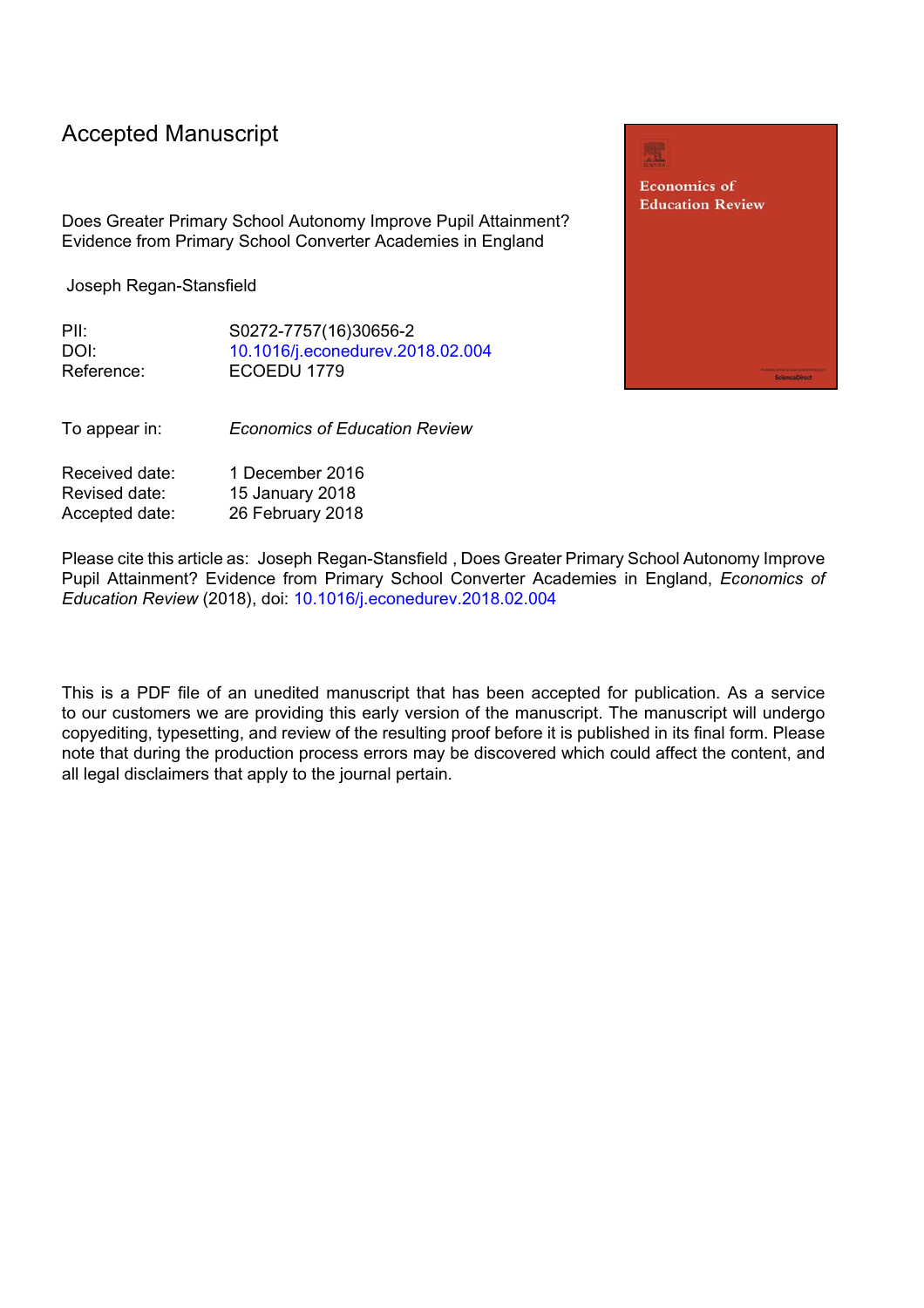### **Highlights**

- The conversion of primary schools into converter academies does not improve reading and maths attainment at ages 7 and 11 for the average pupil
- Although, there is evidence of a slight improvement (0.03 standard deviations) in the attainment of pupils eligible for free school meals
- The composition of the entry-year cohort of primary schools is also unaffected voluntary academy conversion
- academy conversion<br>
These findings are in stark contrast to the reported positive attainment effects of academy<br>
conversion for under-performing secondary schools<br>
ACCEPTED MANUSCRIPTION OF ACCEPTED AND THE SEARCH OF THE S • These findings are in stark contrast to the reported positive attainment effects of academy conversion for under-performing secondary schools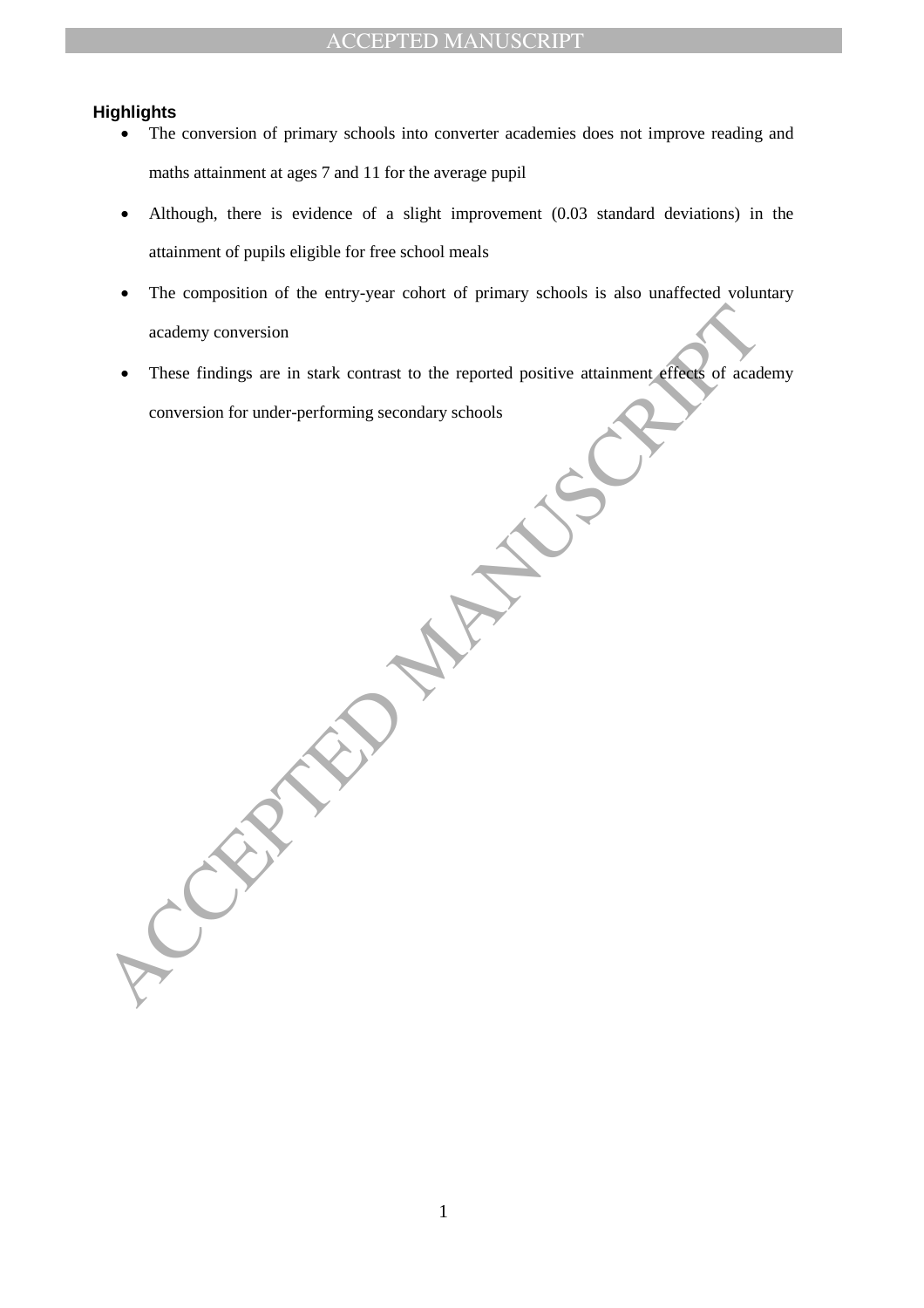# **Does Greater Primary School Autonomy Improve Pupil Attainment? Evidence from Primary School Converter Academies in England**

**Joseph Regan-Stansfield<sup>1</sup>**

**Department of Economics, Lancaster University**

# **January 2018**

## **Abstract**

**Accelering Solution**<br> **Accelering Solution**<br> **Accelering Solution**<br> **Accelering Solution**<br> **Accelering Accelering Accelering Accelering Solution**<br>
Accelering accelering schools to become academies: sate thright, mon-selec A recent English education policy has been to encourage state primary schools to become academies: state-funded, non-selective, and highly autonomous establishments. Primary schools have been able to opt-in to academy status since 2010 and academies now account for twenty-one percent of the primary sector. This paper investigates the causal effect of becoming a converter academy on primary school assessment outcomes, and on entry-year intake composition. Unlike existing evidence focused on earlier academies formed from failing secondary schools, no evidence is found of a converter academy effect on attainment for the average pupil. Although, there is evidence of a slight positive effect on age 11 attainment for pupils eligible for free school meals. There is no evidence that becoming a converter academy affects the composition of the entry-year intake.

**Keywords:** School Type, School Autonomy, Primary Education

**JEL codes:** I20, I21, I28

<sup>1</sup> *E:* j.regan-stansfield@lancaster.ac.uk *P:* Lancaster University Management School, Lancaster, United Kingdom, LA1 4YX. I gratefully acknowledge the comments of Colin P. Green, Maria Navarro Paniagua and Ian Walker. This research uses a data extract from the National Pupil Database provided by the Department for Education.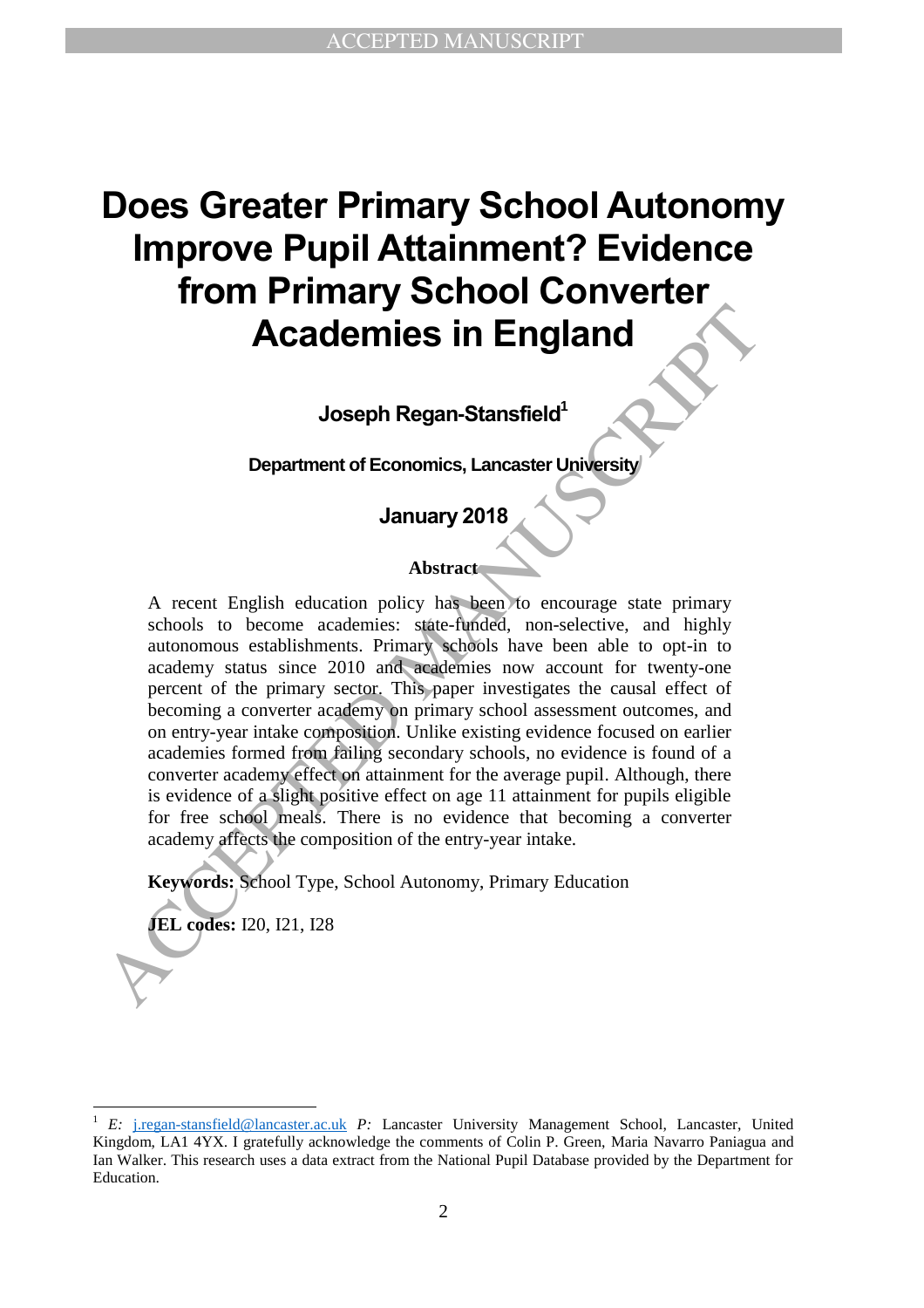## 1 Introduction

The relentless growth in the number of academies represents arguably the greatest transformation of the English state school sector since the introduction of comprehensive schools in the mid-1960s. First introduced in the early 2000s, academies are state-funded, non-selective, yet highly autonomous schools operating largely without local authority interference. Since the change in UK government in 2010, the Department for Education (DfE) has overseen a process of "mass academisation" whereby all state schools have been encouraged to become academies. 65 percent of secondary and twenty-one percent of primary schools are now academies.

merference. Since the change in UK government in 2010, the Department for Bduca<br>DfE) has overseen a process of "mass academisation" whereby all state schools have the<br>couraged to become academies. 65 percent of secondary a Some studies suggest the high priority attached to the mass academisation programme is justified. The conversion of existing secondary schools between 1988 and 1997 into foundation schools, which enjoyed greater autonomy than their predecessors, was estimated to increase the proportion of pupils passing five GCSEs or more by five percentage points on average (Clark, 2009). A second intervention, the sponsored academies programme, established 200 sponsored academies between 2002 and 2010 to replace historically underperforming schools. Research suggests that the replacement of these schools with academies led to an improvement in pupils" GCSE attainment (Eyles et al., 2016a). Pupils attending these academies were also more likely to complete a degree following their schooling (Eyles et al., 2016b). These two interventions were different and affected schools with dissimilar performance records, but both increased schools' autonomy and attainment.

The existing body of research into academies focuses overwhelmingly on secondary sponsored academies established before 2010. Sponsored academies are far less prevalent than converter academies, which are formed by schools that voluntarily elect to become academies. These schools tend to be already well-performing and educate advantaged pupils. Researchers have only recently turned their attention towards converter academies. For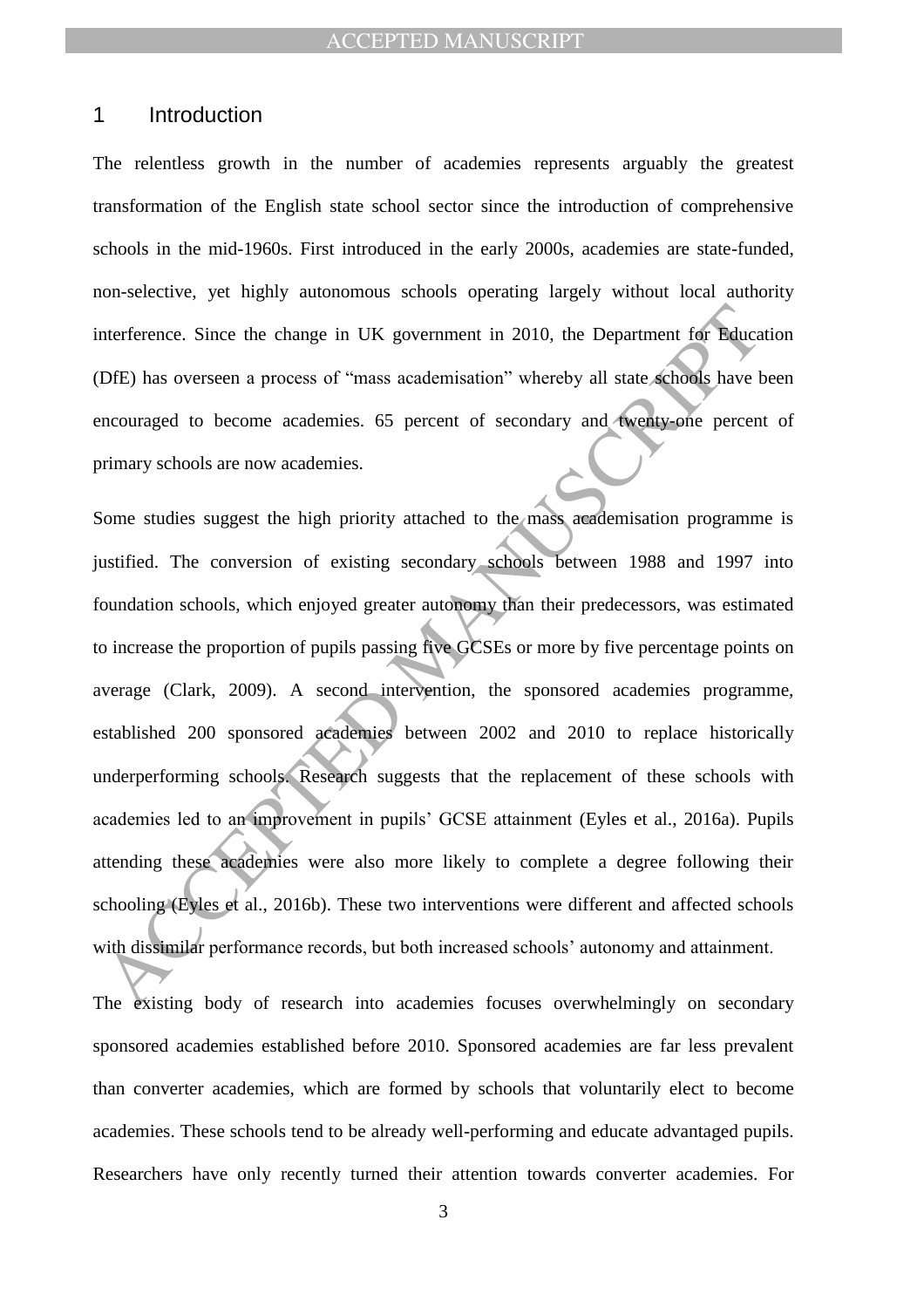example, Eyles et al. (2017) and Worth (2015) both show that attainment in primary converter academies does not improve following academy conversion.

This paper uses a difference-in-differences strategy to exploit the availability of data before and after conversions to identify the effect of becoming a converter academy on pupil attainment in primary schools. This paper also considers whether voluntary academy conversion alters the composition of primary schools" entry-year intake.

Manuscript and the composition of primary schools' chtry-year intake.<br>
This paper finds no evidence that the average pupil performs any better in ead-of-prime<br>
thool reading and maths tests because of their school becomin This paper finds no evidence that the average pupil performs any better in end-of-primaryschool reading and maths tests because of their school becoming a converter academy. However, evidence is uncovered that one sub-group of pupils, those eligible for free school meals, perform slightly better in age 11 maths and reading tests. There is also a small positive effect on age 11 reading attainment for schools that had the least autonomy before becoming a converter academy, but no effect is found for schools that were already relatively autonomous before conversion. No evidence is found that average pupil attainment at age seven is affected by converter academy status. Lastly, the composition of the entry-year intake does not appear to change with respect to several pupil characteristics following conversion.

This paper informs a lively public debate over the merits of academies, which are opposed by most teacher unions, some local authorities and major opposition political parties. The debate was galvanised by the 2016 government white paper *Education Excellence Everywhere* which declared the DfE's aspiration for every English state school to become an academy (or be in the process of doing so) by 2020 (Department for Education, 2016).<sup>2</sup> While full academisation is no longer a policy priority, schools continue to become academies at a vast rate. The scale and speed of the reform is unprecedented. If the trend continues then, state-

 $2$  The whitepaper stated that schools would be forced to become academies by 2022 even if this was against schools" wishes. A hostile backlash led to a policy revision whereby state schools would be encouraged but not compelled to become academies by 2022.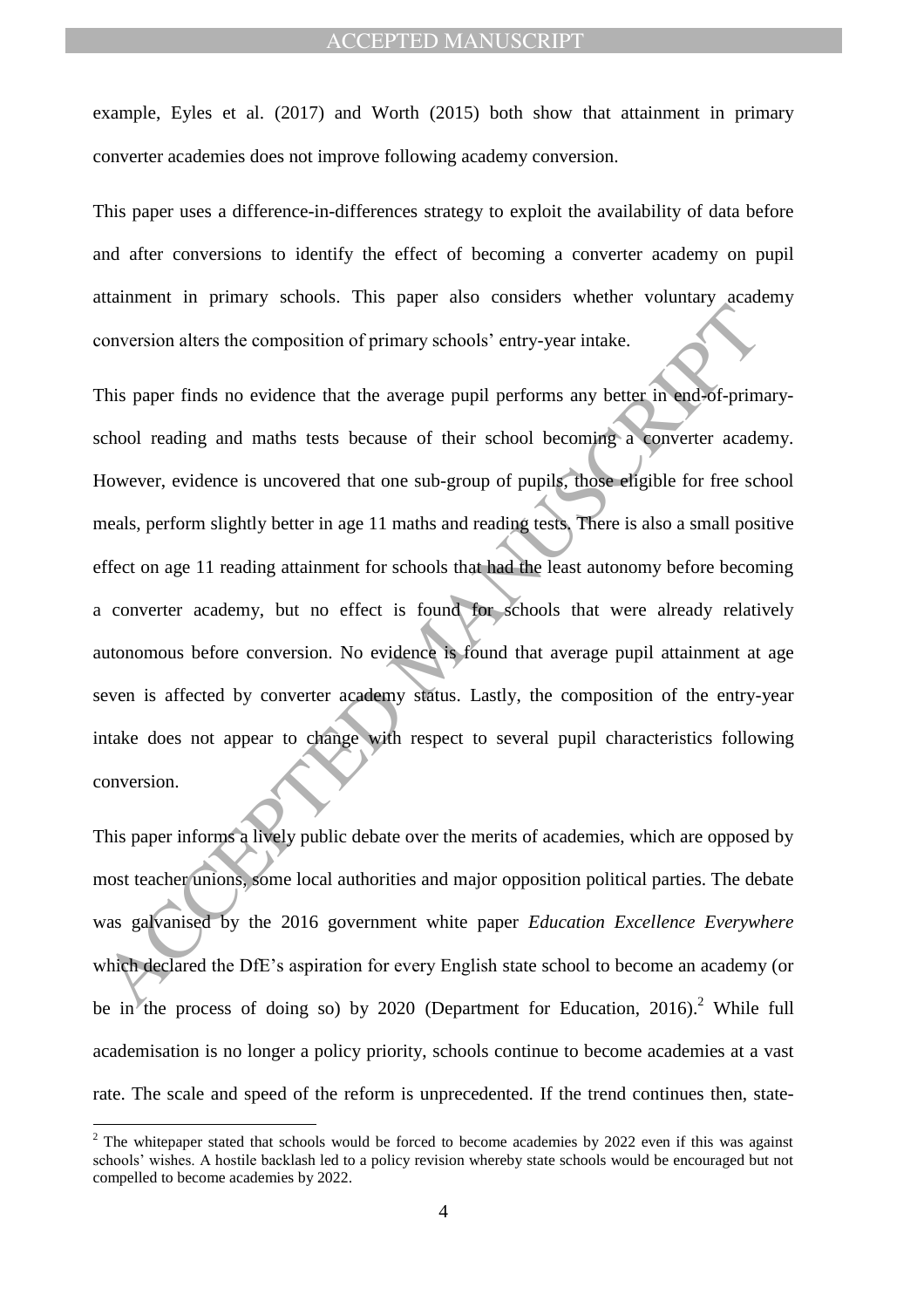funded schools will be largely independent of local government, and the English state schooling system will secure its position as the world"s most decentralised.

Academies are relatively less prevalent in the primary sector than the secondary sector. Furthermore, the government has already ensured that many of the worst performing primary schools have become sponsored academies. As such, the biggest consequence of further academisation will be a large increase in the number of primary converter academies - the specific academy type studied in this paper.

The state of the large increase in the number of primary converter academisation will be a large increase in the number of primary converter academinative prediction and this paper.<br>The conversion process is known to place The conversion process is known to place significant administrative and financial burdens on the DfE, local authorities and schools themselves. For example, the DfE incurred additional costs of £1bn due to the academies programme between April 2010 and April 2012 (National Audit Office, 2012). This includes one-off costs such as the £25,000 grant paid to schools to facilitate the conversion process, as well as the additional recurrent cost per open academy. In 2012/13, this was estimated at £260,000 per annum on average. At a time when the English state school sector is facing resource pressures, such as teacher shortages, and expecting other radical reforms, such as the introduction of a national school funding formula, this timely analysis is unable to provide evidence of any benefit from academy conversion to the average primary school pupil.

# 2 Institutional background

There are two broad types of state school in England: maintained schools and academies. Maintained schools receive funding and some professional and pupil-facing services from local education authorities (LEAs), to whom the government has historically delegated schooling provision. These authorities also set, or constrain, the policies and processes of their maintained schools; although the degree of control LEAs have over schools varies between different types of maintained school. The types of maintained school are, from least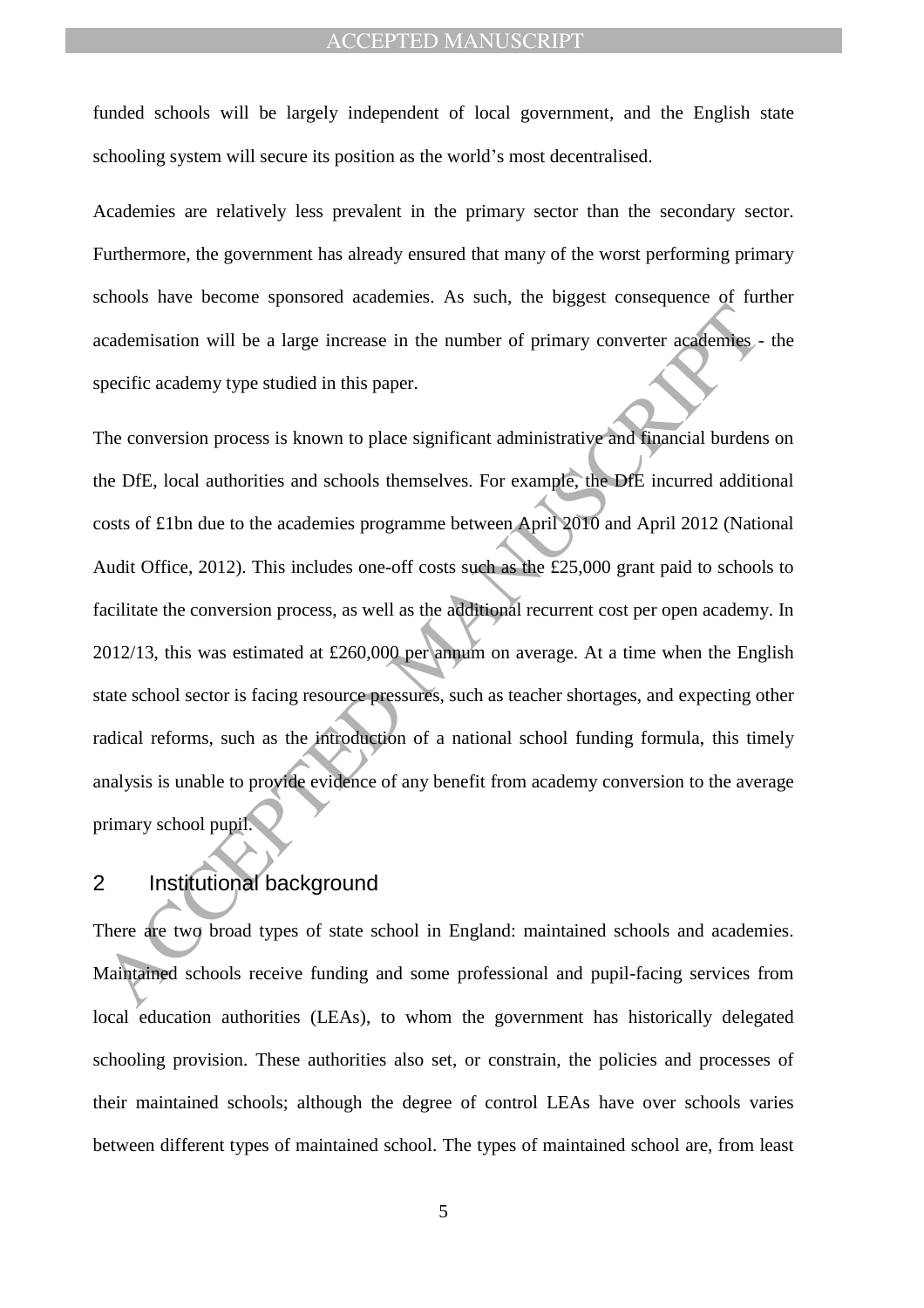to most autonomous: community, voluntary-controlled, voluntary-aided and foundation schools. Academies, on the other hand, are funded directly by the DfE and are largely independent of LEAs.

The means and a majority of the governors, reducing the CHA Therefore and the standard standard standard and the standard standard and include English, maths, science and religious studies. (Department direction, 2010). Ho Academies recruit and contract their staff, unlike community and voluntary-controlled schools whose staff are employed by their LEAs. Academies may impose their own employment terms and can disregard nationally negotiated teacher pay and conditions. They also have considerable freedom in devising their curriculum which must be "broad and balanced" and include English, maths, science and religious studies (Department for Education, 2010). However, they do not have to follow the national curriculum in these subjects, unlike maintained schools who are bound to the full national curriculum. Academies set their admission policy unlike community and voluntary-controlled schools which are subject to an LEA admission policy.<sup>3</sup>

Maintained schools are run by a board of between 9 and 20 governors. In community schools, one-fifth of the governors are appointed by the LEA. In foundation, voluntary-aided and voluntary-controlled schools, a separate charitable (often faith-based) foundation appoints between one-quarter and a majority of the governors, reducing the LEA's control. Academies are governed by private charitable trusts independent of the LEA. These trusts set their own budget and policies, including the length of the school day and year. Academies are effectively the UK equivalent of charter schools in the USA.

Officially academies should not be funded advantageously relative to maintained schools. However, a 2012 National Audit Office survey of converter academy head teachers found that 77 per-cent of academies converted to obtain more funding for front-line education (National Audit Office, 2012). Academies and maintained schools receive comparable

 $3$  However, admission policies must comply with the national School Admissions Code which forbids selection by ability.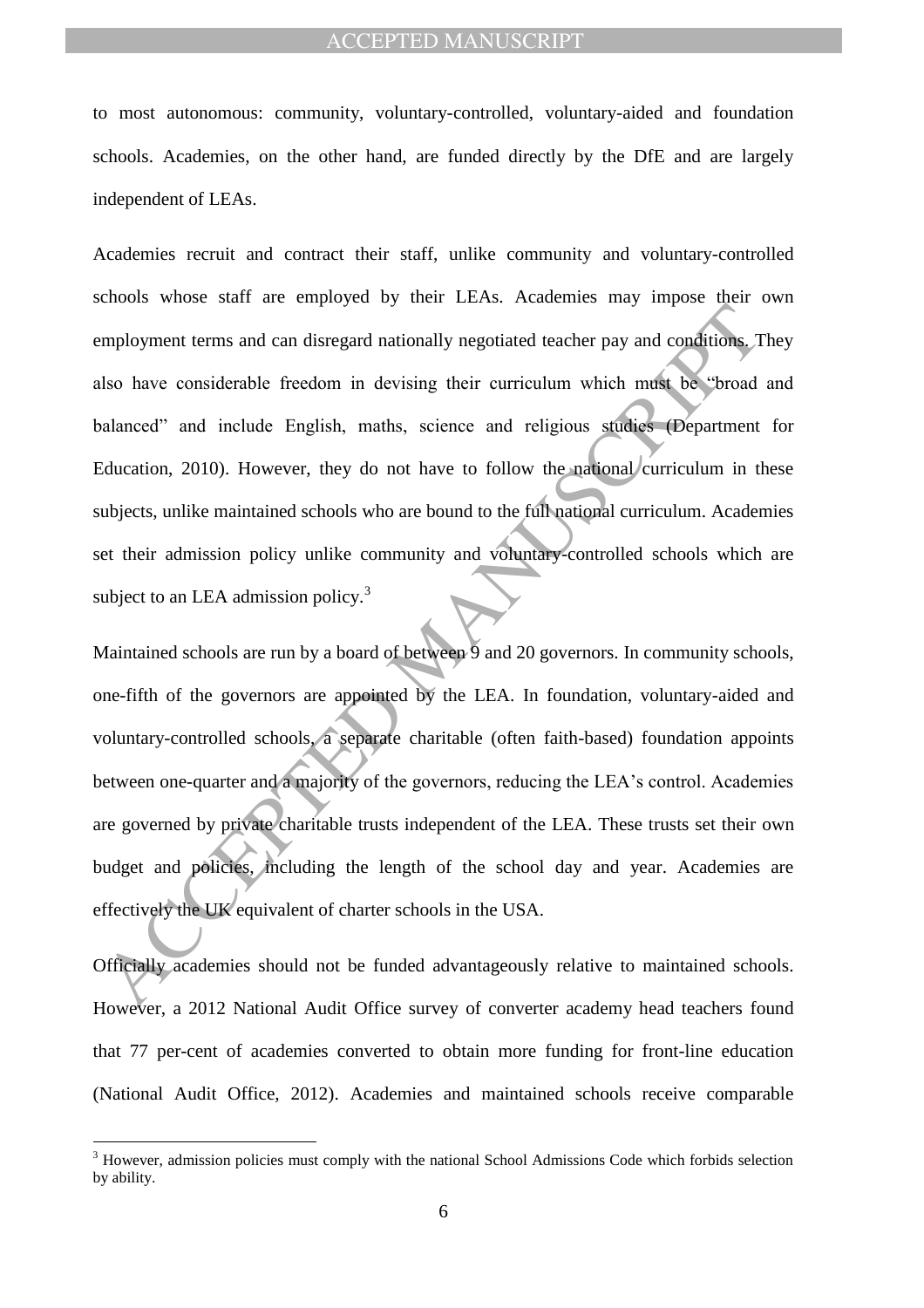Dedicated Schools Grant (DSG) funding which covers mainstream education provision and is the primary source of funding for schools. However, there has been a historical disparity between academies and maintained schools in respect of funding for auxiliary functions. LEAs centrally provide some services to maintained schools that academies need to procure independently. Academies formerly received an additional grant to provide these functions.<sup>4</sup> It boosted some academies" budgets more than 10 per-cent and was widely considered to overcompensate academies. This grant has now been replaced with the Educational Services Grant (ESG), paid on a common per-pupil rate. Since the 2015/16 school-year academies and maintained schools are financed on a comparable basis (Department for Education, 2014).

t boosted some academies' budgets more than 10 per-cent and was widely considerever<br>compensate academies. This grant has now been replaced with the Educational Server<br>orient (ESG), paid on a common per-pupil rate. Since th An understanding of the academy sector's expansion is important as academies can be grouped into two very different subcategories. By 2000 it was apparent to the then Labour government that there was a pervasive problem of under-performance, poor behaviour and low aspirations in inner-city secondary schools. The government's solution was to inject innovative management and private sector best practices into these failing schools. The government set about matching selected schools to sponsors – an individual, business or charitable organisation – who would influence the management, ethos, and curriculum of the school as it re-opened as an academy. These original academies would often occupy new or extensively refurbished facilities co-financed by the sponsor.<sup>5</sup> Between 2002 and 2010, 203 such academies were established; all were secondary schools and most were former maintained schools.<sup>6</sup> Academies founded due to the DfE imposing academy status on failing schools are now referred to as sponsored academies.

The composition of the academy sector changed dramatically following the formation of the Conservative-Liberal Democrat coalition government in May 2010. The new Secretary of

<sup>&</sup>lt;sup>4</sup> The grant was known as the Local Authority Central Spend Equivalent Grant.

<sup>&</sup>lt;sup>5</sup> This requirement was subsequently dropped to encourage more sponsors.

<sup>&</sup>lt;sup>6</sup> Some academies were new establishments with no predecessor school, some were previously private schools.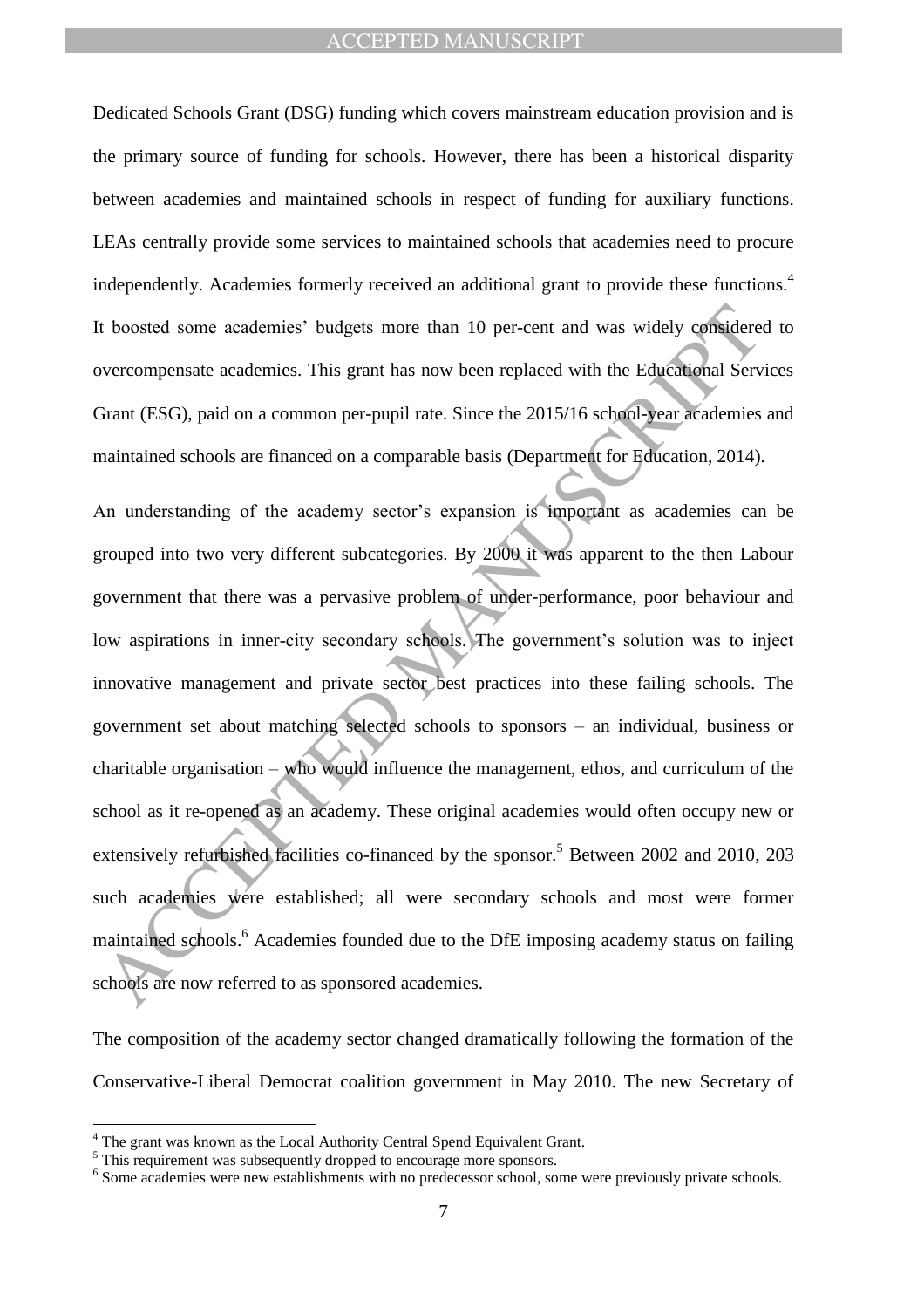State for Education was keen to offer academy freedoms to schools that were not failing or located within inner-city or deprived neighbourhoods. In July, the Academies Act 2010 became one of the fastest pieces of education legislation to be adopted by the UK parliament. It gave all schools the option to voluntarily become academies from the 2010/11 school-year, ultimately leading to the first primary academies. Academies formed from schools which voluntarily chose to become academies are known as converter academies.

Following those to become academies are known as converter academies.<br>
Schools rated "outstanding" by OFSTED, the national school inspections body, original<br>
diteir applications pre-approved meaning they could become acade Schools rated "outstanding" by OFSTED, the national school inspections body, originally had their applications pre-approved meaning they could become academies from September 2010. From April 2011, all applications from "well-performing" schools received priority from the DfE.<sup>7</sup> The application process is relatively swift, with eight months elapsing on average between an initial expression of interest and the actual re-opening of a school as an academy. The approval rate for primary converter academies applications is 90 per-cent, which should allay fears that schools are "cherry picked" to become academies. $8$  It is not uncommon for conversions to take place mid school-year, although many conversions occur over the summer school break

The DfE continues to identify under-performing schools, match them with sponsors and impose academy status. Weak schools that apply to become converter academies can have their application withdrawn and face a sponsor-led academy takeover thrust upon them.

Table 1 shows the number of each type of state primary school open at the start of every school-year since 2008. Five years after their introduction, converter academies account for 11.1 percent of the primary school sector. 5.4 per-cent of primary schools are now sponsored academies. Table 2 depicts the number of primary conversions during each school-year by

 $<sup>7</sup>$  According to National Audit Office (2012), "well performing" is based on the last three years' exam results;</sup> prior OFSTED inspections, particularly OFSTED judgements on leadership and the capacity to improve; financial management, and any other evidence deemed significant.

<sup>&</sup>lt;sup>8</sup> Statistic is calculated from the author's own analysis of the DfE's *Open Academies and Applications Dec '15* dataset, and refers to the number of all applications received by the end of December 2015 to be approved.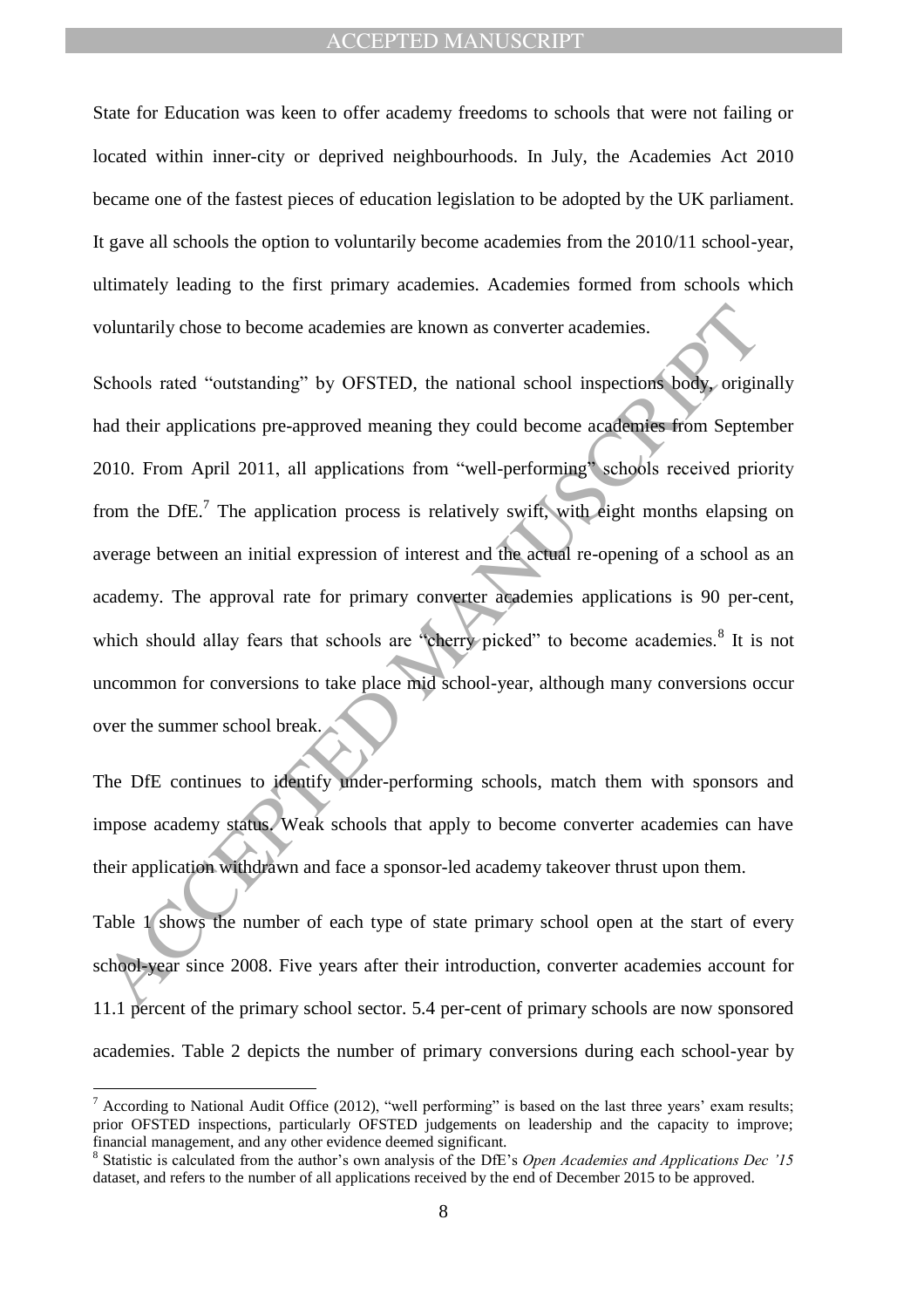predecessor school type. Around 120 primary schools converted during the 2010/11 schoolyear. Since then between 350 and 450 conversions have taken place each school-year. Although a slightly disproportionate number of early converters were community schools, it appears that the overall predecessor school type distribution corresponds to the prevalence of each type in the pre-academy period.

In England, pupils start primary school at the age of four or five and complete seven schoolyears at primary level before joining a secondary school at age ten or eleven. Primary school is split into three stages: reception which lasts a single school-year; key stage 1 (KS1) which covers the second and third years of primary school (known as year 1 and 2), and key stage 2 (KS2) which encompasses the final four years of primary schooling.

The Hinduity start primary school at the age of four or five and complete seven scheme as a primary level before joining a secondary school at age ten or eleven. Primary scheme as a split into three stages: reception which At the end of both key stages, schools assess the attainment of their pupils in English, maths and science. Schools have good reasons to encourage their pupils to perform well in the KS2 tests. KS2 assessment performance is an integral component of school league tables and the wider school accountability system. KS2 performance can also affect pupils' secondary school experience if their secondary school tracks students by ability since KS2 performance is often used by secondary schools to gauge the ability of pupils joining from primary schools.

## 3 Literature review

## 3.1 US evidence: charter schools

Other nations have introduced new, more autonomous school types to improve attainment. A well-established literature exists on charter schools, which were introduced to the US in 1992. Like academies, charter schools are highly autonomous, fee-free and non-selective. Unlike academies, charter schools tend to be new establishments with no predecessor state school.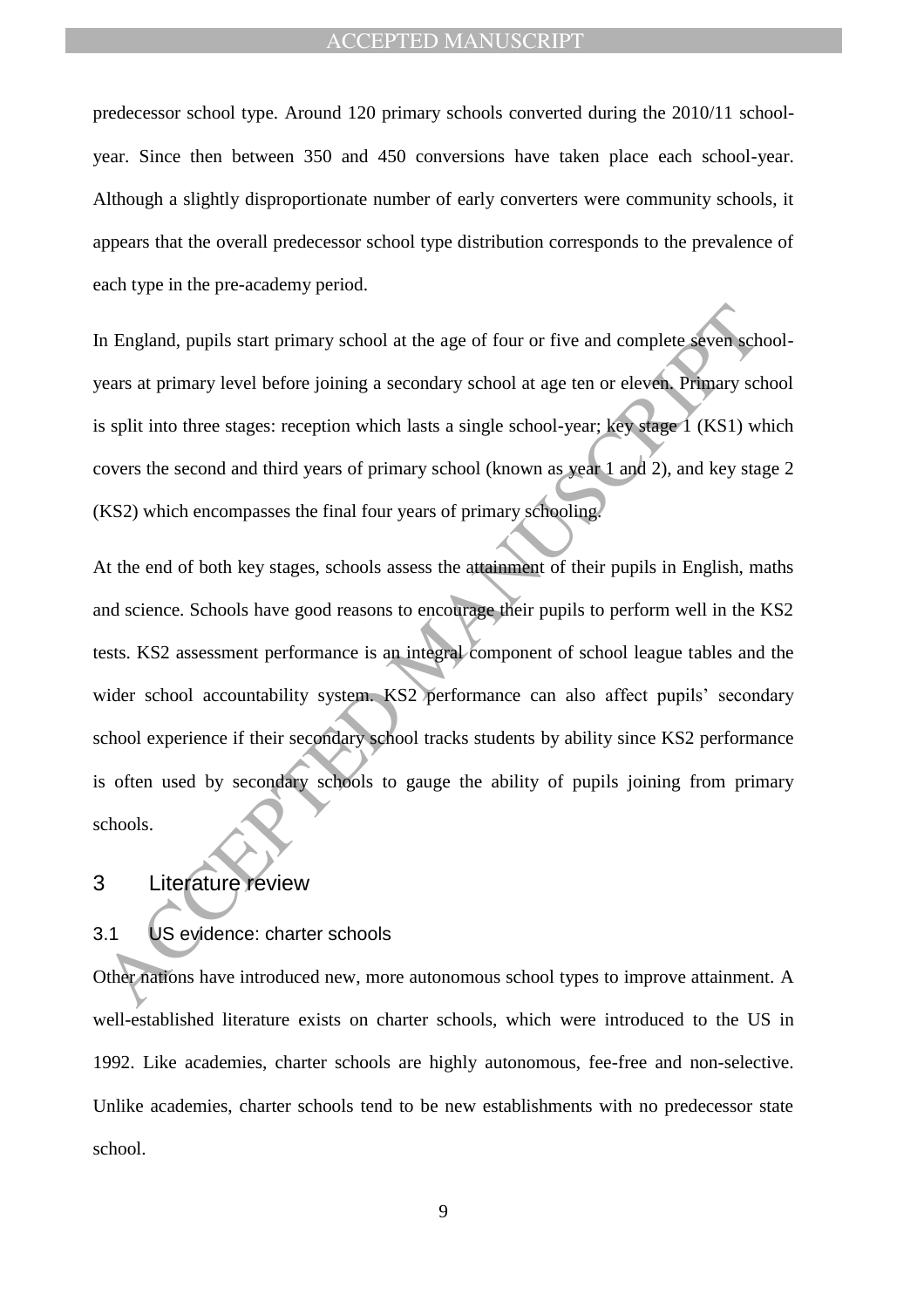The causal effect of charter school attendance is often identified using charter admission lotteries to instrument the number of years spent in a charter school. Identification depends on the lotteries being fair and, by implication, lottery winners and losers not being systematically different. Angrist et al. (2010) find that lottery winners test scores are 0.35σ and 0.12σ higher per year of charter attendance in maths and English language arts (ELA) tests respectively. σ denotes the standard deviation of the test score distribution for a given subject, grade and year. Based on different samples, Abdulkadiroğlu et al. (2011) and Dobbie and Fryer Jr (2011) report quantitatively similar effects for maths test scores, but find ELA test score effects in limited circumstances only.

ests respectively, σ denotes the standard deviation of the test score distribution for a gubject, grade and year. Based on different samples, Abdulkadiroglu et al. (2011) and Do all Fryer Jr (2011) report quantitatively si There are good reasons to interpret these results cautiously. Admission lotteries are held when schools are oversubscribed which is a consequence of good performance. Therefore, the studies pre-condition on school quality. These studies also condition on schools retaining lottery records which might be associated with the efficiency or competence of the school (Dobbie & Fryer, 2011a). The interaction of these factors means that the samples of the studies above are small. The sample of eight schools in Abdulkadiroğlu et al. (2011) is the largest of the three. Hoxby and Murarka (2009) use a larger sample of 42 charter schools located across New York City. They report a much smaller per year of charter school attendance effect of 0.09σ on maths test scores and a statistically insignificant reading test score effect.

Other lottery based (Gleason et al., 2010) and matching evidence (CREDO, 2013) suggests some charter schools are ineffective. Urban charter schools seem to be effective whereas nonurban charters appear to be ineffective or harmful. Angrist et al. (2013) argues that student demographic differences explain a small portion of the urban/non-urban distinction; whereas variation in the policies and practices of urban and non-urban charter schools have more explanatory power. The *No Excuses* philosophy, incorporating strict discipline, academic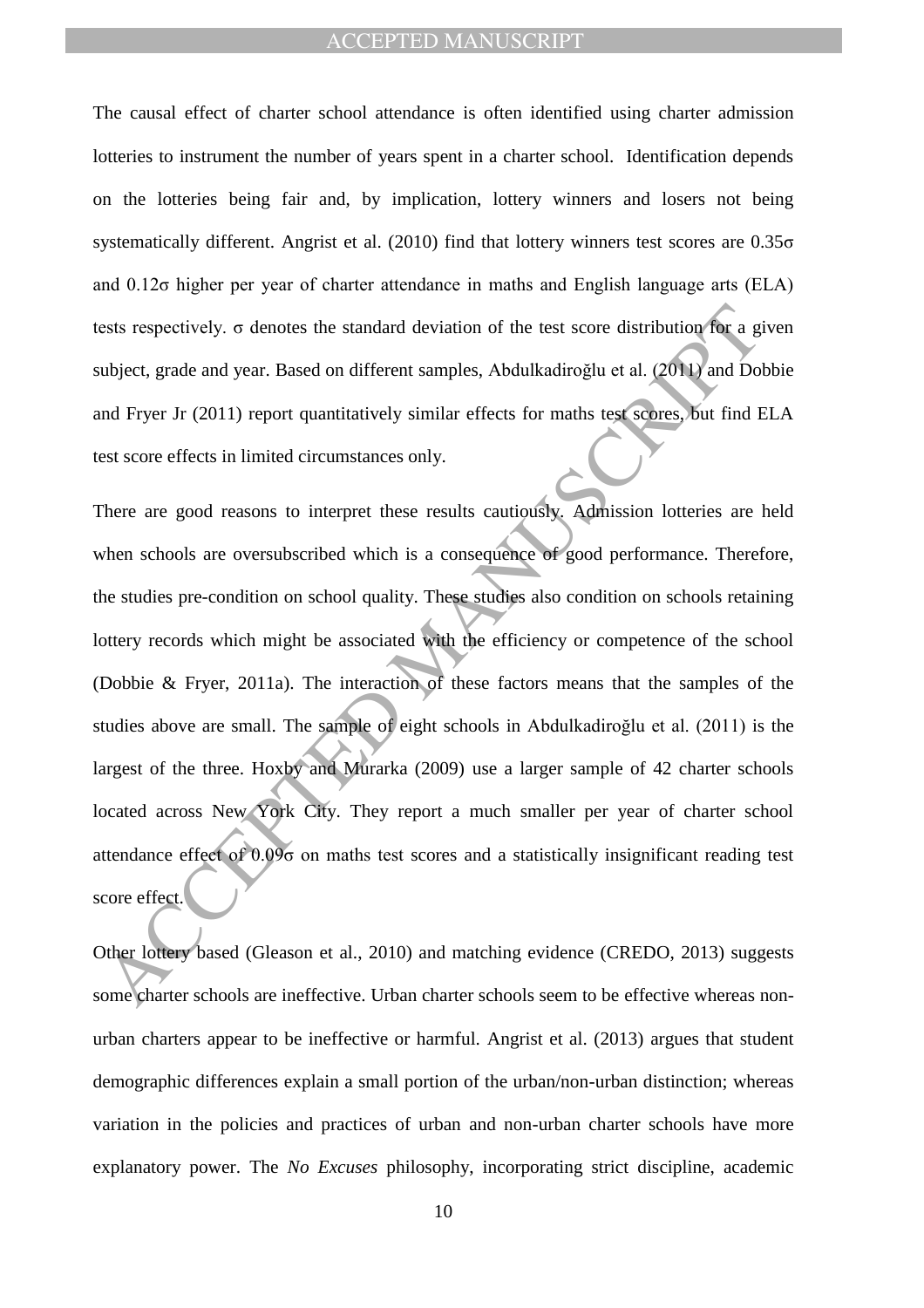rigour and high expectations, may be driving the urban charter school effect (Angrist et al., 2011). 45 percent of the variation in charter school effectiveness is associated with policies aligned to the *No Excuses* model (Dobbie & Fryer, 2011b).

Evidence on the medium-term effect of charter school attendance is similarly mixed. Teen pregnancy and incarceration are less likely among charter attendees (Dobbie & Fryer Jr, 2014), yet charter attendance does not appear to affect the likelihood of high school graduation or college enrollment (Angrist et al., 2016).

Expansive and the manufacturity and the manufacturity contribution of high set and to the method of the strellation or college enrollment (Angrist et al., 2016).<br>
State to charter school conversions, which are more compar State to charter school conversions, which are more comparable to England's experience with academy schools, have also been studied. However, charter school takeovers are considerably less common than start-up charter schools. Abdulkadiroğlu et al. (2016) focuses on nine charter takeovers of failing New Orleans, LA public schools, and another in Boston, MA. To accommodate selection into and out of takeover schools, the authors use enrolment in the schools pre-takeover to instrument enrolment post-takeover. Takeovers are shown to have significant positive effects on maths and reading test scores. A similar study by Fryer Jr (2014) imposes the freedom and practices associated with effective charter schools on eight randomly selected failing elementary schools in Houston, TX. After two years of exposure, maths test scores in the treated schools improve by 0.15σ on average relative to their closest matched school from the control group.

Another difference between academies and charter schools is that charter schools are not generally part of a centralised admissions system. They instead require parents to make a separate application to them whereas, academy admissions are handled through the same centralised process as applications to maintained schools. Abdulkadiroǧlu et al. (2015) investigates charter school effectiveness in the Denver, CO school district which has a rare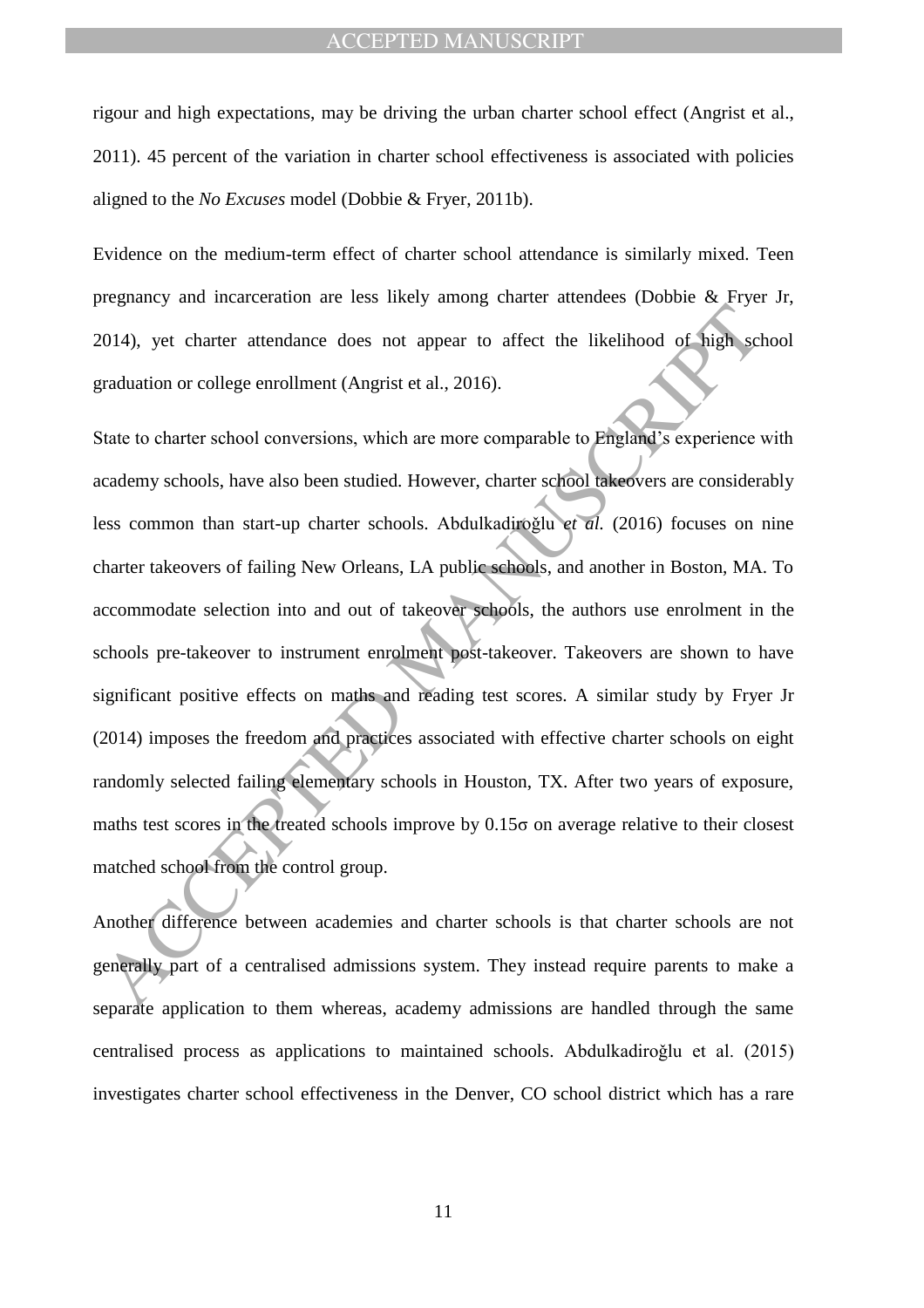unified, centralised admission system incorporating charter schools. The authors find positive attainment effects from charter school attendance similar to Abdulkadiroğlu et al. (2011).

#### 3.2 English literature: grant-maintained and academy schools

The material of the material of the Manuscript of the SCE attainment of the first conduct of secondary schools held such a vote. Clark (2009) uses a find of secondary schools held such a vote. Clark (2009) uses a find oper The academies programme is not the first initiative to increase the autonomy of England"s schools. Between 1988 and 1997, if maintained schools won a majority vote of current parents they could partially opt out of LEA control by becoming a grant-maintained (GM) school.<sup>9</sup> One-third of secondary schools held such a vote. Clark (2009) uses a fuzzy regression discontinuity design to estimate the GM conversion effect. GM conversion meant greater autonomy, including control over staffing and admission policies, and more generous capital and current expenditure funding (according to estimates). Clark reports that the percentage of pupils in converters passing five GCSEs or more increased by 4 to 6 percentage points (from a base of 60 per-cent). The prior attainment of the entry year intake increased for converters, and they experienced greater teacher turnover and a net rise in teacher numbers. No evidence is found that schools neighbouring a GM converter were affected by their neighbour"s conversion.

The majority of research into academies is based on the first generation of sponsored academies. An early, government commissioned, evaluation of the academies programme reported that improvements in the GCSE attainment of the first 27 academies exceeded the national average improvement (PriceWaterhouseCoopers, 2008). However, this finding may merely reflect mean reversion. These academies replaced some of England"s most poorly performing schools and had greater scope for improvement than the average school. A more rigorous early analysis is provided by Machin and Wilson (2009) who compare each academy to a closest matched non-academy twin and also to other secondary schools in the

<sup>&</sup>lt;sup>9</sup> GM schools are the predecessors to today's foundation schools.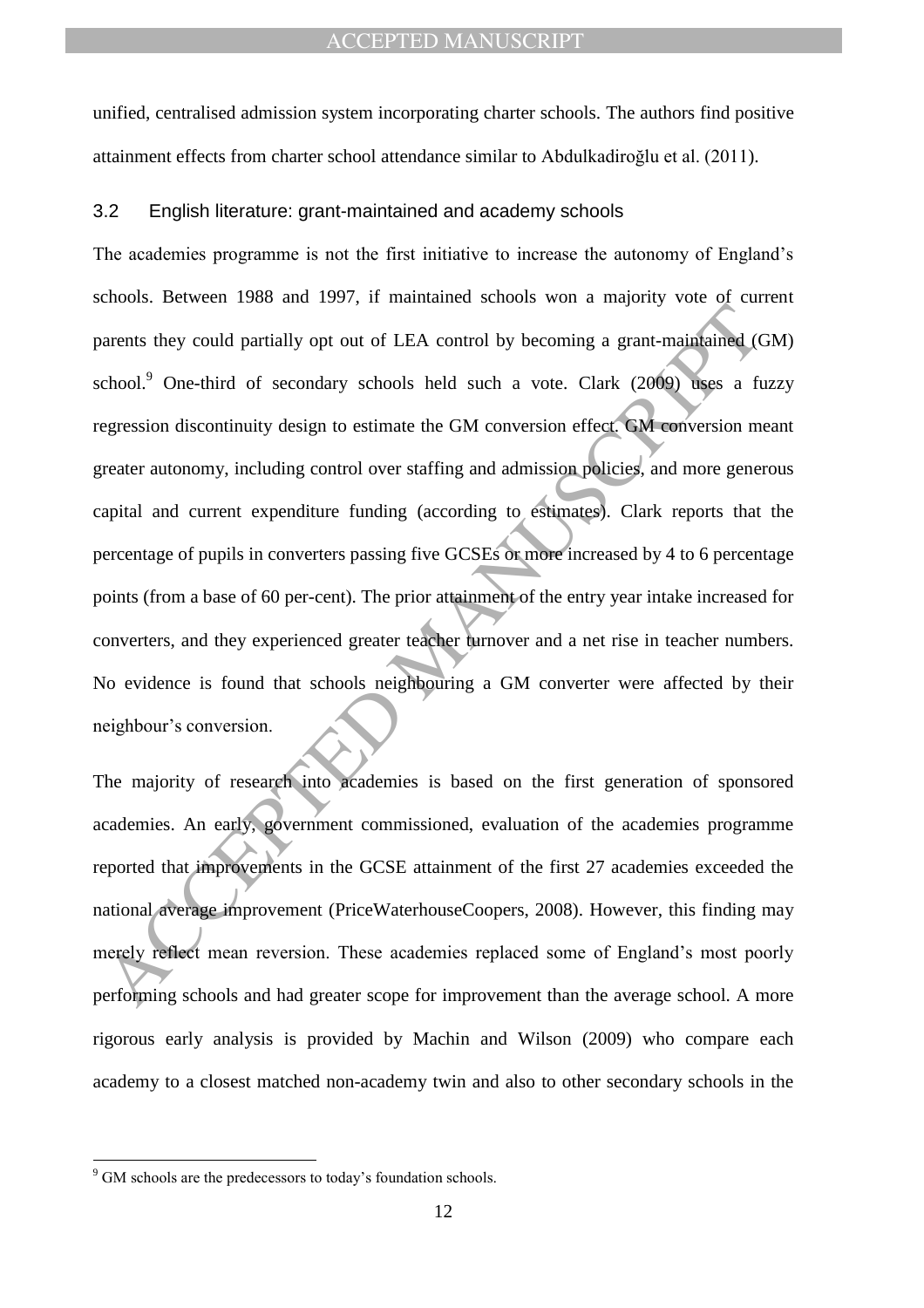same local authority. They report positive academy effects on GCSE performance. However, their estimates are not statistically significant at standard levels.

A series of papers estimate difference-in-differences models using a treatment group of approximately 100 sponsored academies which opened between 2001/02 and 2008/09. The control group consists of a further 100 sponsored academies which re-opened in later schoolyears. Using school-level data, Machin and Vernoit (2011) find that average GCSE attainment and prior (KS2) attainment of the entry-year intake both increase following an academy takeover. However, these effects take time to materialise. The authors also present evidence that the KS2 attainment of neighbouring schools' entry-year intake decreases, although schools neighbouring the best performing sponsored academies also experience an improvement in their average GCSE performance.

The agent of this point and the matter of the matter of the asset of the average G<br>
ditainment and prior (KS2) attainment of the entry-year intake both increase following<br>
ditainment and prior (KS2) attainment of the entr The estimated GCSE attainment effect for sponsored academies could be biased from pupils non-randomly switching into or away from academies in response to sponsored academy takeovers. Indeed, the increase in the prior attainment of the entry-year intake suggests this is a valid concern. Using the same sample of schools, but with pupil level data, Eyles & Machin (forthcoming) account for this potential source of bias by instrumenting attendance at an academy with attendance at the academy's predecessor school before the takeover.<sup>10</sup> The authors report that the GCSE point score of pupils who attend an academy for one schoolyear is 0.04σ higher on average; while for those attending an academy for four school-years the average effect is  $0.24\sigma^{11}$  Only seven percent of pupils in the sample attend university. However, each school-year spent in a sponsored academy increases the likelihood of attendance by 0.7 percentage points.

 $10$  For similar analysis see (Eyles et al., 2016a).

<sup>&</sup>lt;sup>11</sup> Eyles & Machin (forthcoming) suggest that the improvement in GCSE performance is only experienced by sponsored academies which takeover former community schools.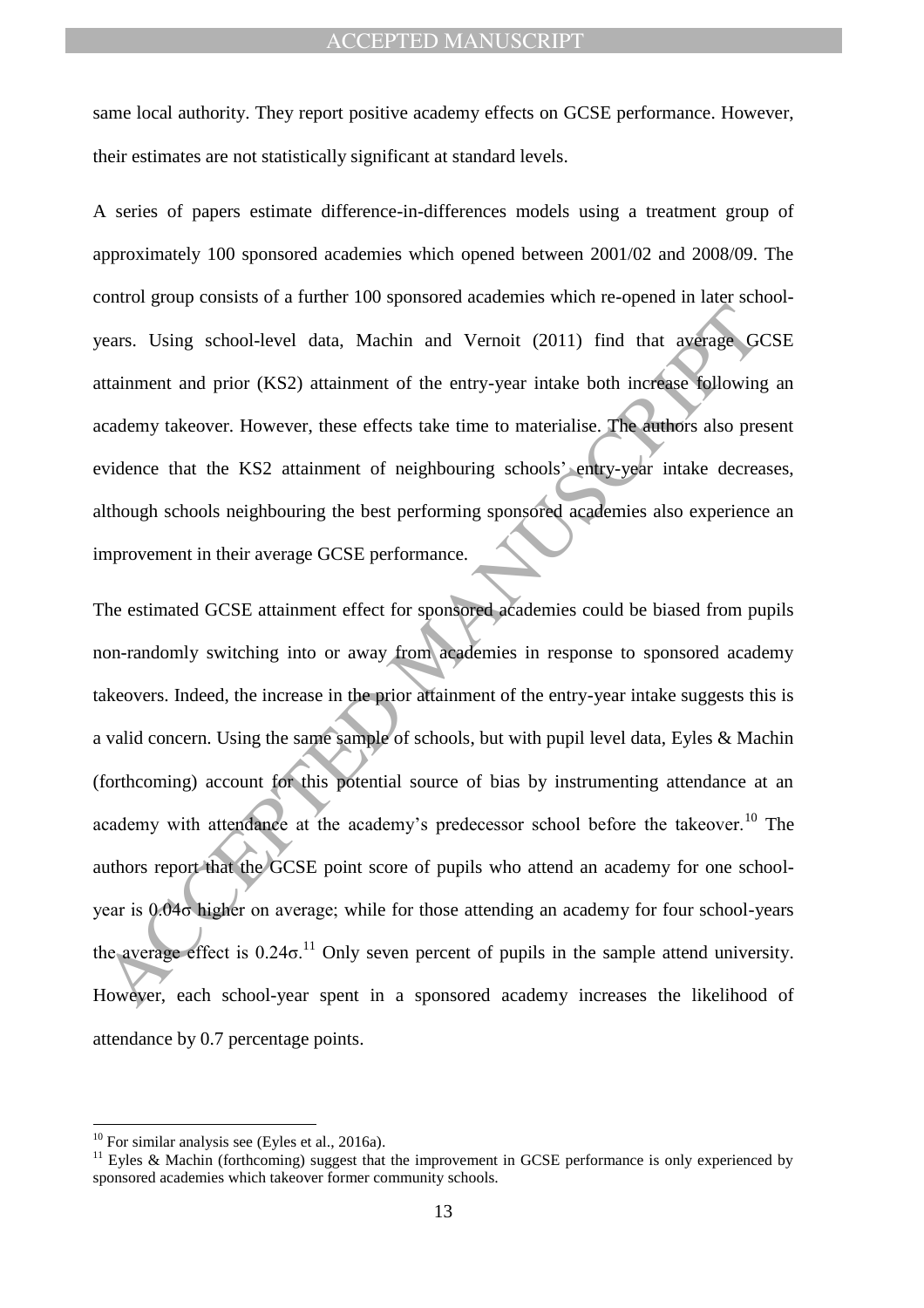The authors provide a brief insight into the potential mechanisms behind these attainment effects. Sponsored academies are much more likely to undergo a leadership change than control group schools. Academies also add extra pupils and teachers, including unqualified teachers (one of their new freedoms). The teacher-pupil ratio slightly increases.

There are also improvements in the average prior KS2 attainment of the entry-year intake for newer secondary sponsored academies (takeovers after the Academies Act 2010); the magnitude of the effect is comparable to that for older academies (Eyles et al., 2015). The same paper finds no evidence of a change in the prior attainment of the entry-year intake of secondary converter academies.

A National Audit Office (2010) evaluation suggests that sponsored academies improve other student outcomes. Sponsored academies are more effective at reducing the percentage of school days lost to absence than comparable maintained schools. Additionally, they are more effective than similar non-academies at reducing the number of their pupils not in education employment or training (NEET) after age 16.

ACCEPTED MANUSCRIPT A fundamental challenge with evaluating sponsored academies is disentangling the effects of increased school autonomy, changes in school leadership and heavily refurbished or newly built school buildings. It is not clear how these factors interact to produce a "sponsored academy effect". By comparison converter academies generally experience an increase in the first of these factors, but no change in the latter two.

To date, there are two evaluations of converter primary academies. Worth (2015) uses propensity score matching to compare KS2 performance in the 2014/15 school-year between primary converter academies and matched non-academies. The analysis does not uncover any statistically significant academy status effect on KS2 performance for the average pupil or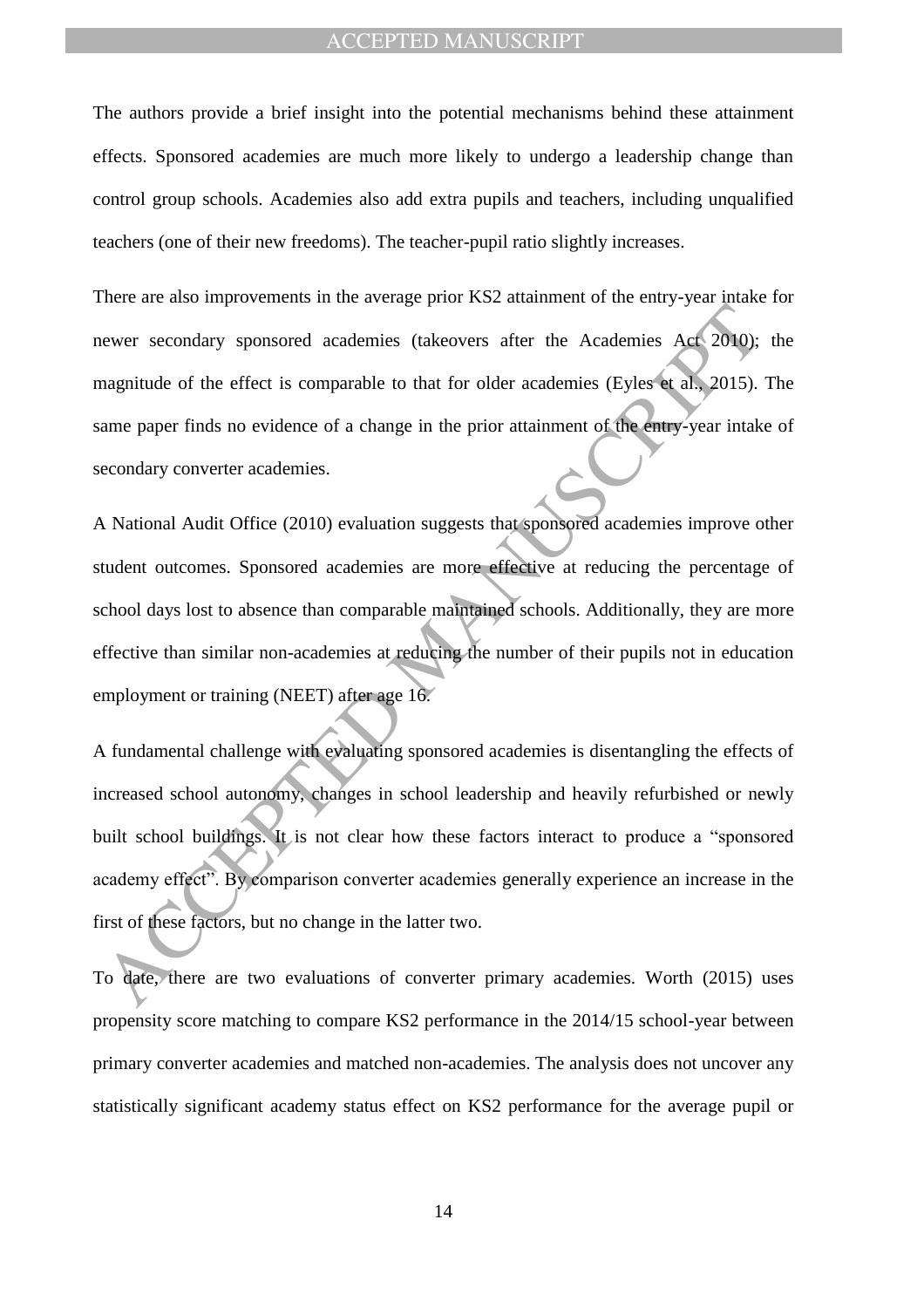several sub-groups of pupils. Since this study is cross-sectional, the author is unable to control for any time-invariant differences between academies and non-academies.

The strength and the strength of the strength of the strength of the strength of the strength of the strength of the strength of the approval criteria for academy conversion applications weakened significantly in *P* (1011 Eyles et al. (2017) applies the methodology of Eyles & Machin (forthcoming) to an analysis of primary converters. The authors find no effect of voluntary academy conversion on KS2 attainment. Primary schools that converted between 2010/11 and 2014/15 form the treatment group, while schools that converted in 2015/16 and 2016/17 are the control group. Although, the approval criteria for academy conversion applications weakened significantly in April 2011. In the methodology section (Table 4), I show that in the pre-treatment period of the present study, primary schools converting between 2010 and 2012 had a better attainment record, and educated more advantaged pupils than primary schools that became converter academies after 2012. If these observable differences are accompanied by unobservable differences between primary schools established either side of the approval criteria change, then enrolment in a predecessor school is not a validly excluded instrument for enrolment in a converter academy. To address this, Eyles et al. stratify their sample according to schools" most recent OFSTED rating. This ensures there are no differences in the means of baseline characteristics between their control and treatment schools.

An aspect of the academy programme yet to be fully analysed is academy chains. Half of all academies are a constituent of one of nearly 300 chains: academies linked together through a common sponsor and/or as a single legal entity (typically, a multi-academy trust). The development of chains has been encouraged to mitigate the risks associated with increased autonomy and to facilitate the sharing of best practice. Focusing on long-established chains, (Hutchings et al., 2014) offers a descriptive analysis of the effectiveness of chains in the secondary sector.<sup>12</sup> The report reveals persistent variation between and within chains in their

<sup>12</sup> See also Hutchings *et al.* (2015)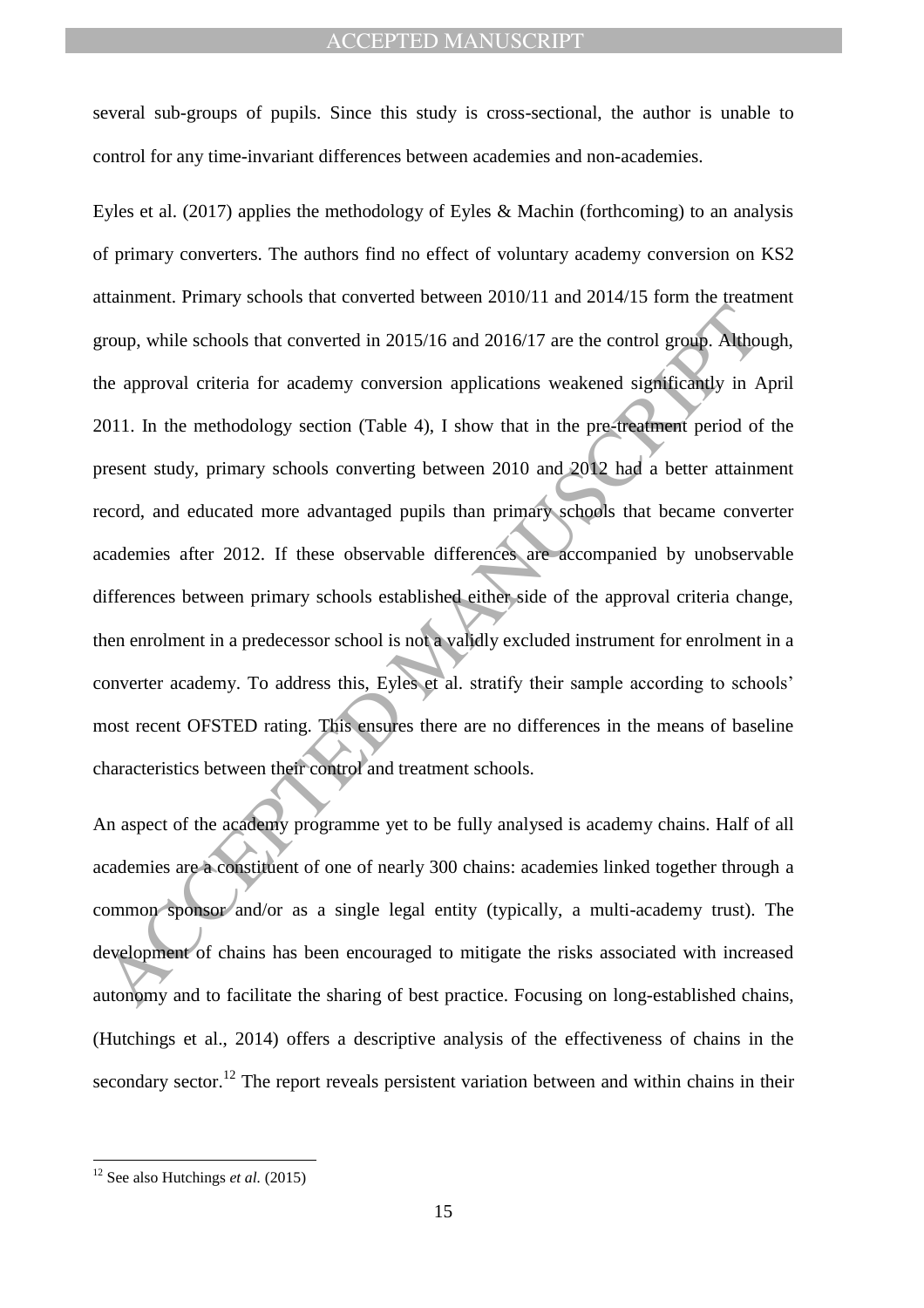ability to improve disadvantaged pupils" attainment. Other evidence indicates that sponsored academies in chains perform marginally better than standalone sponsored academies.

## 4 Data

 $\overline{a}$ 

collection of linked administrative datasets providing detailed information on England's vehools and their pupils. The School Census links pupils to the school they attend at a gender ethnicity, anguage, as well as month a I use extracts from the Department for Education"s National Pupil Database (NPD), a collection of linked administrative datasets providing detailed information on England"s state schools and their pupils. The School Census links pupils to the school they attend at a given point in time. It contains rich demographic information such as gender, ethnicity, first language, as well as month and year of birth. Socioeconomic circumstances are captured by proxy variables including free school meals (FSM) eligibility history. School Census records can be directly matched to pupils" KS1 and KS2 attainment records. I also use data from the School Level Database (SLD) to facilitate between school comparisons of aggregate pupil demographics and attainment.

State primary schools are statutorily required to assess their pupils' attainment using national curriculum (NC) assessments. This includes externally set and marked tests and externally moderated teacher-based assessments. Primary schools must register their pupils for these assessments at the end of key stages 1 and 2 (school years 2 and 6).

The KS2 assessments feature mathematics and reading tests, as well as a combined spelling, punctuation and grammar test (since 2012/13). Separately, year six pupils undergo teacher assessments in English, mathematics and science. Since 2005, pupils receive a teacher assessment in reading, writing, speaking and listening, mathematics and science at the end of  $KS1<sup>13</sup>$ 

Primary NC assessments were graded using a five-point scale (levels 1 to 5) until 2012 when, with the intention of challenging high performing pupils, the government introduced level 6.

<sup>&</sup>lt;sup>13</sup> Pupils previously also sat KS2 writing and science tests, discontinued in 2012 and 2009 respectively. Before 2005, KS1 attainment was assessed using formal testing.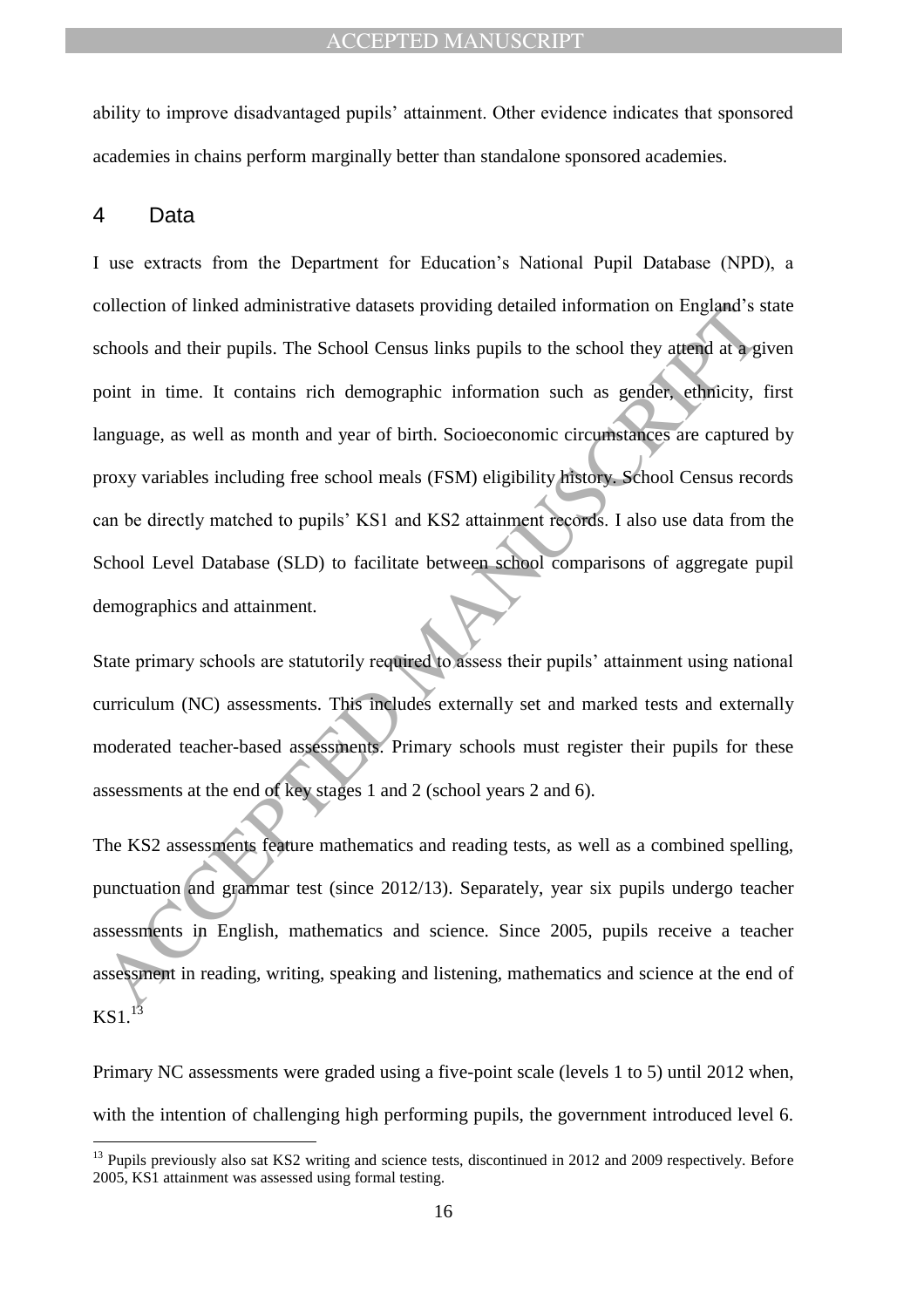A pupil achieves level 6 at KS2 in a subject if they pass a supplementary test. Consequentially, the grading and difficulty of the level 1 to 5 KS2 tests did not systematically change in 2012. Pupils are expected to be working at level 2 at the end of KS1. Pupils should make two levels worth of progress throughout KS2. Therefore, year six pupils are expected to attain level 4.

assess the effects of academy conversion on pupil attainment in reading and m<br>eparately, since academies nay on average place greater emphasis on either subject to<br>no-academies following the national curriculum. KS2 attai I assess the effects of academy conversion on pupil attainment in reading and maths separately, since academies may on average place greater emphasis on either subject than non-academies following the national curriculum. KS2 attainment is measured using test marks standardised to zero mean, unit standard deviation. However, it is important to note that pupils who are deemed by their schools to be working below the level assessed by the KS2 tests gain exemption from the tests. As such, pupils at the bottom of the attainment distribution are excluded from the analysis. Including these pupils necessitates using NC level point score as the attainment outcome which is far a coarser variable.<sup>14</sup> I use this outcome in a robustness exercise. As teacher assessment exclusively measures KS1 attainment, the outcome variable for KS1 analysis is the NC level point score.

This paper uses a data extract covering school-years 2007/08 to 2014/15. 2014/15 the last school-year before NC assessments undergo significant reform. I use data on every year 2 and year 6 pupil in each of these school-years to determine how academy status may affect pupil attainment. Separately, I use data on every reception pupil (the entry-year) to explore whether academy status affects the composition of the entry-year intake. Primary schools that do not cover reception and key stages 1 and 2 in their entirety or schools that cater to special educational or behavioural needs are excluded from the analysis.<sup>15</sup>

 $14$  The NC level point score is a simple numerical transformation of the NC level. For example, level 1 is coded as 9 points, level 2 as 15 points. The NC level point score does not convey any more detail than the NC level.

 $15$  In other words, lower and middles schools are excluded from the analysis.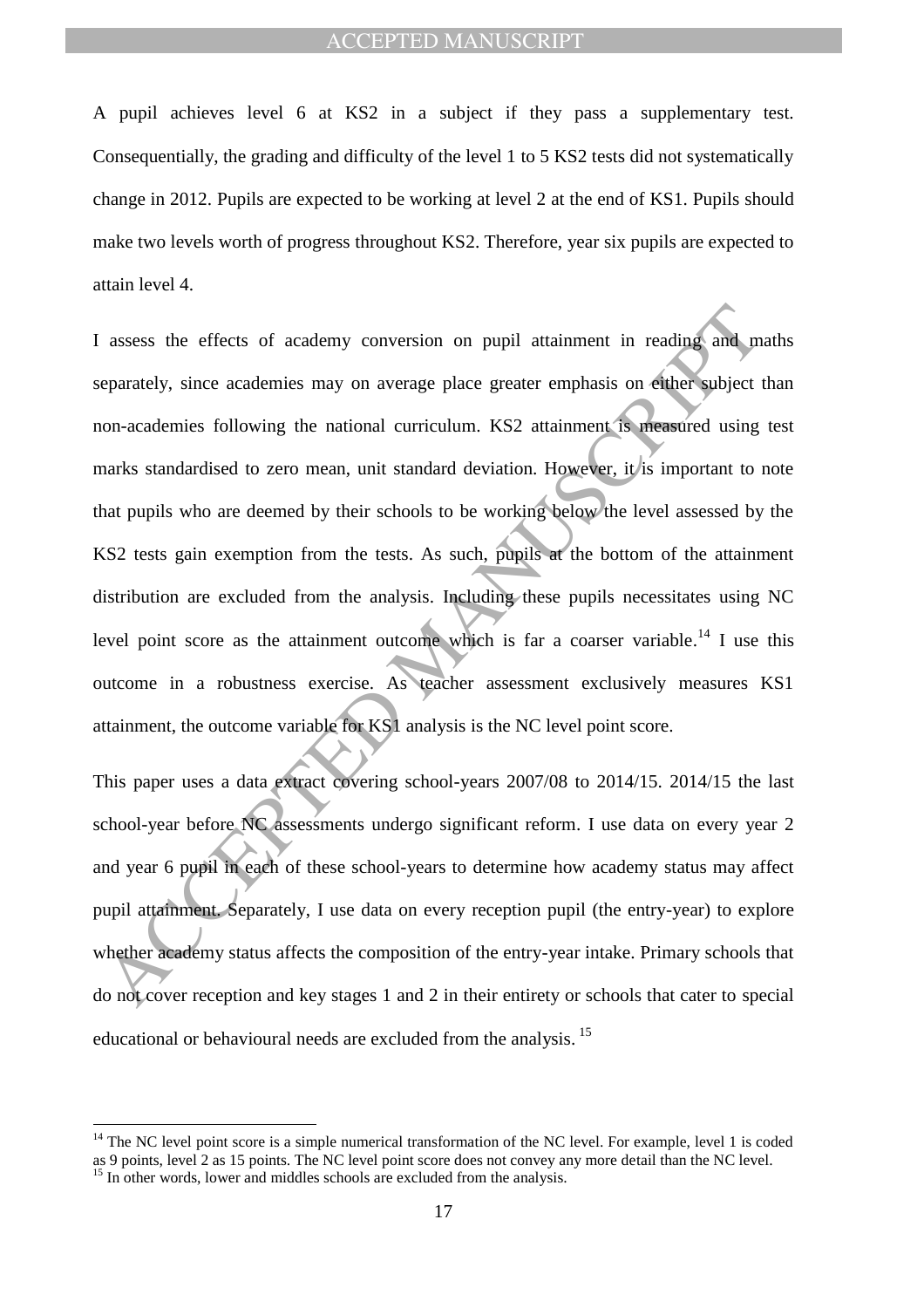## 5 Methodology

The causal effects of a primary school opting to become a converter academy are estimated using difference-in-differences (DiD) models. The baseline estimating equation is

$$
y_{ist} = \alpha_s + \alpha_t + \beta_1 A cademy_{st} + \gamma' x_{ist} + \varepsilon_{ist} \# (1)
$$

where *i*, *s* and *t* are pupil, school and school-year identifiers respectively.  $\oint_{\Omega_{\text{R}}}\rho_{\text{R}}$  requerically to an attainment measure.  $\alpha_s$  is a school fixed effect and  $\alpha_t$  is a  $\infty$  school-time) effect. Bina where *i*, *s* and *t* are pupil, school and school-year identifiers respectively.  $y_{ist}$  refers generically to an attainment measure.  $\alpha_s$  is a school fixed effect and  $\alpha_t$  is a school-year (time) effect. Binary variable  $Academy_{st}$  equals 1 if school s is a primary converter academy in school-year  $t$  and  $0$  otherwise. Conversion is an "absorbing" state since no academies revert to maintained school status. The parameter of interest is  $\beta_1$  representing the estimated average causal effect of treatment on the treated (ATT). This is the estimated average change in attainment in converter academies caused by conversion to academy status.  $x_{ist}$  is a vector of time-varying control variables. Under the parallel trends assumption the error term,  $\varepsilon_{ist}$ , is orthogonal to  $Academy_{st}$ . I assume this term has a school/school-year specific component that is likely to exhibit serial correlation over time. Therefore, I estimate robust standard errors clustered at the school level.

When outcome  $y_{ist}$  is a measure of KS2 attainment, a value-added model can be estimated using prior KS1 attainment. This model is motivated by the lack of observed historical school and parental inputs. These important unobserved inputs are proxied using prior attainment. I include prior KS1 attainment in vector  $x_{\text{ist}}$ .

The value-added model does not account for contemporaneous changes in parental inputs. Parents may interpret a school"s decision to become a converter academy as a positive or negative signal of the school"s quality and adjust their parental inputs accordingly. Therefore, the estimated treatment effects are net of the average parental response to their child"s school becoming an academy. Value-added models are thoroughly critiqued in Todd and Wolpin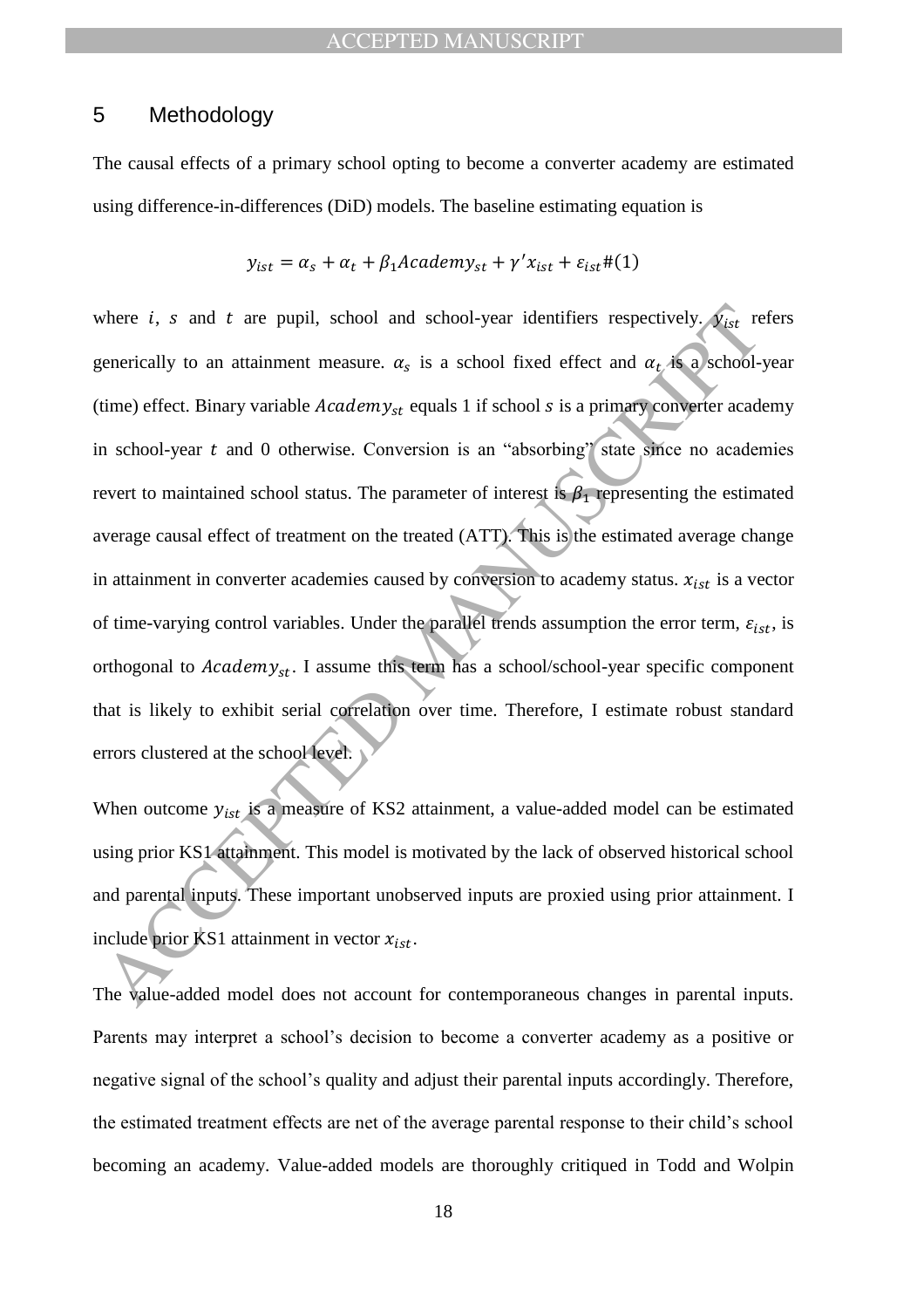(2003), which also discusses the unavoidable restrictions that such models place on the underlying education production function.

I extend equation (1) in several ways to accommodate different forms of treatment effect heterogeneity. Equation (1) imposes a constant average treatment effect for every school-year following academy conversion. It is unlikely that academies fully realise and exploit the implications of their enhanced independence straight after conversion. Instead, there may be an adjustment period during which academies gradually implement changes that would not have been possible as a maintained school. It is appropriate to adopt a specification that allows the treatment effect to vary according to the length of time elapsed since conversion occurred. A more flexible variant of equation (1) is

$$
y_{ist} = \alpha_s + \alpha_t + \sum_{\tau=-4}^{\tau=2} \beta_{\tau} A cademy Yr \tau_{ts} + \gamma' x_{ist} + \varepsilon_{ist} \#(2)
$$

Analogue and interact in a matter of the matter of the section and distinct the section of their enhanced independence straight after conversion. Instead, there an<br>a adjustment period during which academies gradually impl where  $AcademyYrX_{ts}$  equals one if the difference between school-year t and the school-year that school  $s$  becomes an academy is  $X$  school-years, and zero otherwise. This is sometimes referred to as the leads and lags DiD estimator and attributed to Autor (2003). If the control and treated groups have differential trends in the absence of treatment, then the pre-treatment beta estimates  $(\hat{\beta}_{-4},...,\hat{\beta}_{-1})$  will be significantly different from zero. Estimates that are not significantly different from zero lend support in favour of the identifying assumption.

26 per-cent of primary schools participated in a boycott of KS2 assessments tests in May 2010. Since participation in the boycott was non-random and widespread, the 2009/10 school-year is dropped from the panel for all KS2 attainment analysis. This means the pretreatment period spans four schools-years (two either side of the dropped year). As such, I correct the pre-treatment indicators in equation (2) such that, for example, if a school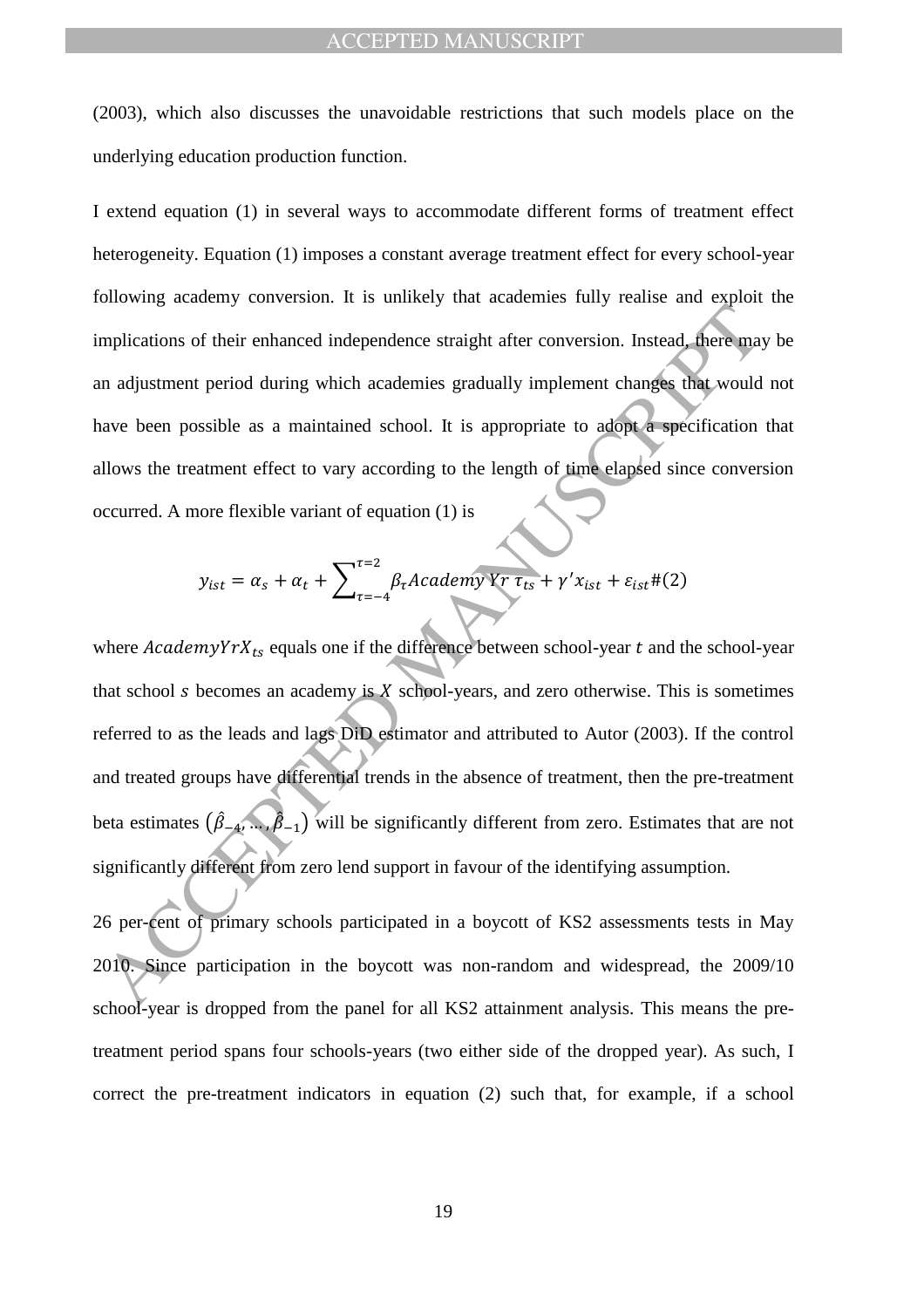becomes an academy in 2012/13, then 2008/09 is coded as the third school-year before that school"s conversion, and not the fourth school-year prior.

Also, equation (1) does not allow the treatment effect to vary between academies with different predecessor school types, despite academies experiencing varying degrees of autonomy before conversion. As schools experience differential increases in autonomy following conversion to academy status, there is an element of treatment intensity which could be captured. I interact a binary variable equal to 1 if an academy was previously a community or voluntary-controlled school  $(CVC<sub>s</sub>)$  and 0 otherwise, with  $Academy<sub>st</sub>$ .

$$
y_{ist} = \alpha_s + \alpha_t + \beta_1 Academy_{st} + \beta_2(Academy_{st} \times CVC_s) + \gamma'x_{ist} + \varepsilon_{ist} \#(3)
$$

and the contentral of the state of the state of the entries of the entries of the content interests of the content of the state of the state of the state of the state of the state of the state of the state of the state of Certain sub-groups of the pupil population may be affected differently by academy conversion than the average pupil. The autonomy accompanying academy status may allow academies to redirect their attention and resources towards or away from certain pupil groups. An important sub-group is pupils from disadvantaged backgrounds. I use FSM eligibility to indicate disadvantage. I further estimate equation (4).

$$
y_{ist} = \alpha_s + \alpha_t + \beta_1 Academy_{st} + \beta_2(Academy_{st} \times FSM_i) + \gamma' x_{ist} + \varepsilon_{ist} \# (4)
$$

FSM eligibility is recorded in vector  $x_{i \text{st}}$ .

For the entry-year intake analysis, the baseline estimating equation is

$$
y_{st} = \alpha_s + \alpha_t + \beta_1 Academy_{st} + \varepsilon_{st} \# (5)
$$

where  $y_{st}$  refers to the entry-year cohort average of a certain pupil characteristic for school s in school-year  $t$ . The interpretation of the equation's remaining components is the same as in the preceding equations.  $\beta_1$  is the ATT estimate which is the estimated average change in the cohort average of a certain attribute of the entry-year intake experienced by schools when they become academies.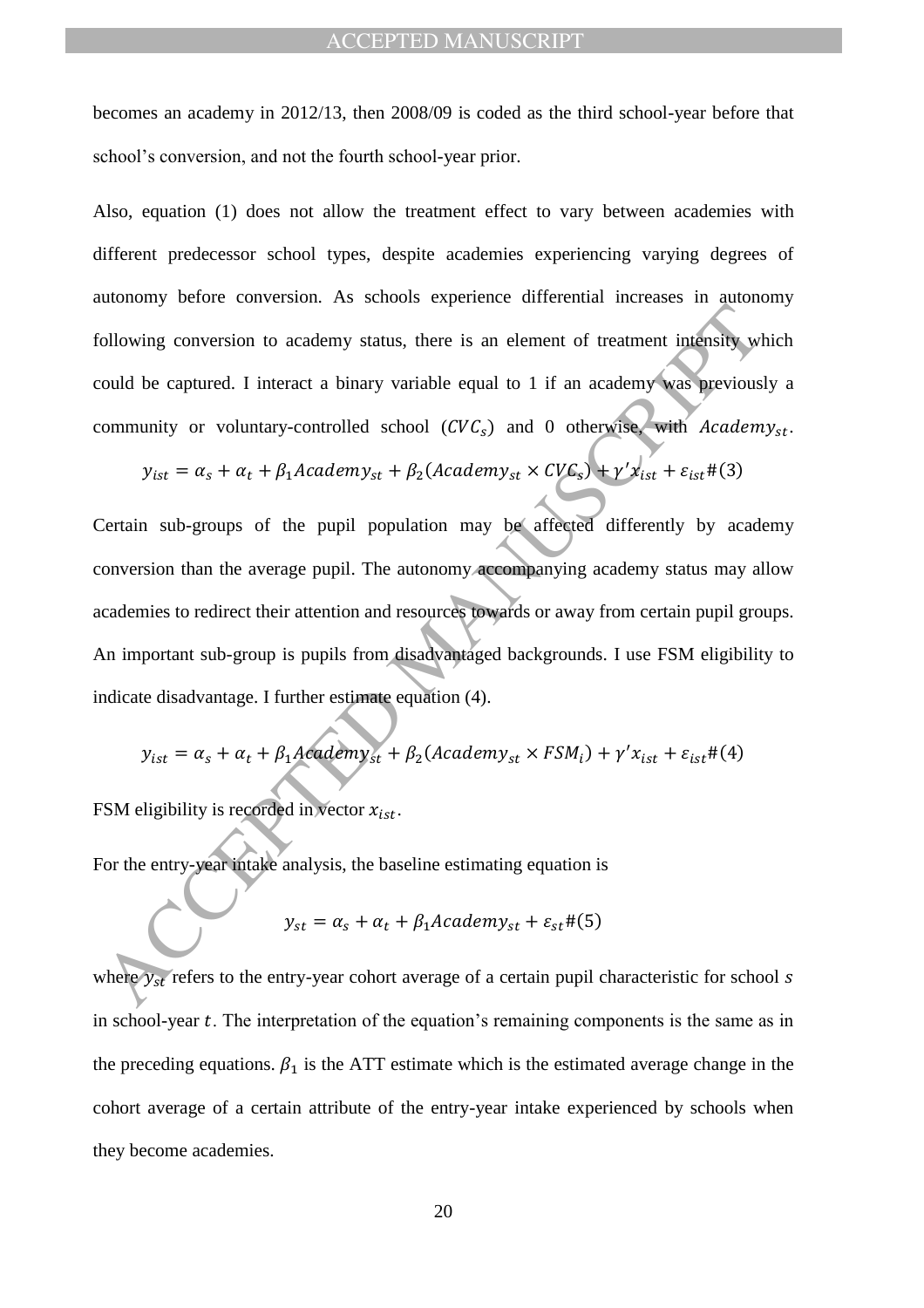The  $\beta$  estimates in equations (1) to (5) provide unbiased treatment effect estimates if the parallel trend assumption holds conditional on the control variable vector  $x_{ist}$ . The school fixed effect controls for differences in time invariant characteristics between treatment and control schools. It remains a possibility that schools become academies based on unobserved trends. I depend on the parallel trends assumption to dismiss this remaining identification threat.

The treatment and control groups should be as similar as possible in observed and unobserved dimensions; this maximises the likelihood that outcomes for the groups share a common time trend in the absence of treatment. While the application procedure and criteria for approval for academy conversion changed during the 2010/11 school-year, it has not significantly changed since. As such, schools that later become academies should be similar to already opened academies.

the treatment and control groups should be as similar as possible in observed and unobserved measures timensions; this maximises the likelihood that outcomes for the groups share a common trend in the absence of treatment. The treatment group is defined as all schools that become converter academies in the schoolyears 2012/13 to 2014/15. The control group is schools that become converter academies during the 2015/16 school-year. The treatment group includes schools that experience one to three school-years of academy status. The implication of this research design for the main outcome of interest, value-added at KS2, is that I observe cohorts who spend between one and three school-years of KS2 (which spans four school-years) at an academy; the treatment schools experience academy status for 21 months on average. The minimum observed pretreatment period is four school-years.

Panel A of Table 3 compares several measures of attainment and pupil demographics, for the year six cohort averaged at school-level, for the last pre-treatment school-year, between the control and treatment groups. Column 3 tests the equality of means between the two groups. The means are not significantly different at conventional levels of significance, providing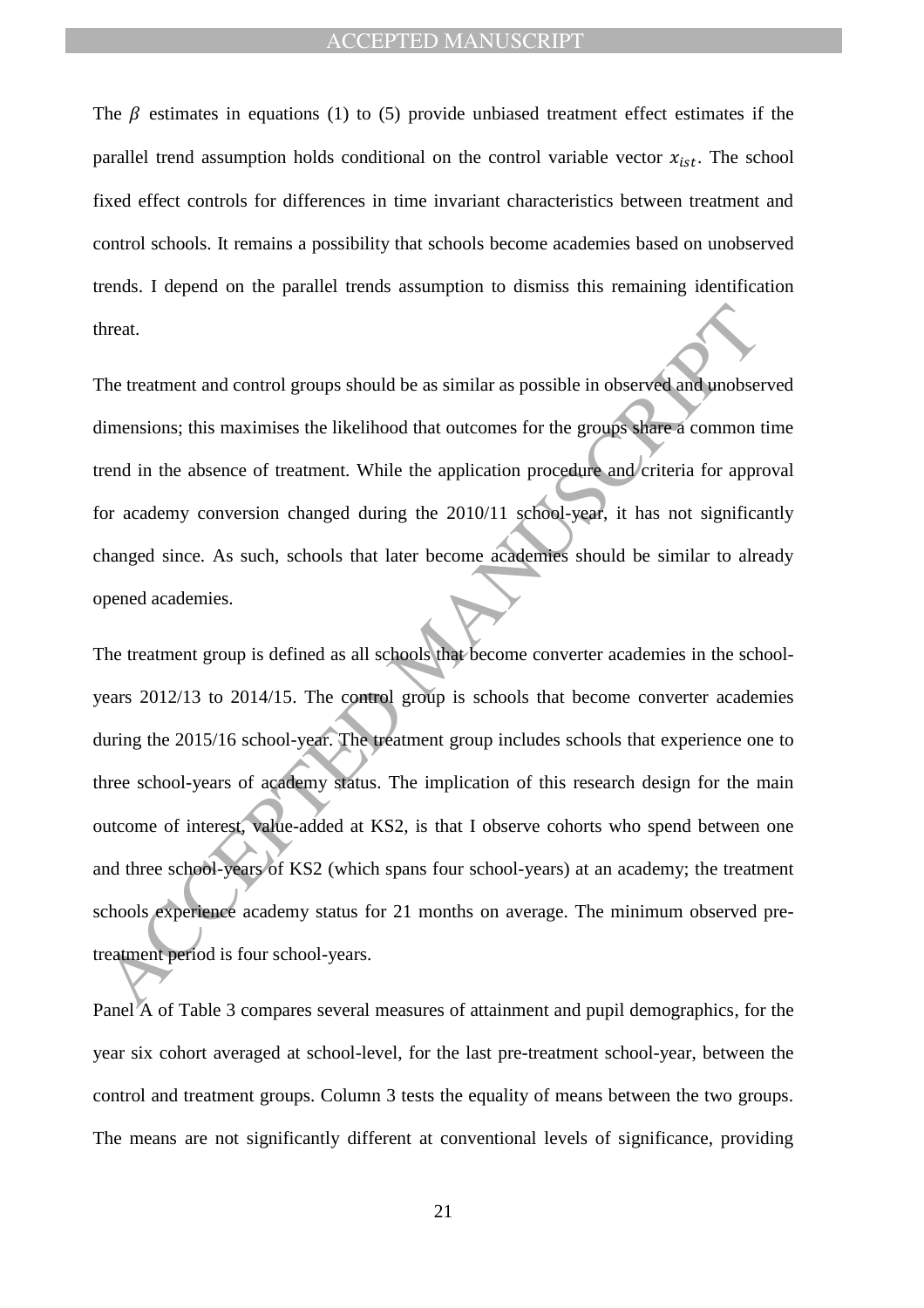good evidence that the groups are alike regarding observable factors the school-year before the first treatment schools become converter academies.

Panel B of Table 3 shows the change in the same school level attainment and demographic measures of the year six cohorts between 2007/08 and 2011/12 for the control and treatment groups. Column 3 tests whether the difference in the mean change is equal between the two groups. There are no statistical differences between the groups at typical significance levels. This suggests that the overall trend in these measures in the pre-treatment period do not vary between the groups.

From the manufacturism and anti-<br>
Transmission of the state of the state of the state of the state of the state<br>
This suggests that the overall trend in these measures in the pre-treatment period do not<br>
This suggests that Table 4 compares the means of the same variables averaged over the pre-treatment period for a wider selection of schools. Column 1 shows means for schools that become converter academies in 2010/11 and 2011/12. Column 2 and 3 contains means for the schools that are considered in this analysis. A comparison of Column 1 against columns 2 and 3 suggests that year six pupils in the first schools to become converter academies perform significantly better in the pre-treatment period than those attending the converter academies included in this paper"s main analysis sample. The average KS2 reading standardised test mark in the earliest converters in the pre-treatment period is 0.17 standard deviations compared to 0.05 standard deviations for the converter academies in the treatment and control groups. The earliest converter academies also educate more advantaged pupils (based on eligibility for free school meals) than later converter academies. Additionally, unreported results show that the trends in these variables differ in the pre-treatment period between the earliest converters academies and the academies in this paper's sample. This table demonstrates that the first two waves of primary converter academies differ to more recent primary converter academies in observable dimensions in the pre-treatment period. As such, there is reasonable grounds to suspect that they may also differ in unobserved attributes. Consequentially they are not appropriate to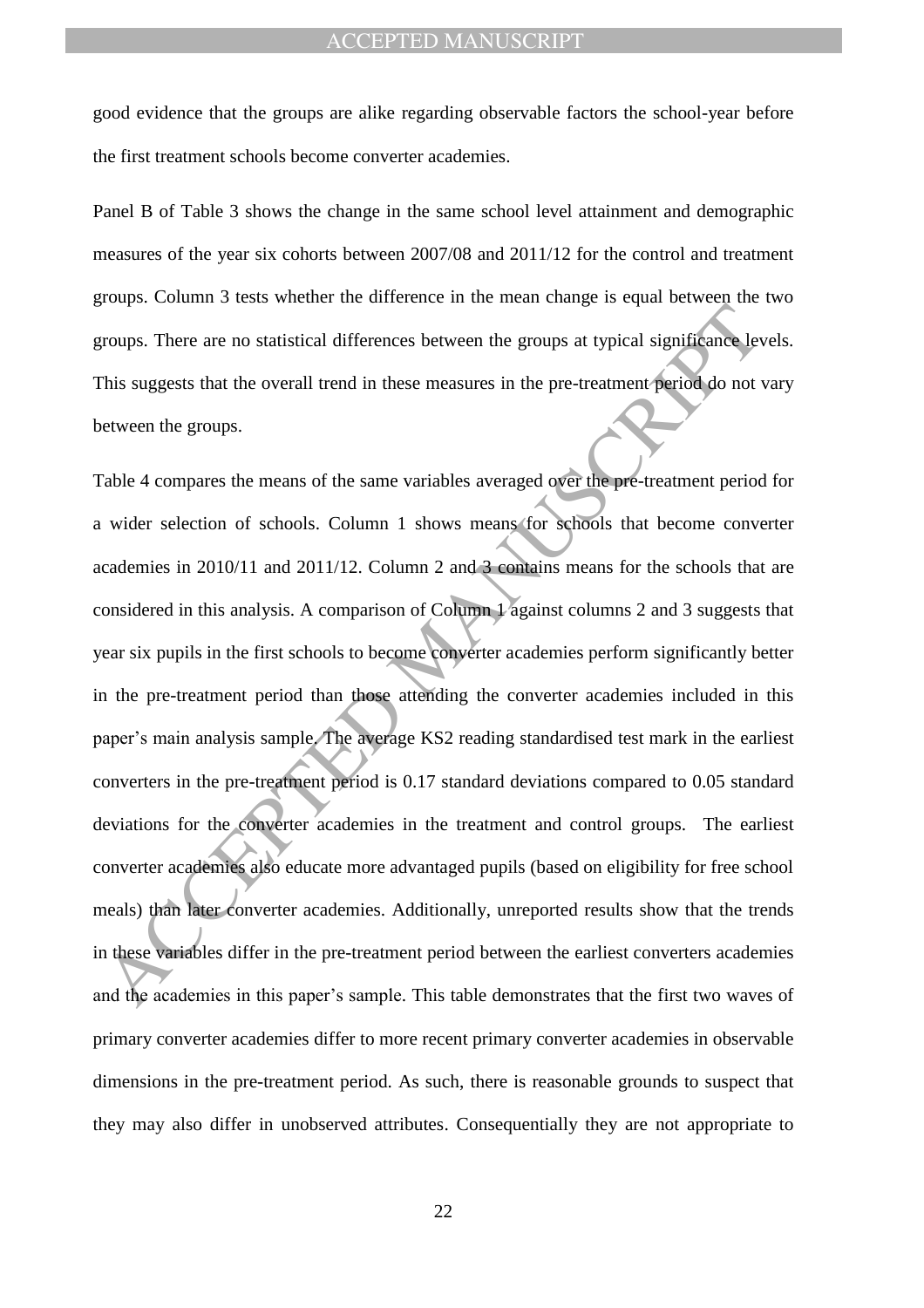include in a research design which exploits time variation in conversion to converter academy status.

#### 6 Results

#### 6.1 KS2 attainment

Table 5 contains estimates from difference-in-differences (DID) models with a single preatment effect. In columns 1 to 3, the outcome is KS2 maths standardised test mark is ending standardised test mark is the outcome vari Table 5 contains estimates from difference-in-differences (DiD) models with a single posttreatment effect. In columns 1 to 3, the outcome is KS2 maths standardised test mark. KS2 reading standardised test mark is the outcome variable for columns 4 to 6. Columns 1 and 4 feature estimates from a DiD model without any control variables. I add control variables in columns 2 and 5, and then add prior attainment in each subject in columns 3 and 6 to create a value-added model. The converter academy coefficient estimate (found in the first row) corresponds to the estimated effect of academy conversion. The estimates are relatively consistent as control variables and then KS1 attainment are added, ranging between 0.017 to 0.007 standard deviations. None of the estimates are statistically different from zero at the ten per-cent significance level. This contrasts with the control variable coefficients which are uniformly estimated with high precision, and are statistically different from zero. These estimates do not provide evidence of a converter academy status effect on KS2 attainment. This finding is not sensitive to the measure of KS2 attainment. Appendix Table 1 shows there is no academy status effect when the dependent variable is the point score corresponding to the National Curriculum (NC) level achieved by the pupil (levels range from 1 to 6), or a binary variable indicating if the expected NC level (level 4) is achieved.

Appendix Table 2 shows that this finding is insensitive to an alternative treatment definition and an alternative model specification. The treatment effect estimate may be subject to bias caused by mismeasurement in the treatment variable. The main mismeasurement threat comes from schools not operating as academies until they enter a full school-year as one,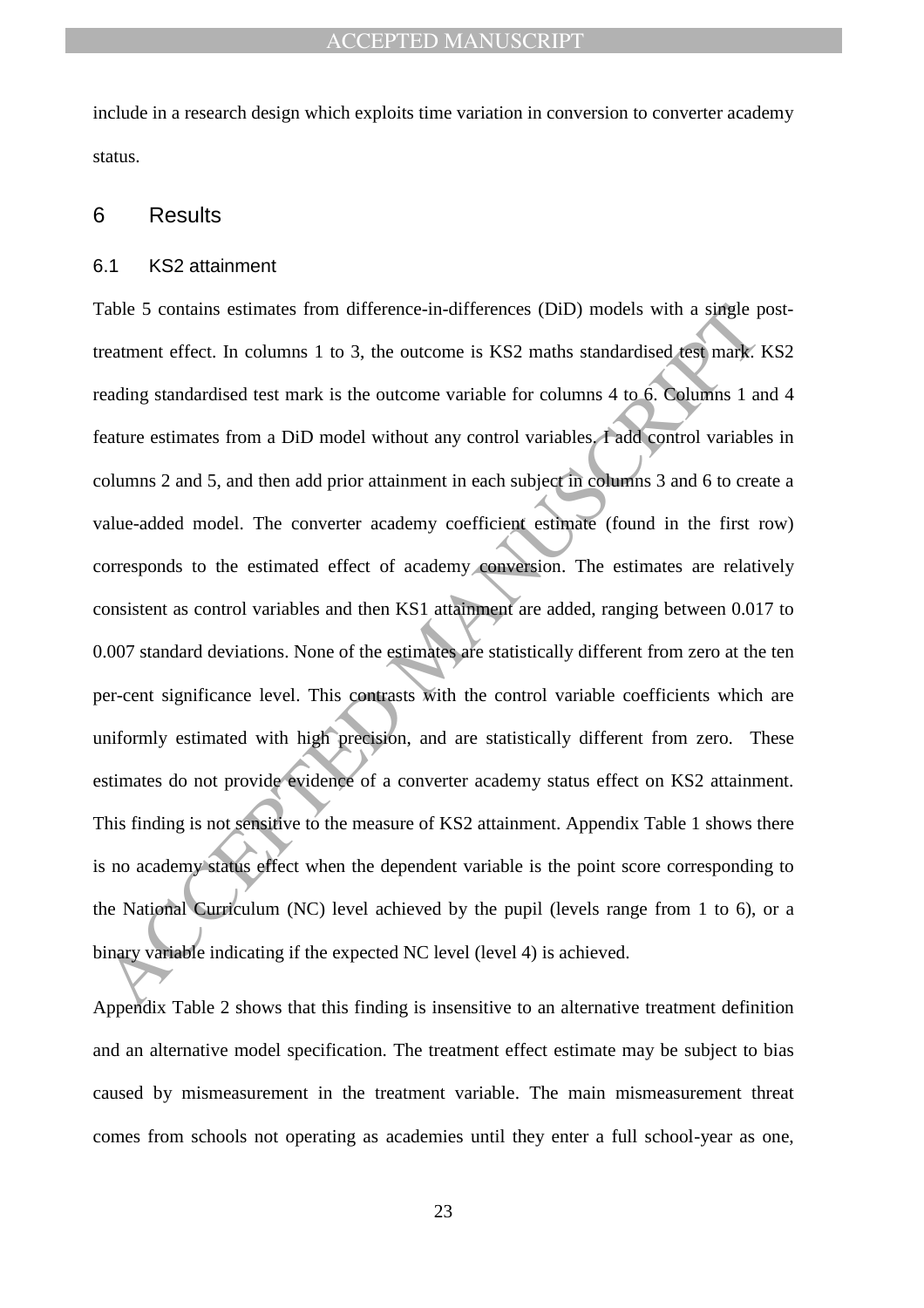despite possibly legally becoming a converter academy midway through the previous schoolyear. In Panel A, I calculate the treatment variable such that schools are coded as exposed to converter academy status only if they have that status at the start of the school-year. This does not alter the conclusions that can be drawn from Table 5. In Panel B, I add school specific linear time trends to investigate whether the results are being driven by differential trends in KS2 performance between treated and control schools. Estimates of the academy status effect are not sensitive to the inclusion of these trends. In the following tables and figures, I present estimates from the preferred specification (columns 3 and 6) only; estimates are not sensitive to specification choice.<sup>16</sup>

rends in KS2 performance between treated and control schools. Estimates of the acade<br>tatus effect are not sensitive to the inclusion of these trends. In the following tables<br>tatus effect are not sensitive to the inclusion Figure 1 plots estimates from models with pre- and post-treatment effects. I estimate the effect of being in the treatment group in the years leading up to and following treatment. This allows the treatment effect to vary by length of exposure, and can also be used to assess the validity of the common trends assumption. There should be no "effect" from being in the treatment group before treatment. If an "effect" is consistently found before treatment, then this raises concerns about the research design. In Figure 1, the coefficient estimate for schoolyear 0 corresponds to the estimated academy status effect during the conversion year. Coefficient estimates for school-years less than 0 correspond to pre-treatment effect estimates. Figure 1a plots the estimated treatment effects on KS2 maths standardised test mark, while the effect on KS2 reading standardised test mark is depicted in Figure 1b. The findings from Figure 1 are consistent with those from Table 5; no statistically significant treatment effect is found for attainment in either subject in any treated school-year conditional on the control variables and prior attainment. The F-test statistic corresponding to the null hypothesis that the pre-treatment coefficient estimates are jointly insignificantly different from zero is 1.44 and 1.31 for the maths and reading models respectively. Therefore,

<sup>&</sup>lt;sup>16</sup> Full tables are available upon request.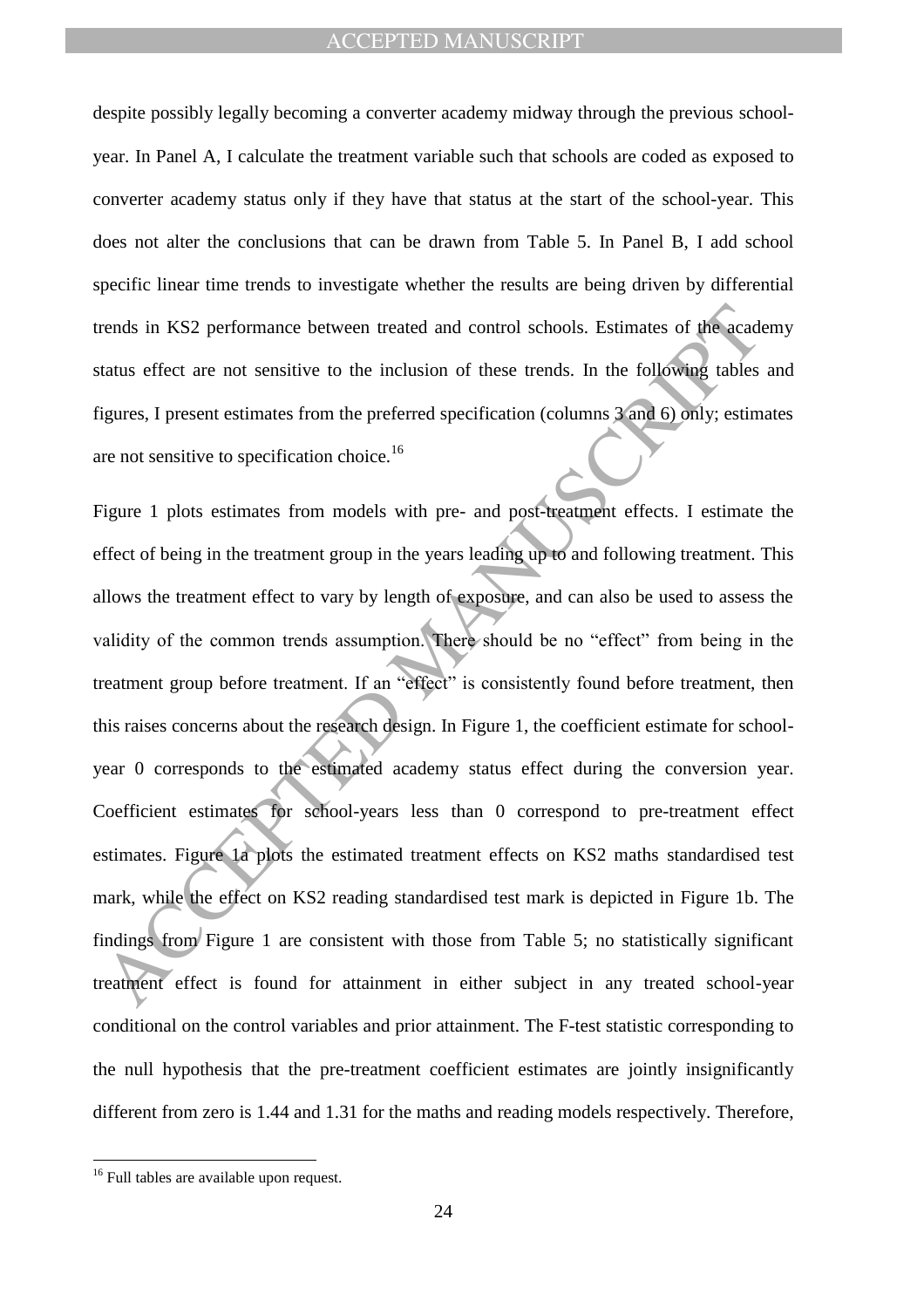there is no evidence of differential trends between the control and treatment groups before treatment. This suggests that the common trends assumption holds.

It is plausible that academy conversion effects on KS2 attainment exist for sub-populations of pupils and schools, despite the seeming lack of an effect for the average school or pupil. Table 6 presents estimates from two models which accommodate heterogeneous treatment effects for disadvantaged pupils, and academies which were relatively autonomous before conversion.

The Process of disadvantaged pupils, and academies which were relatively autonomous be-<br>noversion.<br>
Estimates from models allowing the academy conversion effect to vary by free school r<br>
ESM) eligibility are presented in P Estimates from models allowing the academy conversion effect to vary by free school meal (FSM) eligibility are presented in Panel A. This is the best available indicator of whether the pupil"s background is disadvantaged. Columns 1 and 2 suggest that the KS2 maths and reading attainment of FSM ineligible pupils is not affected by academy conversion. However, there is evidence of a small positive academy conversion effect (0.03 standard deviations) on maths and reading attainment for FSM eligible pupils. This effect is statistically different from zero at the five percent significance level.

Panel B investigates school level heterogeneity; the reported model allows the academy conversion effect to vary between former community and voluntary-controlled schools, which had the least autonomy before becoming an academy, and voluntary-aided and foundation schools which were relatively more autonomous. The academy conversion effect on KS2 maths attainment is insignificantly different from zero regardless of the school"s previous structure. However, pupils in former voluntary-controlled and community school academies gain 0.036 standard deviations in KS2 reading on average. This effect is statistically different from zero at the five percent significance level. There is no effect for pupils from former voluntary-aided or foundation schools.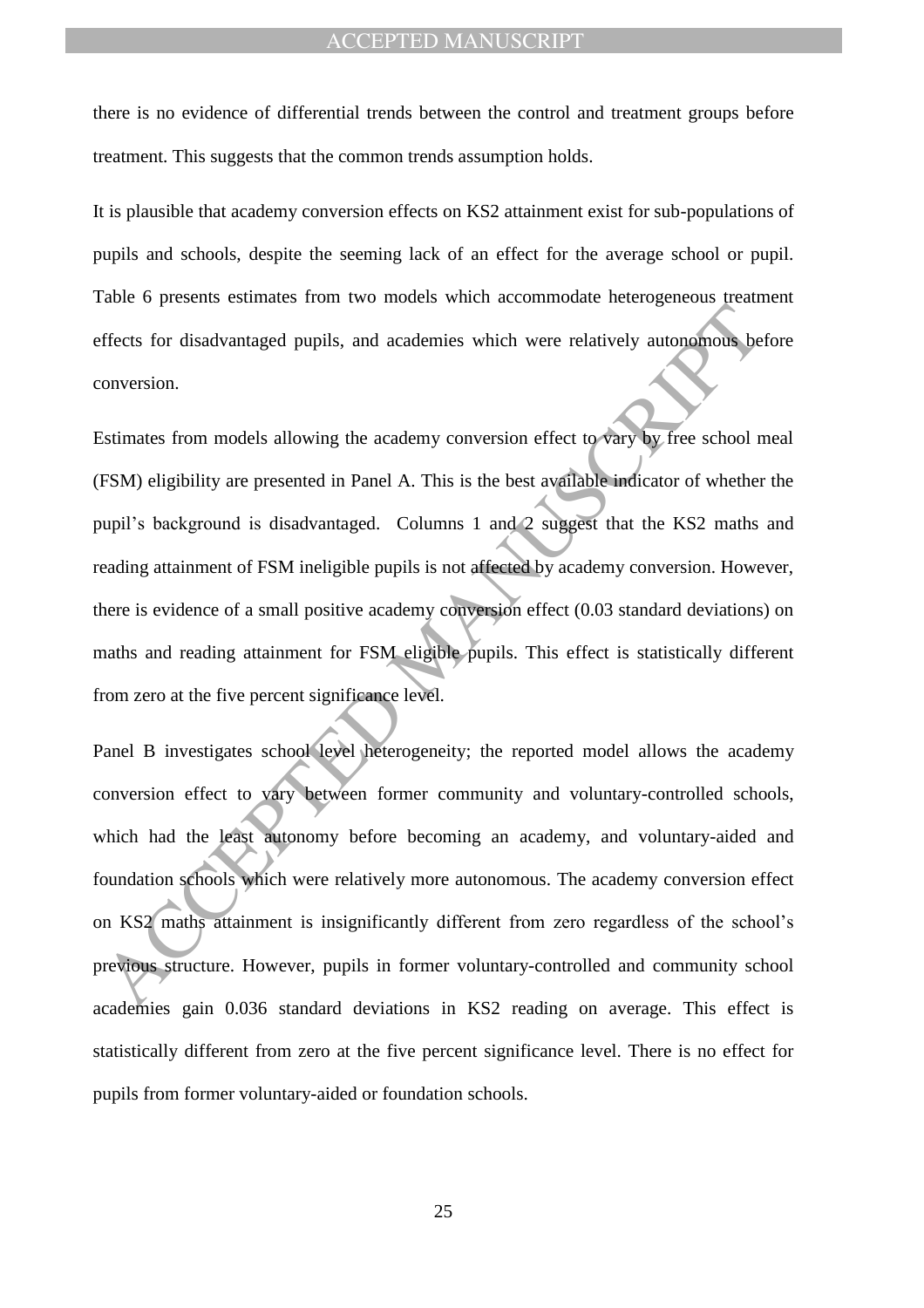The estimated academy conversion effect will be biased if enrolment in the converting school is sensitive to the conversion. Parents may interpret the conversion decision as a school quality signal and may alter their child"s enrolment accordingly. I estimate a DiD model based on school-level data to investigate whether becoming a converter academy influences the composition of the year six cohorts. Table 7 shows that there is no academy conversion effect on the observed average characteristics of the year six cohorts. Evidence that enrolment decisions are not sensitive to academy conversion is found in column 1, which reports that there is no academy conversion effect on the percentage of year six pupils who completed KS1 (year two) in the same school.

#### 6.2 KS1 attainment

effect on the observed average characteristics of the year six cohorts. Evidence that early elections are not sensitive to academy conversion is found in column 1, which reports<br>decisions are not sensitive to academy conv Table 8 presents estimates of the effect of academy conversion on KS1 maths attainment (see the first two columns) and KS1 reading attainment (see the last two columns). Since KS1 is the first formal assessment of pupils, there is no opportunity to implement a value-added model. This increases the scope for bias from unobserved confounders relative to the KS2 value-added models. Additionally, KS1 attainment is recorded using teacher assessments which are inherently more subjective. However, there is still good cause to investigate KS1 outcomes. The KS2 value-added models show a strong relationship between attainment at KS1 and KS2. Moreover, the relationship between attainment at KS1 and KS4 (age 16) is far from trivial. The raw correlation between KS1 maths NC curriculum level and GCSE maths point score is 0.624; the correlation between age 7 and 16 English attainment is  $0.597^{17}$ .

The estimates of the converter academy coefficient are stable following the inclusion of control variables but are insignificantly different from zero both statistically and economically; whereas every control variable coefficient is precisely estimated at the one percent level. No evidence is found of an academy conversion effect on KS1 attainment. This

<sup>&</sup>lt;sup>17</sup> Author's own calculations.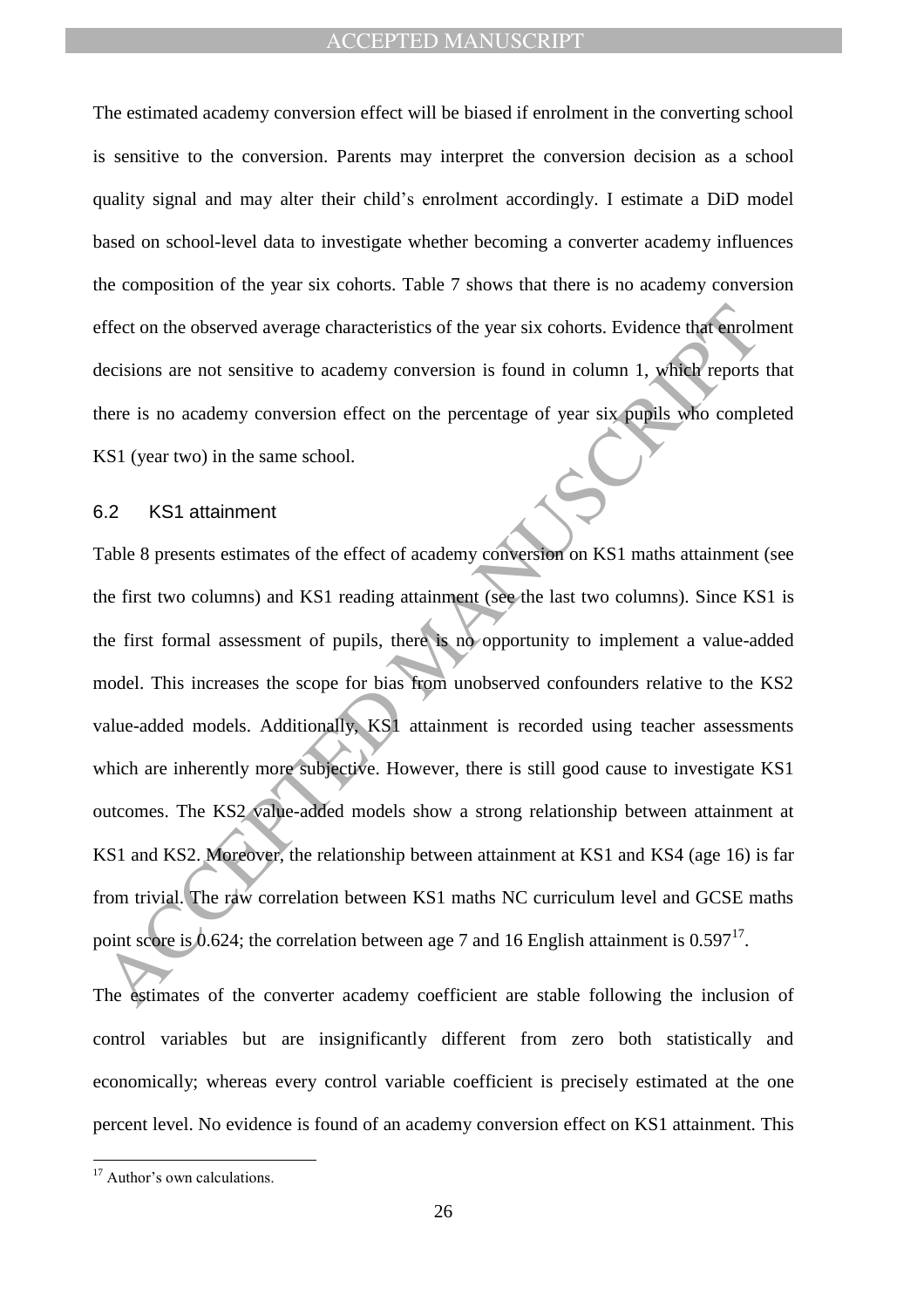finding is consistent with an unreported dynamic DiD model, in which pre- and posttreatment effect estimates are insignificantly different from zero.

Again, it is possible that the zero average treatment effect on KS1 attainment is masking nonzero treatment effects for school and pupil sub-populations. In an unreported exercise, I investigate heterogeneous treatment effects at the pupil level (by FSM eligibility) and the school level (by predecessor school type). Similar to the KS2 analysis, I find evidence of a small positive converter academy status effect on reading and maths attainment for FSM eligible pupils, but no effect for FSM ineligible pupils. I also find evidence of a slight, but statistically significant, positive effect on KS1 reading and maths attainment in schools which had the least autonomy before conversion.

#### 6.3 Entry-year intake

Accelering the material of the processor school spee). Similar to the KS2 analysis, I find evidence<br>
anall positive converter academy status effect on reading and maths attainment for E<br>
digible pupils, but no effect for F Finally, I explore whether the composition of schools<sup>'</sup> entry-year intake changes following academy conversion. Table 9 reports the findings from a rudimentary DiD model estimated on school-level data where the outcome variables are the percentage of the entry-year cohort: eligible for FSM; with SEN; whose first language is English, and who are white. The academy coefficients in columns 1 to 3 are insignificantly different from zero suggesting the composition of the entry-year intake for schools is not affected by becoming an academy in three of the four characteristics investigated. However, column 4"s estimate suggests that academies experience a 0.6 percentage point decline in the proportion of their entry-year intake that is white. 81 per-cent of entry-year pupils are white in the sample. It is unusual that the composition of the new intake would change in this dimension only. Given that the size of the effect is modest at best, I opt to place little emphasis on this finding.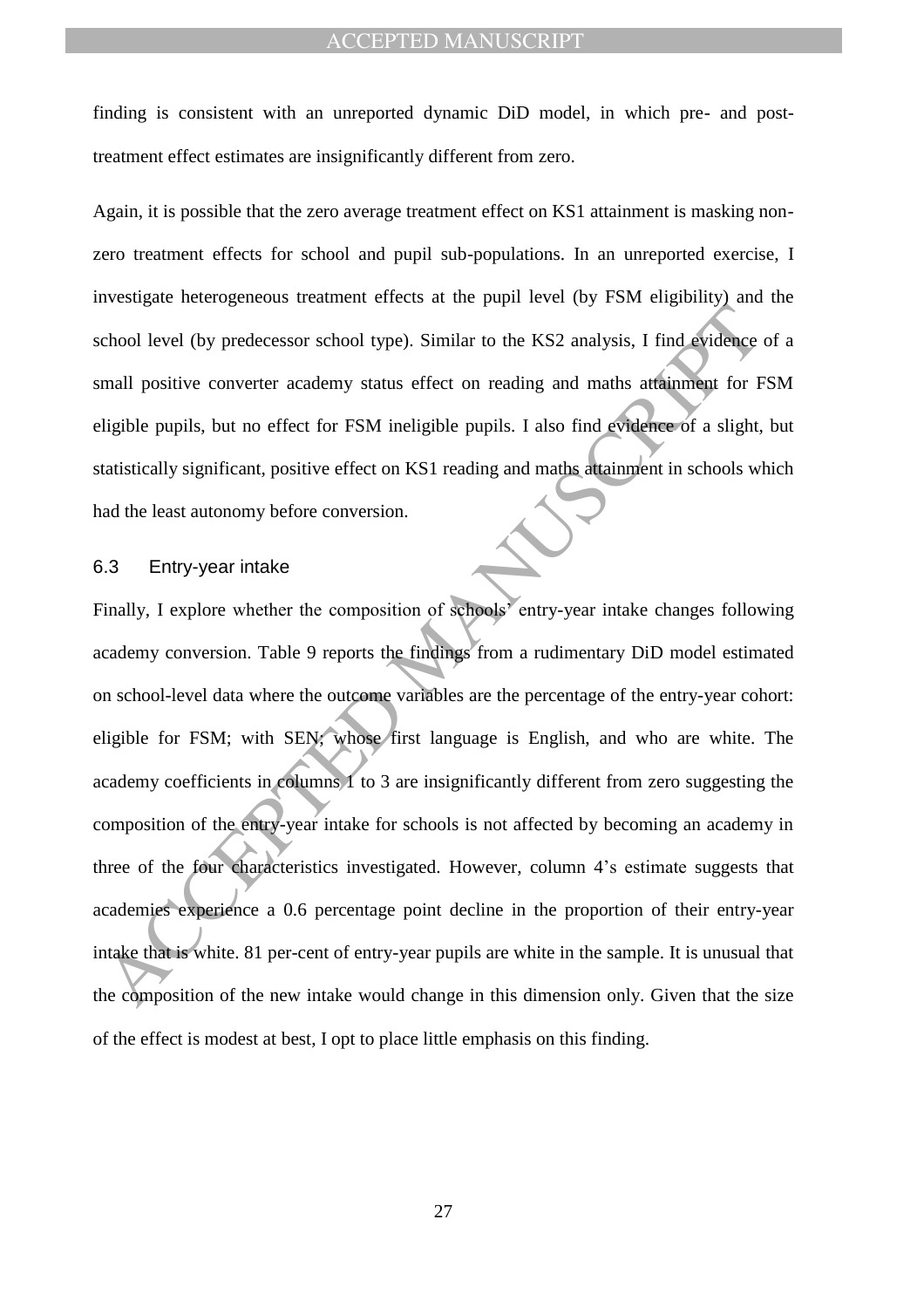## 7 Conclusion

This paper attempts to quantify the causal effect of the voluntary conversion of English state primary schools into converter academies on pupil attainment, and the composition of the entry-year intake. To this end, the staggered nature of academy conversions across schools and the availability of a rich administrative dataset are exploited in a battery of difference-indifferences models.

differences models.<br>
Satimates from these models consistently find no evidence of an academy conversion et<br>
MASCE maths and reading test point scores for the average pupil. However, heterogene<br>
effects models do find evide Estimates from these models consistently find no evidence of an academy conversion effect on KS2 maths and reading test point scores for the average pupil. However, heterogeneous effects models do find evidence of a small positive, but statistically significant, KS2 attainment effect for free school meals eligible pupils. There is also evidence of a small positive effect in KS2 reading attainment for schools that had the least autonomy before becoming a primary converter academy. KS1 teacher assessments and the composition of the entry-year intake are seemingly unaffected by academy conversion.

Although these results are consistent with prior research into primary converter academies, studies of secondary sponsored academies have found academy status effects on attainment. Numerous reasons may explain this discrepancy. Firstly, converter academy pupils tend to be more advantaged and academically meritorious than their sponsored academy peers. If the marginal effect of school inputs is diminishing, and academy status improves school inputs comparably in converter and sponsored academies, then academy status will be more effective in sponsored academies where pupils" attainment is at a lower base level.

However, academy status means different things for sponsored and converter academies. First-generation sponsored academies often enjoyed new or extensively refurbished facilities, which is likely to affect pupil attainment positively. Additionally, these academies were highly susceptible to leadership changes following conversion (Eyles & Machin,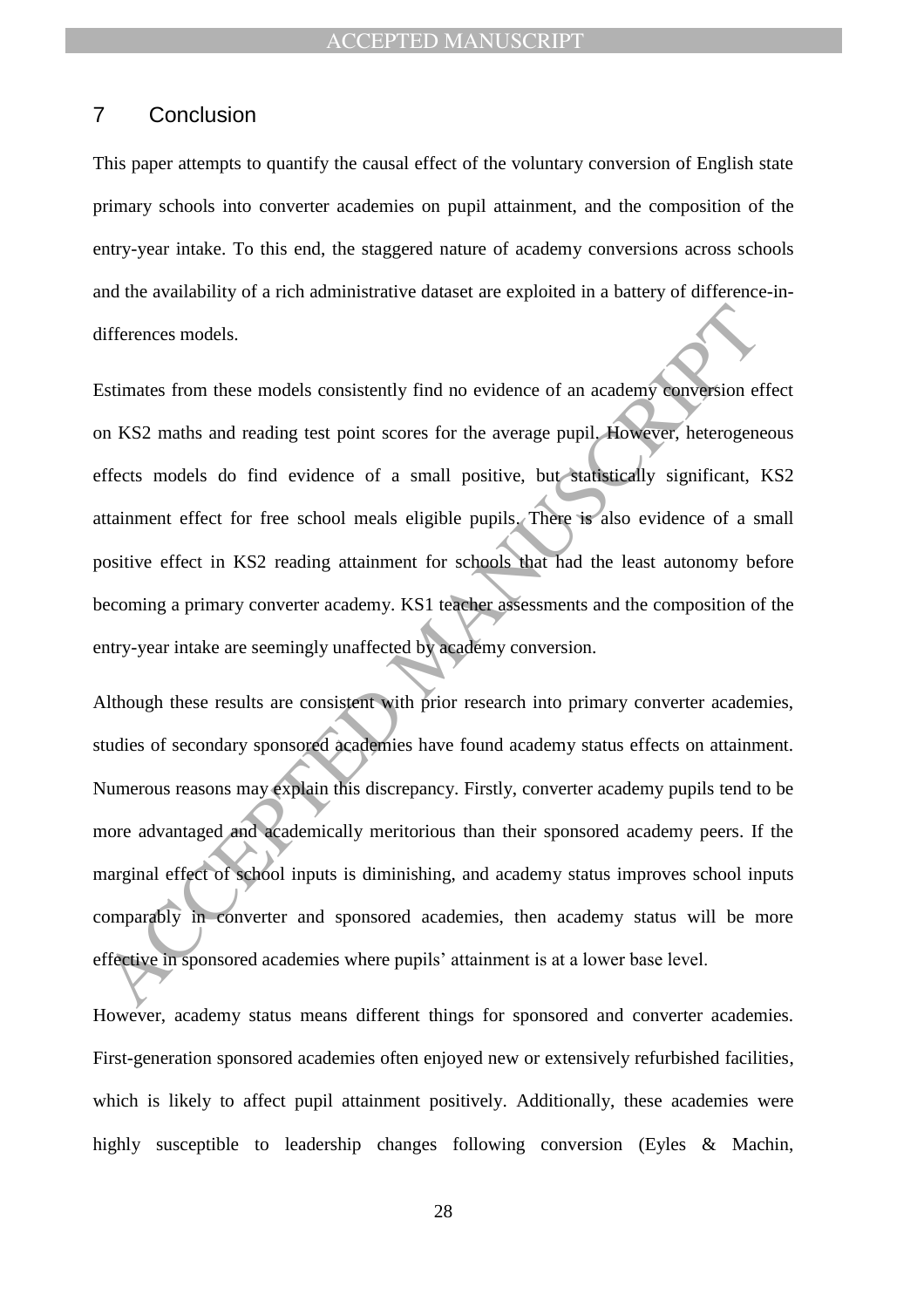forthcoming). Converter academies are not more likely to undergo leadership changes following their conversions (Eyles et al., 2017). Leadership changes may partially explain the difference in the effectiveness of converter and sponsored academy conversions. Suppose underperforming schools are unattractive to effective head-teachers. If sponsored academy status increases the attractiveness of an underperforming school to effective head-teachers, then sponsored academies may improve pupil attainment through attracting a higher calibre of head-teacher. Converter academies might already be attractive to quality school leaders due to their record of good performance. These schools may not attract better leaders following conversions, and, therefore, might not experience attainment improvements.<sup>18</sup>

then sponsored academies may improve pupil attainment through attracting a higher cal<br>the of head-teacher. Converter academies might already be attractive to quality school lea<br>tue to their record of good performance. Thes The difference in estimated academy status effects may be explained by differences in the stages of schooling. Primary schools are usually smaller than secondary schools, implement different teaching methods, and have different educational goals. The freedom of academies to set their own curriculum may be more consequential for attainment in secondary schools since secondary pupils are formally assessed in a wider range of subjects (partially determined by the school); whereas, primary school pupils are predominately assessed in numeracy and literacy. Secondly, if the financial benefit from becoming an academy results in increased availability of effective school resources, then academy status may be more effective at secondary level, as these schools face greater per-pupil costs than primary schools.

Irrespective of the mechanisms driving the differences between the effectiveness of sponsored and converter academy status, the lack of evidence of an improvement in attainment of primary converter academies suggests that increasing school autonomy is not a

 $18$  If this hypothesis is true, then the effectiveness of sponsored academy status should diminish as the sponsored academy sector expands.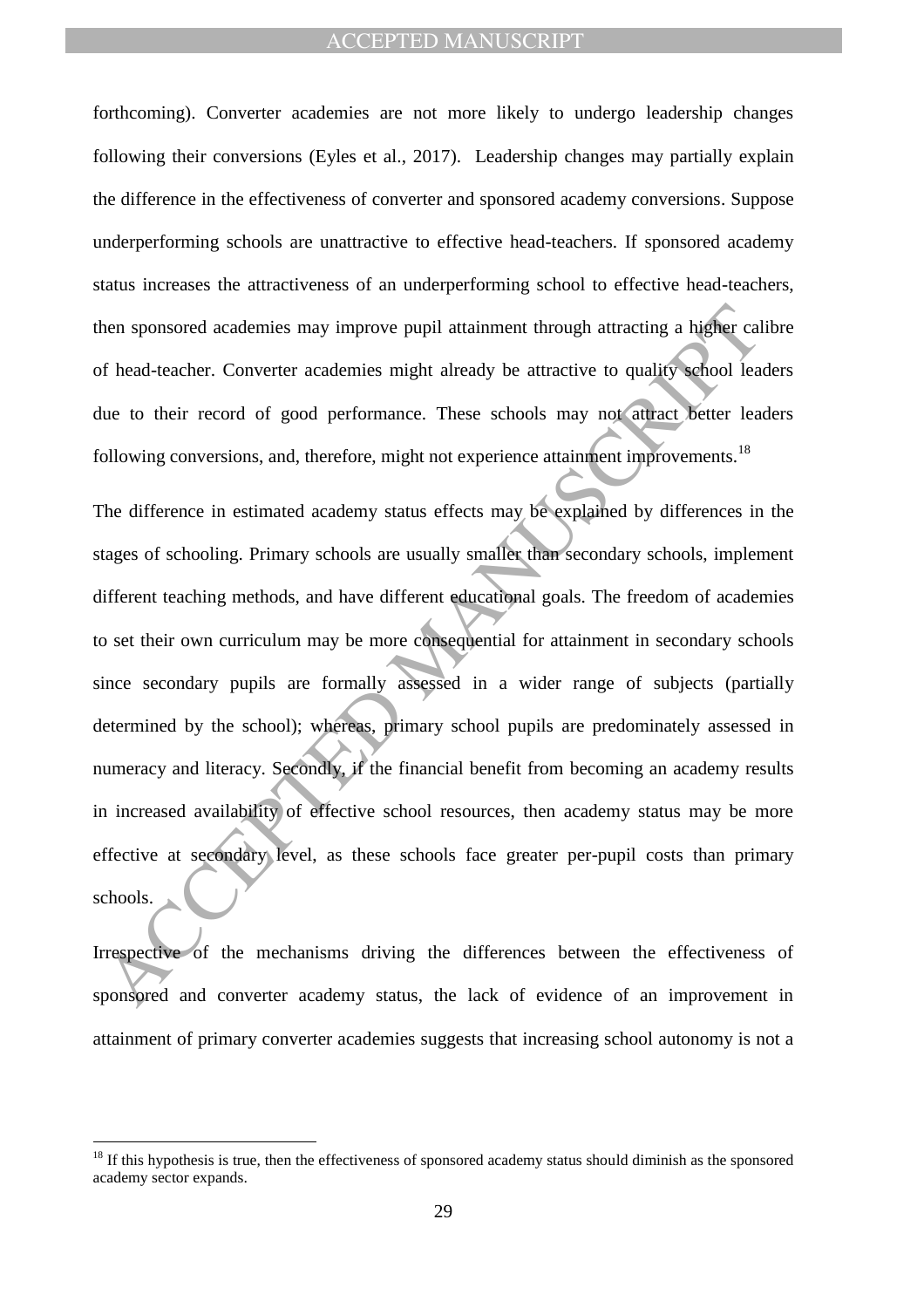panacea in and of itself. This is an important finding given the considerable cost of the academies programme.

**CEPTED MANUSCRIPT**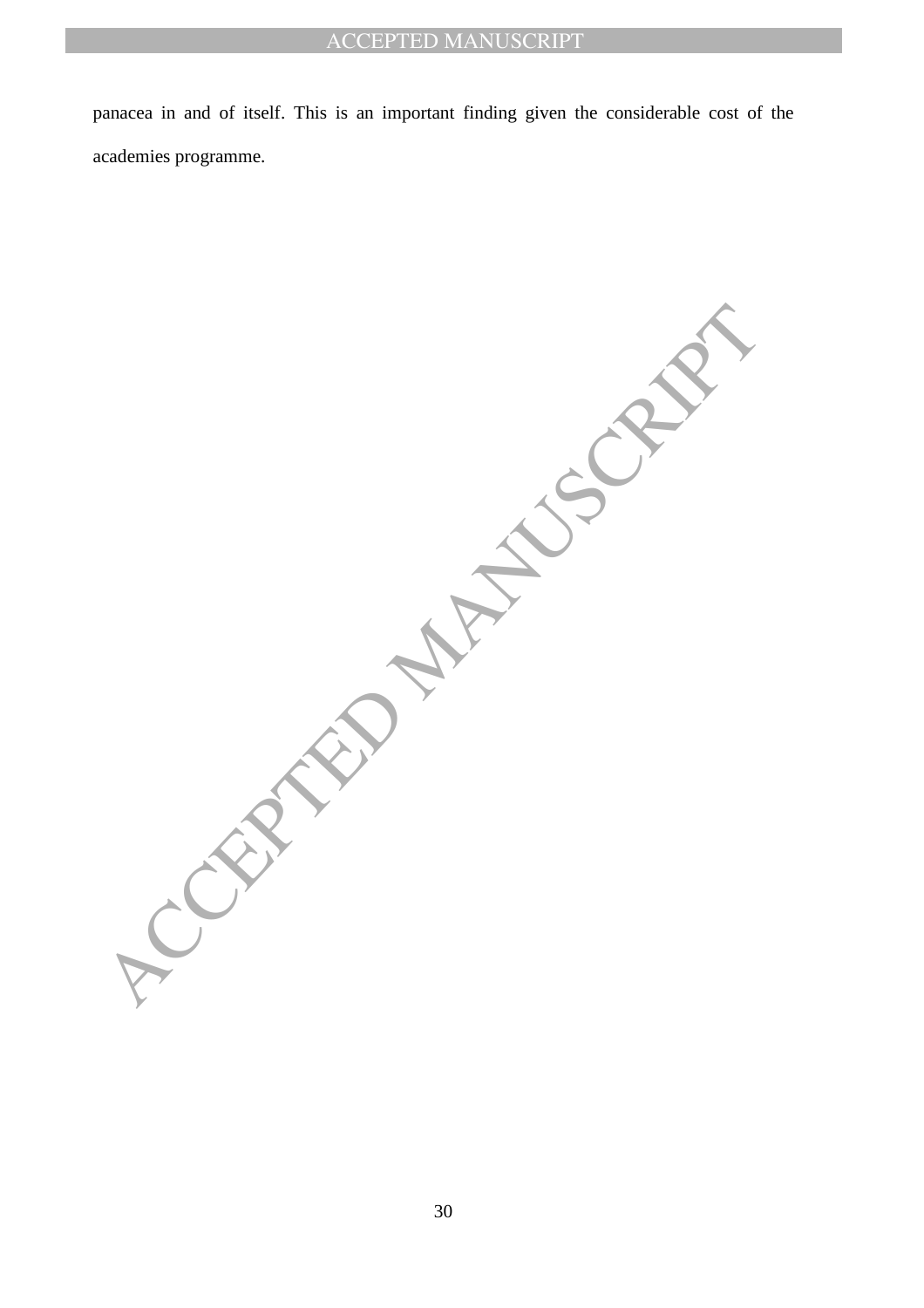## References

- Abdulkadiroğlu, A., Angrist, J. D., Dynarski, S. M., Kane, T. J., & Pathak, P. A. (2011). Accountability and Flexibility in Public Schools: Evidence from Boston"s Charters And Pilots. *The Quarterly Journal of Economics*, *126*(2), 699–748. http://doi.org/10.1093/qje/qjr017
- Abdulkadiroğlu, A., Angrist, J. D., Hull, P. D., & Pathak, P. A. (2016). Charters without Lotteries: Testing Takeovers in New Orleans and Boston. *American Economic Review*, *106*(7), 1878–1920. http://doi.org/10.1257/aer.20150479
- Abdulkadiroğlu, A., Angrist, J. D., Narita, Y., & Pathak, P. A. (2015). *Research Design Meets Market Design: Using Centralized Assignment for Impact Evaluation*. National Bureau of Economic Research (NBER) Working Paper (21705).
- From the Registration Deliver External Registration (Application Methal Registration Methal Registration Metha Network (NBER) Working Paper (21705). Metasta Market Design: Using Centralized Assigmment for Impact Evaluatio Angrist, J. D., Cohodes, S. R., Dynarski, S. M., Pathak, P. A., & Walters, C. R. (2016). Stand and Deliver: Effects of Boston"s Charter High Schools On College Preparation, Entry and Choice. *Journal of Labor Economics*, *34*(2), 275–318. Retrieved from http://dx.doi.org/10.1086/683665
- Angrist, J. D., Dynarski, S. M., Kane, T. J., Pathak, P. A., & Walters, C. R. (2010). Inputs and Impacts in Charter Schools: KIPP Lynn. *American Economic Review*, *100*(2), 239– 243. http://doi.org/10.1257/aer.100.2.239
- Angrist, J. D., Pathak, P. A., & Walters, C. R. (2011). Explaining Charter School Effectiveness. *American Economic Journal: Applied Economics*, *5*(4), 1–27. http://doi.org/10.3386/w17332
- Autor, D. H. (2003). Outsourcing at Will: The Contribution of Unjust Dismissal Doctrine to the Growth of Employment Outsourcing. *Journal of Labor Economics*, *21*(1), 1–42.
- Clark, D. (2009). The Performance and Competitive Effects of School Autonomy. *Journal of Political Economy*, *117*(4), 745–783.
- CREDO. (2013). *National Charter School Study*. Stanford, CA: Center for Research on Education Outcomes.
- Department for Education. (2010). *The Importance of Teaching, the Schools White Paper*  2010. London: Her Majesty's Stationery Office.
- Department for Education. (2014). *The Education Services Grant*. London: Department for Education.
- Department for Education. (2016). *Educational Excellence Everywhere*. London: Her Majesty"s Stationery Office.
- Dobbie, W., & Fryer, R. G. (2011a). Are high-quality schools enough to increase achievement among the poor? Evidence from the Harlem Children"s Zone. *American Economic Journal: Applied Economics*, *3*(3), 158–187. http://doi.org/10.1257/app.3.3.158
- Dobbie, W., & Fryer, R. G. (2011b). Getting beneath the Veil of Effective Schools: Evidence from New York City. *American Economic Journal: Applied Economics*, *5*(4), 28–60. http://doi.org/10.3386/w17632
- Dobbie, W., & Fryer Jr, R. G. (2014). The Medium-Term Impacts of High-Achieving Charter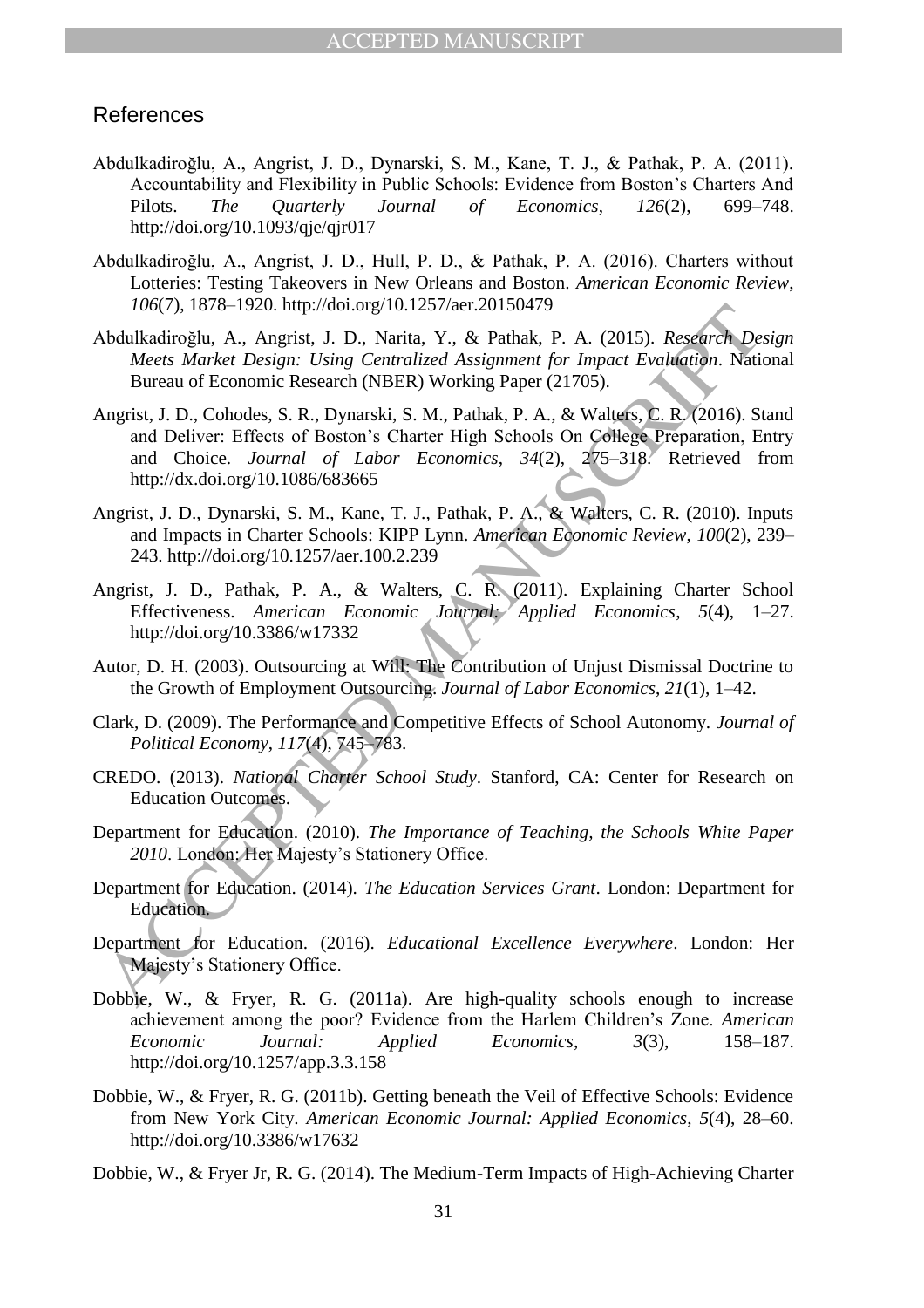Schools. *Journal of Political Economy*, *123*(5), 985–1037.

- Eyles, A., Hupkau, C., & Machin, S. (2016a). Academies, charter and free schools: do new school types deliver better outcomes? *Economic Policy*, *31*(87), 453–501.
- Eyles, A., Hupkau, C., & Machin, S. (2016b). School reforms and pupil performance. *Labour Economics*, *41*, 9–19. http://doi.org/10.1016/j.labeco.2016.05.004
- Eyles, A., & Machin, S. (2018). Academy Schools and Their Introduction to England"s Education. *Journal of the European Economic Association*, forthcoming.
- Eyles, A., Machin, S., & McNally, S. (2017). Unexpected school reform: Academisation of primary schools in England. *Journal of Public Economics*, *155*, 108–121. http://doi.org/10.1016/j.jpubeco.2017.09.004
- Eyles, A., Machin, S., & Silva, O. (2015). *Academies 2: The New Batch*. Centre for the Economics of Education (LSE) Discussion Paper (1370). Retrieved from http://econpapers.repec.org/RePEc:cep:cepdps:dp1370
- Fryer Jr, R. G. (2014). Injecting Charter School Best Practices into Traditional Public Schools: Evidence from Field Experiments. *The Quarterly Journal of Economics*, *129*(3), 1355–1407.
- Gleason, P., Clark, M., Tuttle, C., & Dwoyer, E. (2010). *The Evaluation of Charter School Impacts: Final Report*. Washington, DC: US Department for Education National Center for Education Evaluation and Regional Assistance.
- Hoxby, C., & Murarka, S. (2009). *Charter Schools in New York City: Who Enrolls and How They Affect Their Students' Achievement*. National Bureau of Economic Research (NBER) Working Paper (14852). Retrieved from http://econpapers.repec.org/RePEc:nbr:nberwo:14852
- Hutchings, M., Francis, B., & De Vries, R. (2014). *Chain Effects: The Impact of Academy Chains on Low Income Students*. London: The Sutton Trust.
- Hutchings, M., Francis, B., & Kirby, P. (2015). *Chain Effects 2015: The Impact of Academy Chains on Low-Income Students*. London: The Sutton Trust.
- Eyles, A., Machin, S., & Melbially, S. (2011). Unexpected school reform: Academirasium<br>
primary schools in England. Journal of Public Economics, 155 108-<br>
http://doi.org/10.1016/j.jpubeco.2017.09.004<br>
http://doi.org/10.101 Machin, S., & Vernoit, J. (2011). *Changing School Autonomy: Academy Schools and their Introduction to England's Education*. Centre for the Economics of Education (LSE) Disucssion Paper (123). Retrieved from http://econpapers.repec.org/RePEc:cep:ceedps:0123
- Machin, S., & Wilson, J. (2009). Public and Private Schooling Initatives in England. In R. Chakrabarti & P. E. Peterson (Eds.), *School Choice International: Exploring Public-Private Partnerships* (pp. 219–241). Cambridge, MA: MIT Press.
- National Audit Office. (2010). *The Academies Programme*. London: The Stationery Office.
- National Audit Office. (2012). *Managing the Expansion of the Academies Programme*. London: The Stationery Office.
- PriceWaterhouseCoopers. (2008). *Academies Evaluation Fifth Annual Report*. Annesley: DCSF Publications.
- Todd, P. E., & Wolpin, K. I. (2003). On the Specification and Estimation of the Production Function for Cognitive Achievement. *The Economic Journal*, *113*(485), F3--F33.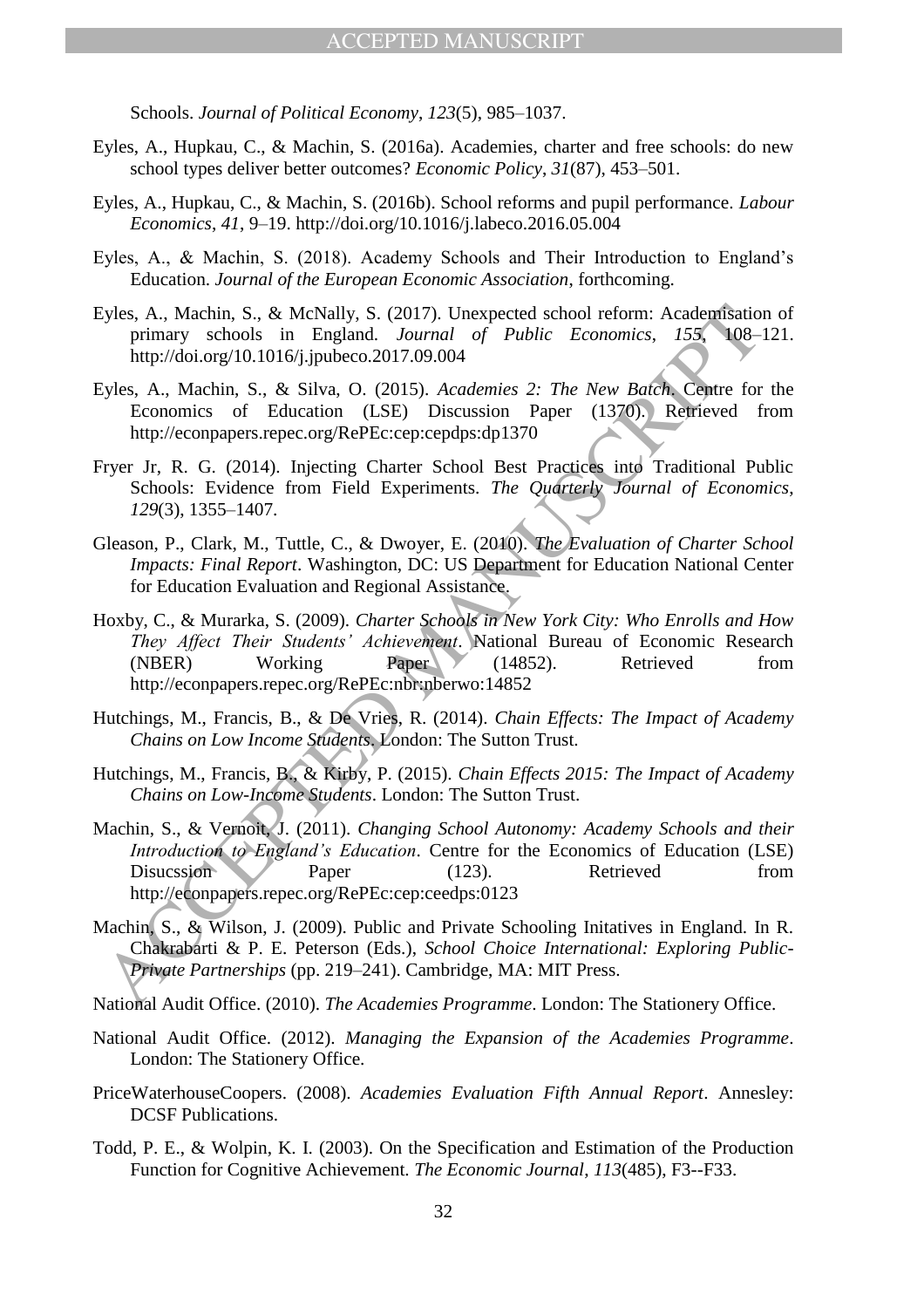Worth, J. (2015). *Analysis of Academy School Performance in 2015*. Slough: National Foundation for Educational Research.

ACCEPTED MANUSCRIPT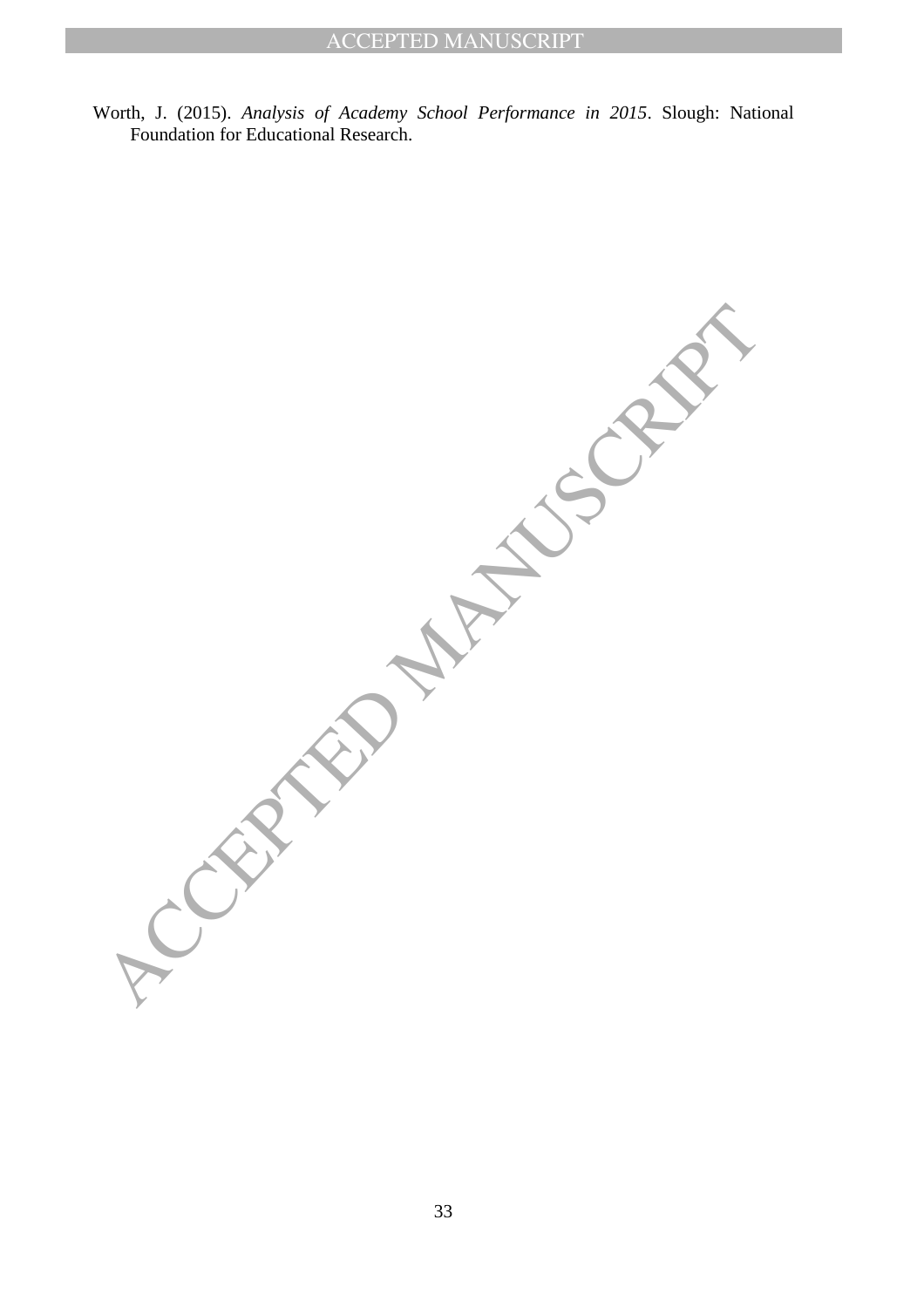

**Figure 1a: Pre- and post-treatment effect estimates for KS2 maths test mark (point estimates and 95% confidence interval)**

**Figure 1b: Pre- and post-treatment effect estimates for KS2 reading test mark (point estimates and 95% confidence interval)**

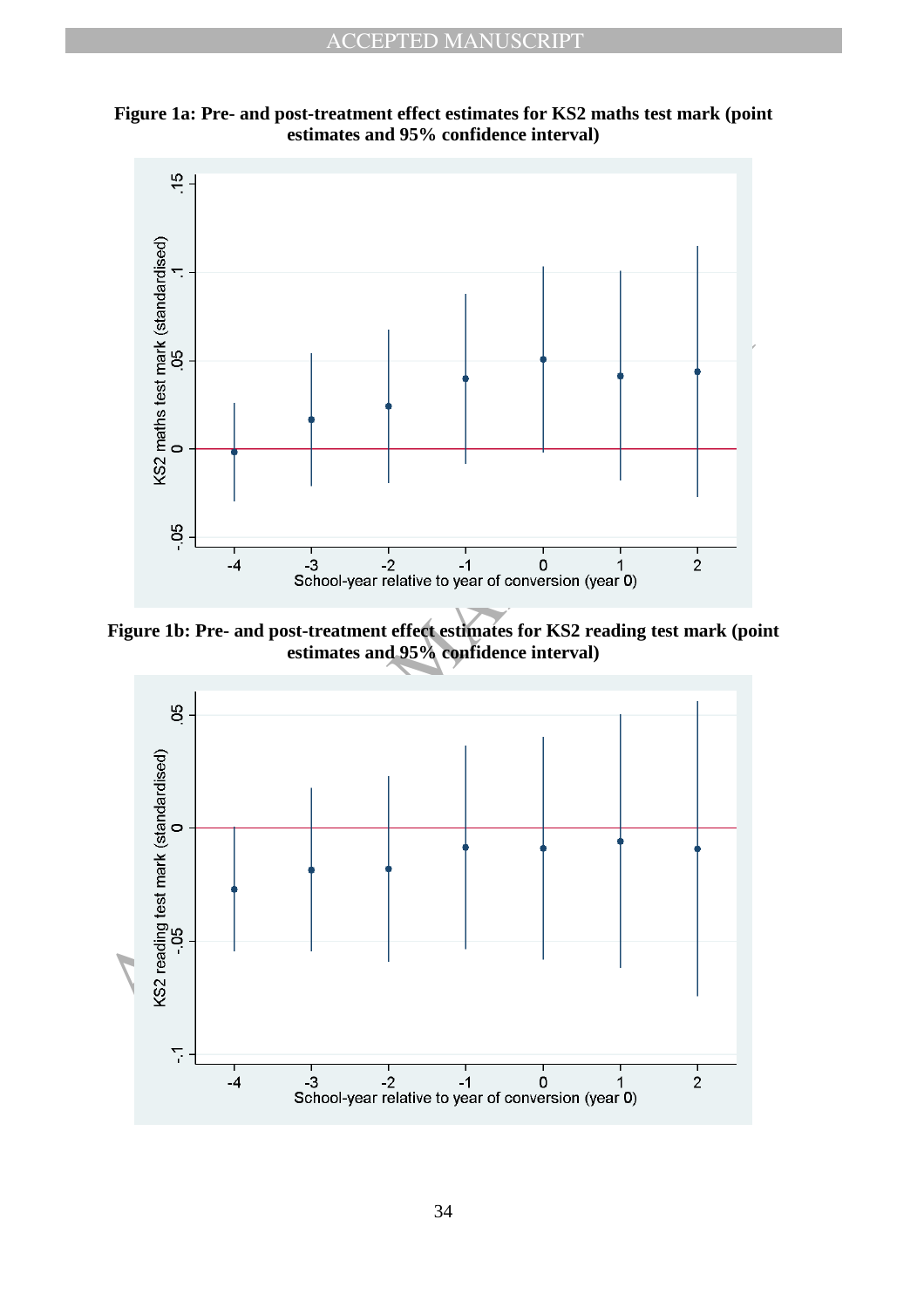|                             | 2008           | 2009     | 2010     | 2011   | 2012   | 2013   | 2014   | 2015   |
|-----------------------------|----------------|----------|----------|--------|--------|--------|--------|--------|
|                             |                |          |          |        |        |        |        |        |
| Converter academy           | $\overline{0}$ | $\Omega$ | 6        | 265    | 647    | 1,069  | 1,462  | 1,859  |
| Sponsored academy           | $\overline{0}$ | $\theta$ | $\Omega$ | 5      | (115   | 391    | 685    | 898    |
| Free school                 | $\overline{0}$ | $\Omega$ | $\Omega$ | 2      | 34.    | 37     | 92     | 117    |
| Community school            | 9.893          | 9,803    | 9,727    | 9,491  | 9,111  | 8.624  | 8,166  | 7,842  |
| Foundation school           | 911            | 913      | 911      | 863    | 819    | 768    | 734    | 698    |
| Voluntary aided school      | 3.747          | 3,738    | 3,730    | 3,684  | 3.606  | 3,479  | 3,326  | 3,148  |
| Voluntary controlled school | 2,465          | 2,459    | 2,455    | 2,427  | 2,384  | 2,313  | 2,234  | 2,155  |
|                             |                |          |          |        |        |        |        |        |
| <b>Grand Total</b>          | 17.016         | 16.913   | 16,829   | 16.737 | 16.716 | 16.681 | 16.699 | 16.717 |

**Table 1: The composition of English state primary schools at the start of the school-year**

*Notes:* each column shows the number of schools of each type open on September 1<sup>st</sup> of that year. *Source:* author's analysis of EduBase data.

35

ACCEPTED MANUSCRIPT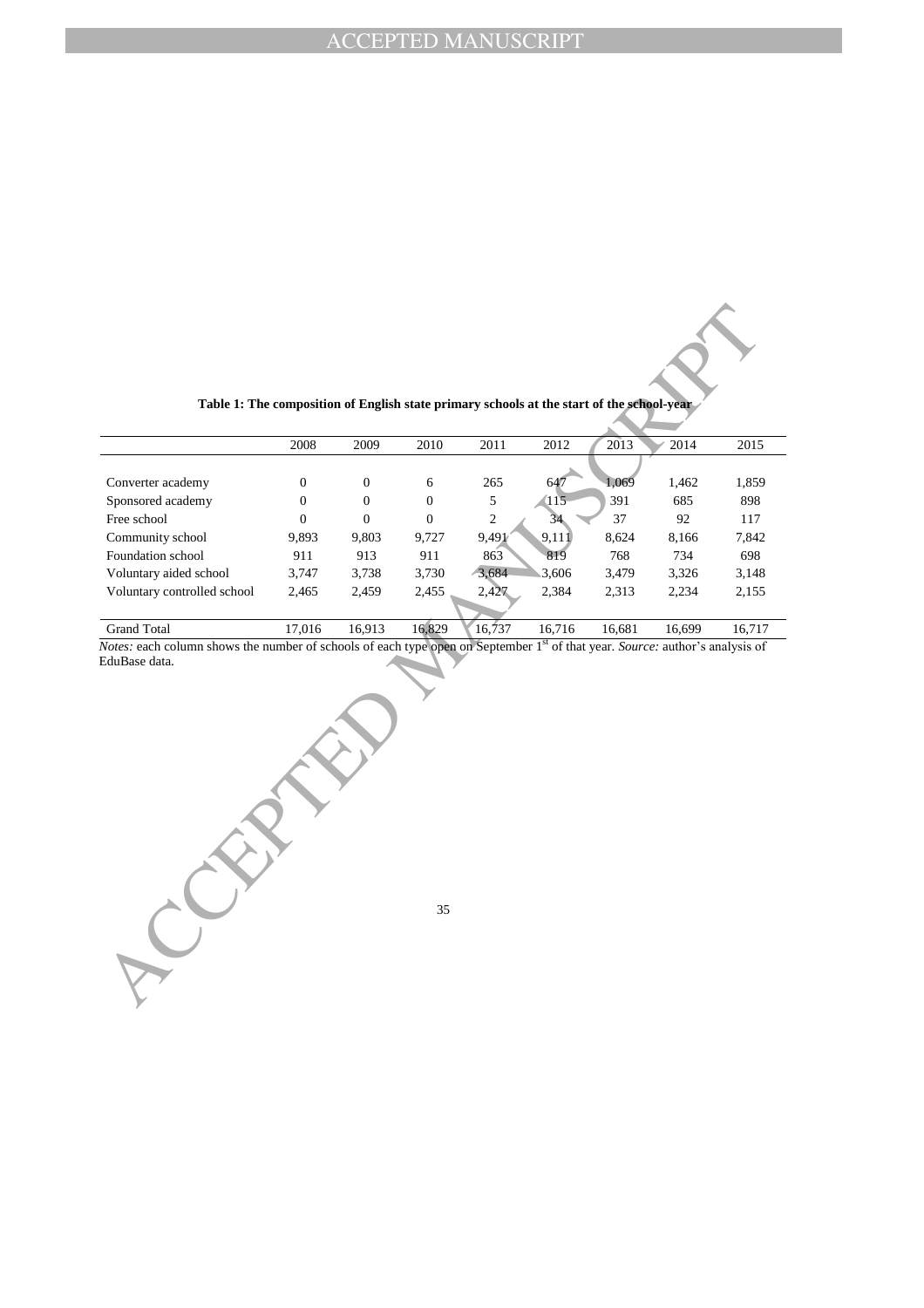## **Table 2: Primary converter academy schools by school-year of conversion to academy**

|                                                                                                                                            | 2010/11      | 2011/12          | 2012/13        | 2013/14          | 2014/15 | 2015/16        | Total          |
|--------------------------------------------------------------------------------------------------------------------------------------------|--------------|------------------|----------------|------------------|---------|----------------|----------------|
|                                                                                                                                            |              |                  |                |                  |         |                |                |
| Community school                                                                                                                           | $77\,$       | 226              | 252            | 232              | 166     | 203            | 1,156          |
| Voluntary controlled school                                                                                                                | 7            | 41               | 43             | 47               | 50      | 58             | 246            |
| Voluntary aided school                                                                                                                     | 5            | 82               | 110            | 125              | 128     | 93             | 543            |
| Foundation school                                                                                                                          | 31           | 55               | 42             | 18               | 21      | $\frac{20}{2}$ | 187            |
| Multiple or no predecessor school                                                                                                          | $\mathbf{2}$ | $\boldsymbol{0}$ | $\overline{0}$ | $\boldsymbol{0}$ | k)      |                | $\overline{4}$ |
| Total                                                                                                                                      | 122          | 404              | 447            | 422              | 365     | 376            | 2,136          |
| Votes: school-year is defined as 1 <sup>st</sup> August to 31 <sup>st</sup> July the following calendar year. Source: author's analysis of |              |                  |                |                  |         |                |                |
|                                                                                                                                            |              |                  |                |                  |         |                |                |
|                                                                                                                                            |              |                  |                |                  |         |                |                |

## **status and predecessor school type**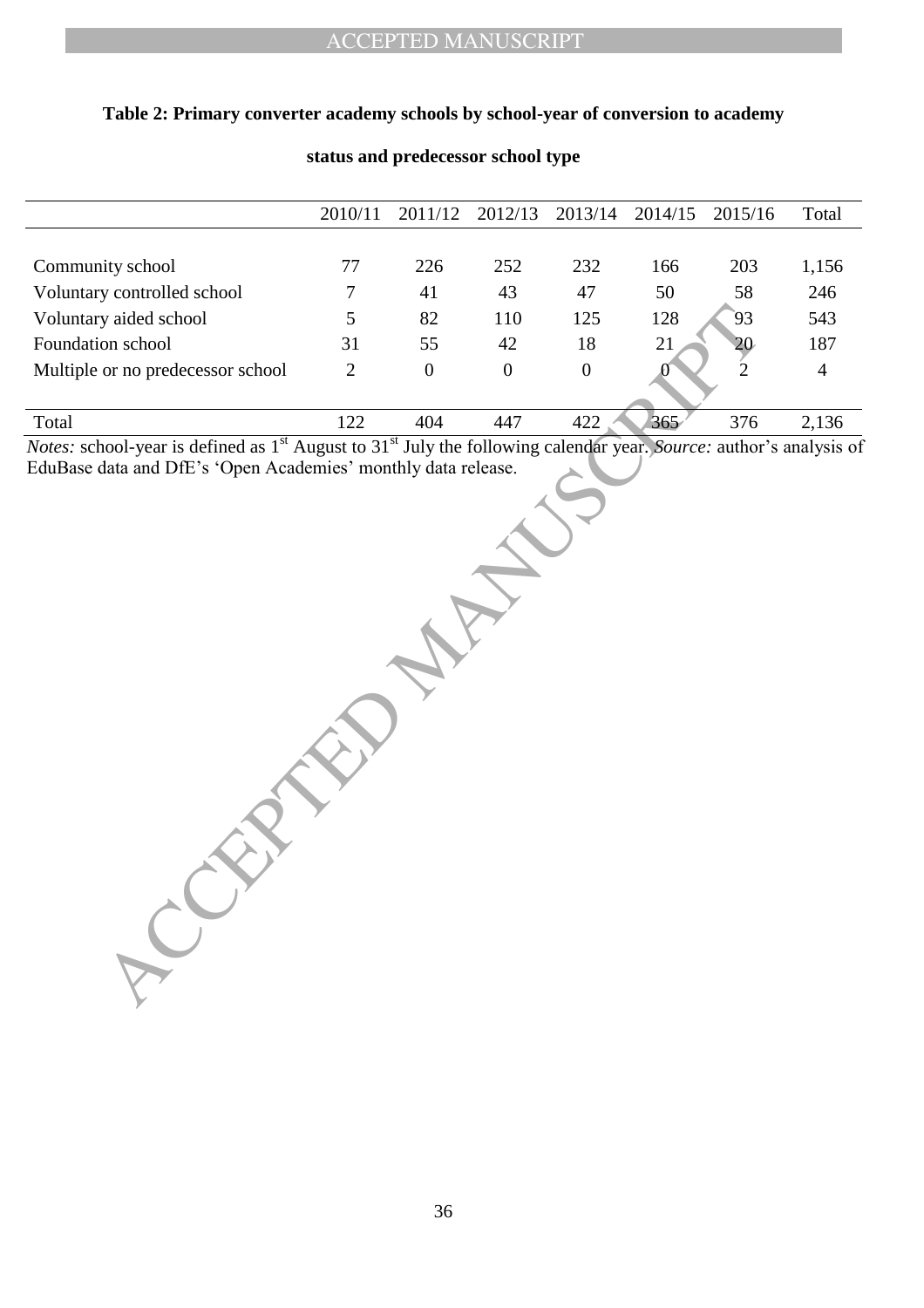|                             |         | (A)<br>School averages in 2011/12 |                           |          | $\overline{(\overline{B})}$<br>Change in school averages between 2011/12<br>and 2007/08 |                     |
|-----------------------------|---------|-----------------------------------|---------------------------|----------|-----------------------------------------------------------------------------------------|---------------------|
|                             | Control | Treatment                         | <b>Difference</b><br>(SE) | Control  | Treatment                                                                               | Difference<br>(SE)  |
| KS2 maths test mark         | 0.033   | 0.065                             | $-0.032$<br>(0.024)       | $-0.019$ | 0.018                                                                                   | $-0.036$<br>(0.027) |
| KS2 reading test mark       | 0.078   | 0.059                             | 0.019<br>(0.026)          | 0.012    | 0.003                                                                                   | 0.009<br>(0.028)    |
| KS1 maths TA points         | 15.840  | 15.853                            | $-0.013$<br>(0.089)       | $-0.131$ | $-0.159$                                                                                | 0.027<br>(0.096)    |
| KS1 maths TA points         | 15.681  | 15.686                            | $-0.006$<br>(0.106)       | 0.188    | 0.189                                                                                   | $-0.001$<br>(0.105) |
| % female                    | 0.487   | 0.497                             | $-0.010$<br>(0.008)       | 0.004    | 0.004                                                                                   | $-0.001$<br>(0.010) |
| % English is first language | 0.891   | 0.897                             | $-0.006$<br>(0.013)       | $-0.023$ | $-0.024$                                                                                | 0.001<br>(0.005)    |
| % White ethnicity           | 0.848   | 0.861                             | $-0.013$<br>(0.015)       | $-0.027$ | $-0.019$                                                                                | $-0.008$<br>(0.005) |
| % FSM eligible              | 0.159   | 0.163                             | $-0.004$<br>(0.010)       | 0.027    | 0.031                                                                                   | $-0.004$<br>(0.007) |
| % with SEN                  | 0.242   | 0.240                             | 0.001<br>(0.009)          | 0.008    | 0.008                                                                                   | 0.000<br>(0.010)    |
| Cohort size                 | 34.643  | 36.941                            | $-2.298$<br>(1.474)       | $-3.398$ | $-2.703$                                                                                | $-0.694$<br>(0.586) |
| Observations                | 269     | 1,062                             |                           | 269      | 1,062                                                                                   |                     |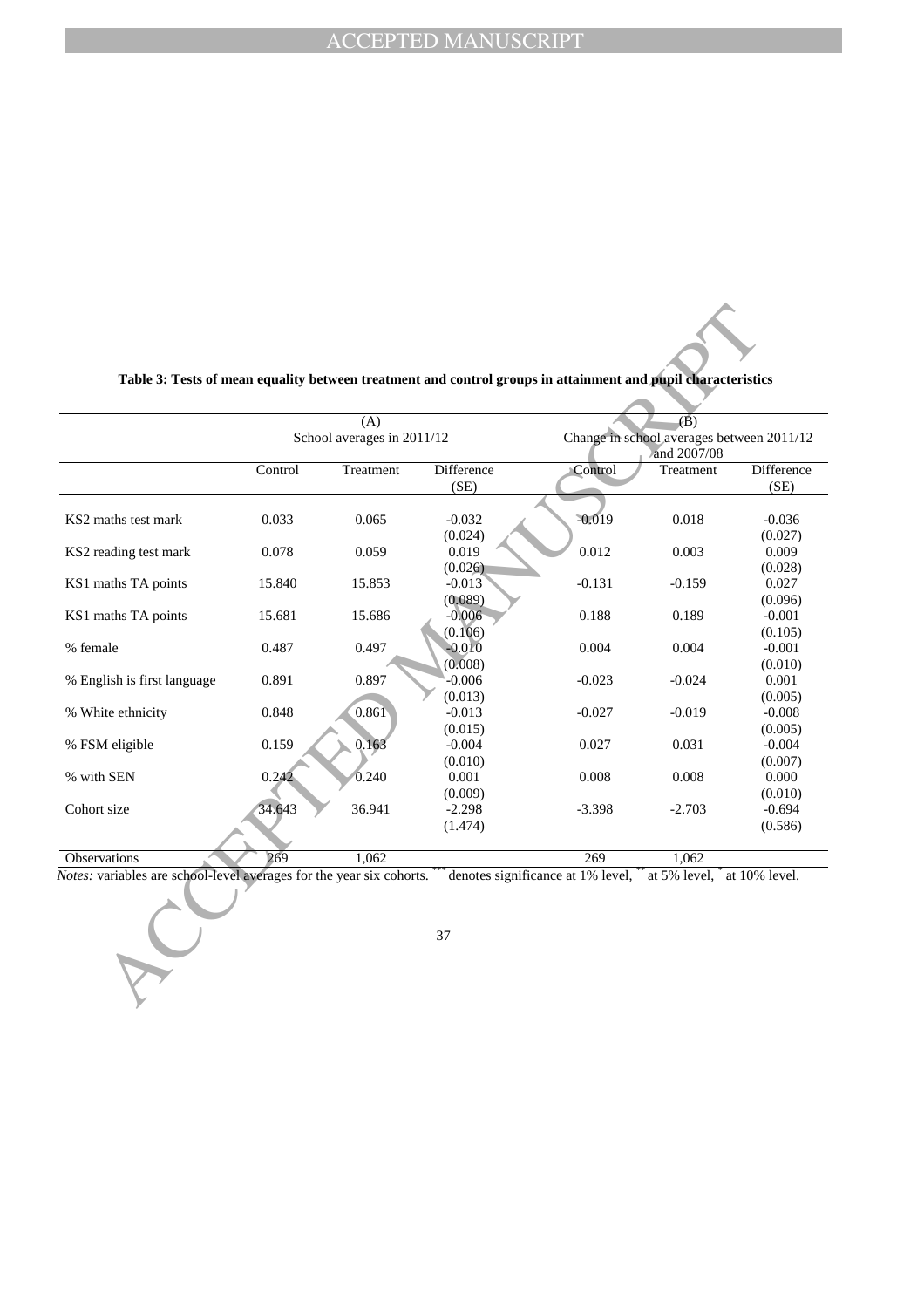|                                                                                                  |                               |                                          |                                  |                               | Table 4: Mean pupil attainment and characteristics averaged over pre-treatment period by school type |                                            |                                       |                              |                       |
|--------------------------------------------------------------------------------------------------|-------------------------------|------------------------------------------|----------------------------------|-------------------------------|------------------------------------------------------------------------------------------------------|--------------------------------------------|---------------------------------------|------------------------------|-----------------------|
|                                                                                                  |                               |                                          |                                  |                               |                                                                                                      |                                            |                                       |                              |                       |
|                                                                                                  | (1)<br>Converter<br>academies | (2)<br>Converter<br>academies            | (3)<br>Converter<br>academies    | (4)<br>Sponsored<br>academies | (5)<br>Community<br>schools                                                                          | (6)<br>Voluntary-<br>controlled<br>schools | (7)<br>Voluntary-<br>aided<br>schools | (8)<br>Foundation<br>schools | (9)<br>All<br>schools |
|                                                                                                  | '11 and '12<br>openers        | 13, 14 &<br>'15 openers:<br>treat. group | '16 openers:<br>control<br>group |                               |                                                                                                      |                                            |                                       |                              |                       |
| KS <sub>2</sub><br>maths<br>test<br>$\operatorname{mark}$                                        | 0.191                         | 0.049                                    | 0.027                            | $-0.341$                      | $-0.012$                                                                                             | 0.076                                      | 0.111                                 | 0.016                        | 0.003                 |
| KS2 reading test<br>mark                                                                         | 0.173                         | 0.055                                    | 0.054                            | $-0.349$                      | $-0.026$                                                                                             | 0.126                                      | 0.148                                 | 0.029                        | 0.009                 |
| KS1<br>maths<br>TA<br>points                                                                     | 16.237                        | 15.931                                   | 15.882                           | 14.990                        | 15.684                                                                                               | 16.207                                     | 16.134                                | 16.011                       | 15.833                |
| KS1<br>maths<br>TA<br>points                                                                     | 16.047                        | 15.692                                   | 15.648                           | 14.472                        | 15.374                                                                                               | 16.050                                     | 16.019                                | 15.781                       | 15.577                |
| % female<br>% English is first                                                                   | 0.491<br>0.912                | 0.493<br>0.911                           | 0.488<br>0.902                   | 0.490<br>0.846                | 0.488<br>0.861                                                                                       | 0.491<br>0.961                             | 0.499<br>0.887                        | 0.490<br>0.896               | 0.491<br>0.883        |
| language                                                                                         |                               |                                          |                                  |                               |                                                                                                      |                                            |                                       |                              |                       |
| % White ethnicity<br>% FSM eligible                                                              | 0.870<br>0.116                | 0.872<br>0.147                           | 0.862<br>0.146                   | 0.801<br>0.260                | 0.816<br>0.186                                                                                       | 0.937<br>0.093                             | 0.839<br>0.131                        | 0.851<br>0.124               | 0.841<br>0.162        |
| % with SEN                                                                                       | 0.220                         | 0.243                                    | 0.240                            | 0.311                         | 0.257                                                                                                | 0.229                                      | 0.225                                 | 0.228                        | 0.248                 |
| Cohort size                                                                                      | 46.301                        | 38.325                                   | 36.422                           | 39.251                        | 39.522                                                                                               | 25.057                                     | 30.113                                | 45.922                       | 36.153                |
| <b>Observations</b>                                                                              | 447                           | 1,062                                    | 269                              | $\overline{910}$              | 6,660                                                                                                | 1,615                                      | 2,707                                 | 215                          | 13,885                |
| Notes: variables are school-level averages for the year six cohorts between 2007/08 and 2011/12. |                               |                                          |                                  |                               |                                                                                                      |                                            |                                       |                              |                       |
|                                                                                                  |                               |                                          |                                  |                               |                                                                                                      |                                            |                                       |                              |                       |
|                                                                                                  |                               |                                          |                                  | 38                            |                                                                                                      |                                            |                                       |                              |                       |

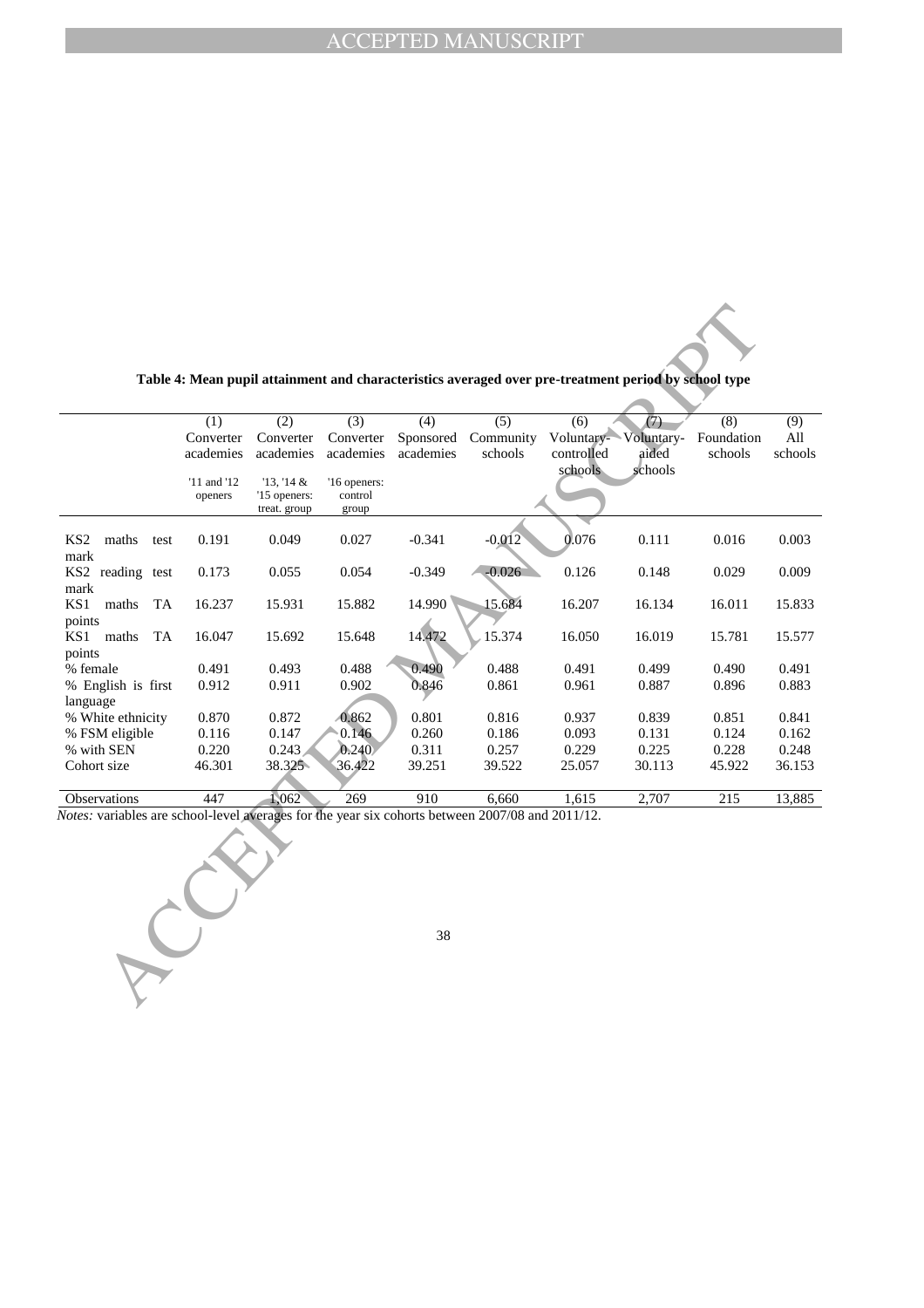| Table 5: KS2 maths and reading test mark DiD models with common treatment effect |  |  |  |  |
|----------------------------------------------------------------------------------|--|--|--|--|
|----------------------------------------------------------------------------------|--|--|--|--|

|                                                                                                                                                           |                    |                    | Table 5: KS2 maths and reading test mark DiD models with common treatment effect |                    |                    |                        |
|-----------------------------------------------------------------------------------------------------------------------------------------------------------|--------------------|--------------------|----------------------------------------------------------------------------------|--------------------|--------------------|------------------------|
|                                                                                                                                                           |                    |                    |                                                                                  |                    |                    |                        |
|                                                                                                                                                           | (1)                | (2)                | (3)                                                                              | (4)                | (5)                | (6)                    |
|                                                                                                                                                           | KS2 maths test     | KS2 maths test     | KS2 maths test                                                                   | KS2 reading        | KS2 reading        | KS2 reading            |
|                                                                                                                                                           | mark               | mark               | mark                                                                             | test mark          | test mark          | test mark              |
|                                                                                                                                                           |                    |                    |                                                                                  |                    |                    |                        |
| Converter academy                                                                                                                                         | 0.0141<br>(0.0119) | 0.0144<br>(0.0119) | 0.0169<br>(0.0121)                                                               | 0.0087<br>(0.0116) | 0.0104<br>(0.0116) | 0.0067<br>(0.0113)     |
| Female                                                                                                                                                    |                    | $-0.1314***$       | $-0.0882***$                                                                     |                    | $0.2061***$        | $0.0769***$            |
|                                                                                                                                                           |                    | (0.0034)           | (0.0029)                                                                         |                    | (0.0036)           | (0.0029)               |
| English is first language                                                                                                                                 |                    | $-0.0985***$       | $-0.1677$ **                                                                     |                    | $0.0484***$        | $-0.0643***$           |
|                                                                                                                                                           |                    | (0.0111)           | (0.0085)                                                                         |                    | (0.0106)           | (0.0081)               |
| White ethnicity                                                                                                                                           |                    | $-0.0317***$       | $-0.0248$ **                                                                     |                    | $-0.0400$ ***      | 0.0096                 |
|                                                                                                                                                           |                    | (0.0088)           | (0.0064)                                                                         |                    | (0.0084)           | (0.0063)               |
| FSM eligible                                                                                                                                              |                    | $-0.3848***$       | $-0.2098$ <sup>*</sup>                                                           |                    | $-0.3620$ ***      | $-0.1679$ ***          |
|                                                                                                                                                           |                    | (0.0075)           | (0.0054)                                                                         |                    | (0.0071)           | (0.0050)               |
| Cohort size                                                                                                                                               |                    | $-0.0026$          | $-0.0020$                                                                        |                    | $-0.0018$ ***      | $-0.0011$ <sup>*</sup> |
|                                                                                                                                                           |                    | (0.0007)           | (0.0006)                                                                         |                    | (0.0005)           | (0.0005)               |
| KS1 math level                                                                                                                                            |                    |                    | $^{\backprime}1.0740^{***}$                                                      |                    |                    |                        |
|                                                                                                                                                           |                    |                    | (0.0048)                                                                         |                    |                    |                        |
| KS1 reading level                                                                                                                                         |                    |                    |                                                                                  |                    |                    | $0.8965***$            |
|                                                                                                                                                           |                    |                    |                                                                                  |                    |                    | (0.0042)               |
| Constant                                                                                                                                                  | $0.0819***$        | $0.5990*$          | $-1.9516***$                                                                     | $0.0880***$        | $0.2676$ ***       | $-1.7700$ <sup>*</sup> |
|                                                                                                                                                           | (0.0069)           | (0.0365)           | (0.0371)                                                                         | (0.0069)           | (0.0315)           | (0.0322)               |
| School fixed effects                                                                                                                                      | Yes                | Yes                | Yes                                                                              | Yes                | Yes                | Yes                    |
| School year effects                                                                                                                                       | Yes <sup>®</sup>   | Yes                | Yes                                                                              | Yes                | Yes                | Yes                    |
|                                                                                                                                                           |                    |                    |                                                                                  |                    |                    |                        |
| No. of academies                                                                                                                                          | 1,062              | 1,062              | 1,062                                                                            | 1,062              | 1,062              | 1,062                  |
| No. of future academies                                                                                                                                   | 269                | 269                | 269                                                                              | 269                | 269                | 269                    |
| Observations                                                                                                                                              | 326,835            | 326,835            | 326,835                                                                          | 324,369            | 324,369            | 324,369                |
| Adj. R-Square                                                                                                                                             | 0.070              | 0.104              | 0.414                                                                            | 0.078              | 0.116              | 0.398                  |
| <i>Notes:</i> test marks are standardised to mean zero, standard deviation one. Columns $(2)$ , $(3)$ , $(5)$ , and $(6)$ include month of birth effects. |                    |                    |                                                                                  |                    |                    |                        |
| Robust standard errors clustered at school level in parentheses. *** denotes significance at 1% level, ** at 5% level, * at 10% level.                    |                    |                    |                                                                                  |                    |                    |                        |
|                                                                                                                                                           |                    |                    |                                                                                  |                    |                    |                        |
|                                                                                                                                                           |                    |                    | 39                                                                               |                    |                    |                        |
|                                                                                                                                                           |                    |                    |                                                                                  |                    |                    |                        |
|                                                                                                                                                           |                    |                    |                                                                                  |                    |                    |                        |
|                                                                                                                                                           |                    |                    |                                                                                  |                    |                    |                        |
|                                                                                                                                                           |                    |                    |                                                                                  |                    |                    |                        |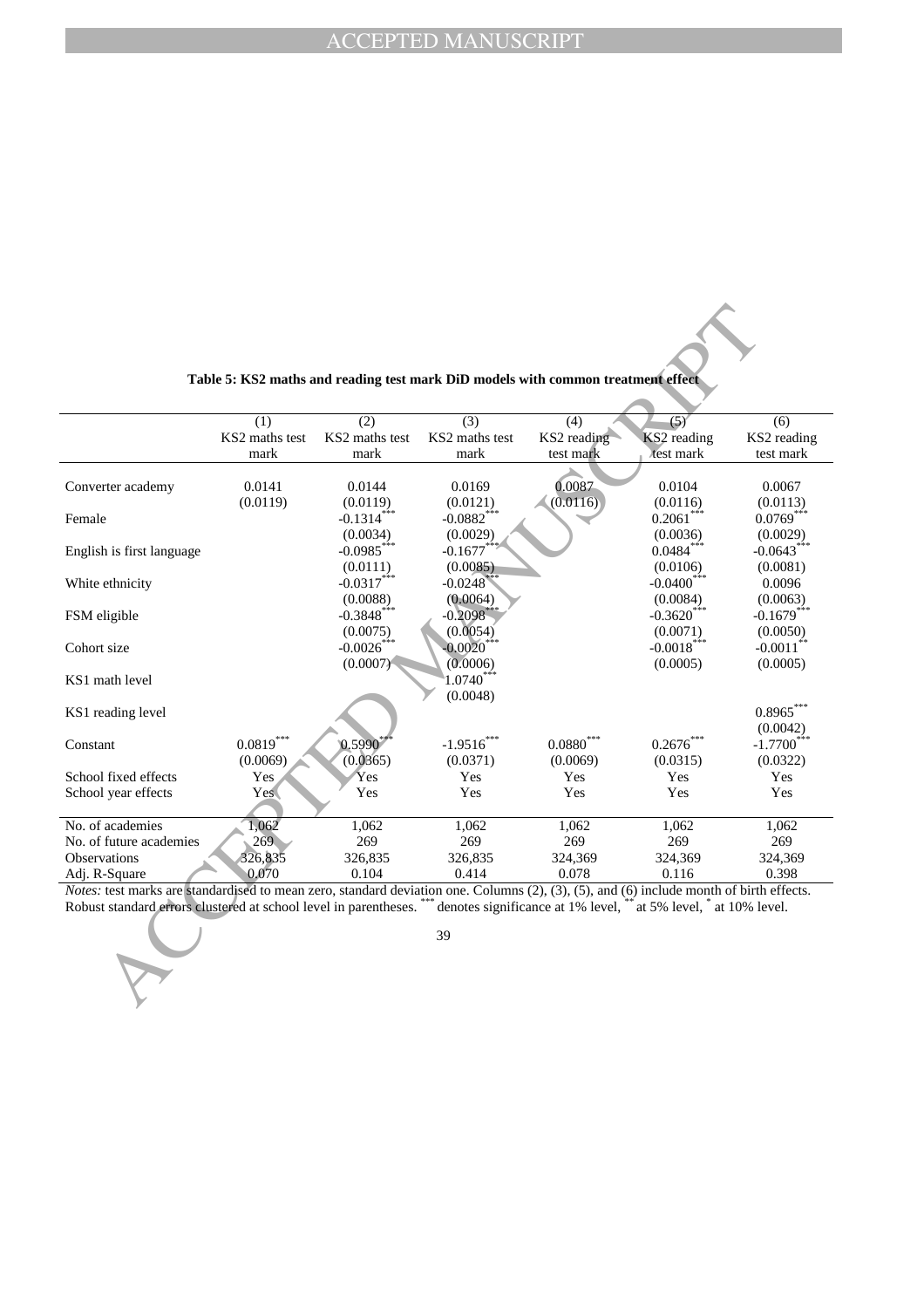|                                                                                                          | (1)                 | (2)                     |
|----------------------------------------------------------------------------------------------------------|---------------------|-------------------------|
|                                                                                                          | KS2 maths test mark | KS2 reading test mark   |
|                                                                                                          |                     |                         |
| Panel A: Heterogeneity by FSM eligibility                                                                |                     |                         |
| Converter academy                                                                                        | 0.0121              | 0.0019                  |
|                                                                                                          | (0.0119)            | (0.0111)                |
| Converter academy x FSM eligible                                                                         | $0.0300^{**}$       | 0.0303                  |
|                                                                                                          | (0.0120)            | (0.0119)                |
| FSM eligible                                                                                             | $-0.2176$           | $0.1758***$             |
|                                                                                                          | (0.0063)            | (0.0059)                |
|                                                                                                          |                     |                         |
| Adj. R-Square                                                                                            | 0.414               | 0.398                   |
|                                                                                                          |                     |                         |
| Panel B: Heterogeneity by predecessor school type                                                        |                     |                         |
| Converter academy                                                                                        | 0.0013              | $-0.0192$               |
|                                                                                                          | (0.0162)<br>0.0217  | (0.0150)<br>$0.0361$ ** |
| academy<br>Converter<br>community<br>$\mathbf X$<br><b>or</b><br>voluntary-controlled predecessor school | (0.0170)            | (0.0156)                |
|                                                                                                          |                     |                         |
| Adj. R-Square                                                                                            | 0.414               | 0.398                   |
|                                                                                                          |                     |                         |
| Control variables                                                                                        | Yes                 | Yes                     |
| Value-added model                                                                                        | Yes                 | Yes                     |
| School fixed effects                                                                                     | Yes                 | Yes                     |
| School year effects                                                                                      | Yes                 | Yes                     |
|                                                                                                          |                     |                         |
| No. of academies                                                                                         | 1,062               | 1,062                   |
| No. of future academies                                                                                  | 269                 | 269                     |
| Observations                                                                                             | 326,835             | 324,369                 |
| $Notes:$ test marks are standardised to mean zero, standard deviation one. Control variables are the     |                     |                         |
| same as in the Table 5. Robust standard errors clustered at school level in parentheses. *** denotes     |                     |                         |
| significance at 1% level, <sup>*</sup> at 5% level, * at 10% level.                                      |                     |                         |
|                                                                                                          |                     |                         |
|                                                                                                          |                     |                         |
|                                                                                                          |                     |                         |
|                                                                                                          |                     |                         |
|                                                                                                          |                     |                         |
|                                                                                                          |                     |                         |

## **Table 6: KS2 maths and reading test mark DiD models with heterogenous treatment effects**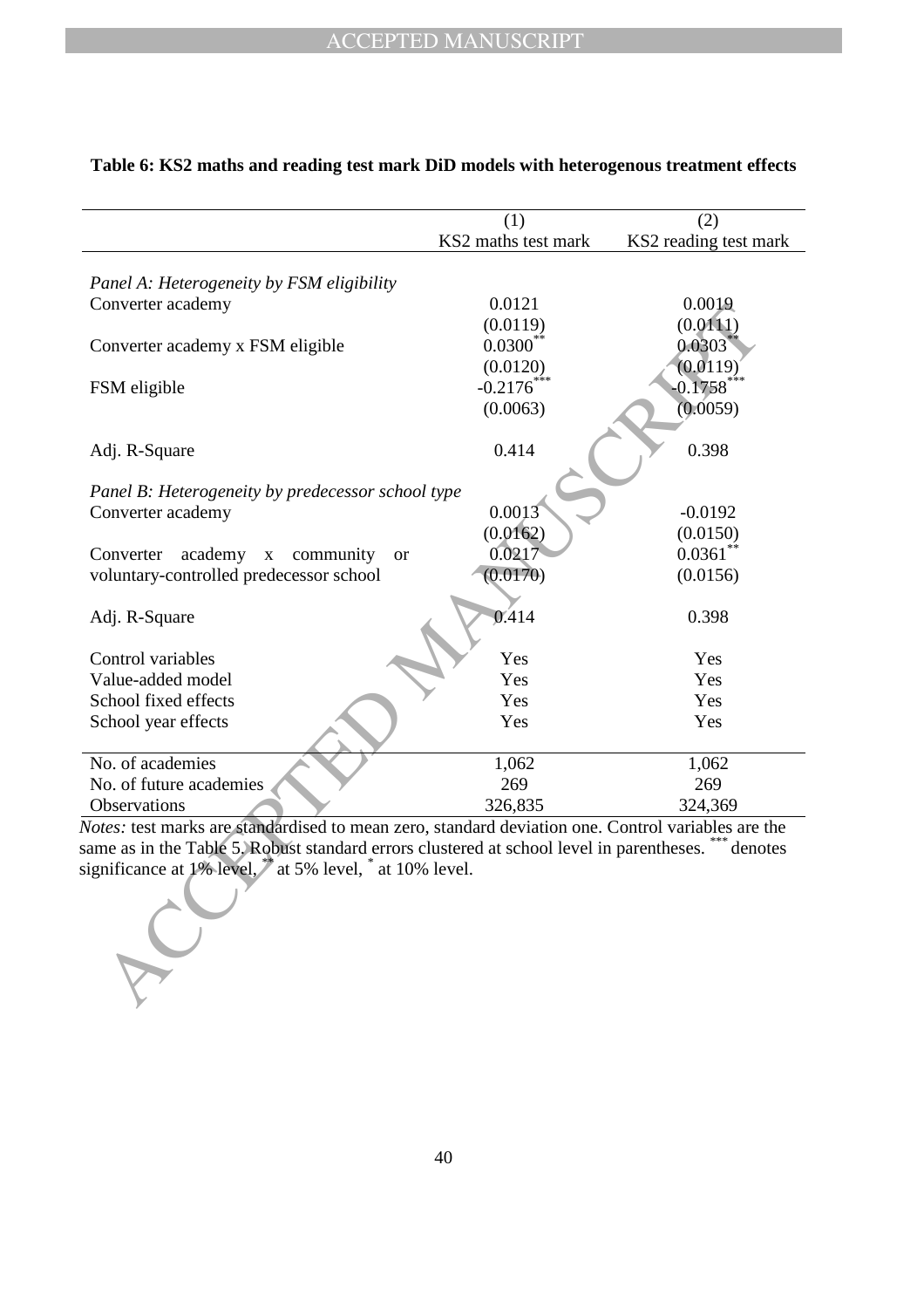| Table 7: Year 6 cohort composition DiD model with school-level data |  |  |
|---------------------------------------------------------------------|--|--|
|---------------------------------------------------------------------|--|--|

|                         | (1)         | (2)                 | (3)                    | (4)              | (5)                 | (6)          | (7)         |
|-------------------------|-------------|---------------------|------------------------|------------------|---------------------|--------------|-------------|
|                         | Same school | <b>FSM</b> Eligible | <b>SEN</b>             | English is first | White               | KS1 maths    | KS1 reading |
|                         | since KS1   |                     |                        | language         | ethnicity           | points       | points      |
|                         |             |                     |                        |                  |                     |              |             |
| Converter academy       | 0.0023      | $-0.0004$           | $-0.0118$ **           | $-0.0014$        | 0.0012              | 0.0139       | 0.0290      |
|                         | (0.0057)    | (0.0034)            | (0.0047)               | (0.0027)         | (0.0027)            | (0.0443)     | (0.0498)    |
| Constant                | $0.7398***$ | $0.1314***$         | $0.2322***$            | $0.9199***$      | $\sqrt{0.8789}$ *** | $16.0040***$ | 15.4963***  |
|                         | (0.0042)    | (0.0019)            | (0.0029)               | (0.0014)         | (0.0016)            | (0.0280)     | (0.0300)    |
| School fixed effects    | Yes         | Yes                 | Yes                    | Yes              | Yes                 | Yes          | Yes         |
| School year effects     | Yes         | Yes                 | Yes                    | Yes              | Yes                 | Yes          | Yes         |
|                         |             |                     | 1062                   |                  |                     |              |             |
| No. of academies        | 1,062       | 1,062               | 269                    | 1,062            | 1,062               | 1,062        | 1,062       |
| No. of future academies | 269         | 269                 | 9317                   | 269              | 269                 | 269          | 269         |
| <b>Observations</b>     | 9,317       | 9,317               | 0.385                  | 9,317            | 9,317               | 9,317        | 9,317       |
| Adj. R-Square           | 0.761       | 0.768               | $-0.0118$ <sup>*</sup> | 0.927            | 0.935               | 0.511        | 0.554       |

*Notes:* robust standard errors clustered at school level in parentheses. \*\*\* denotes significance at 1% level, \*\* at 5% level, \* at 10%,

**PCCEPTED**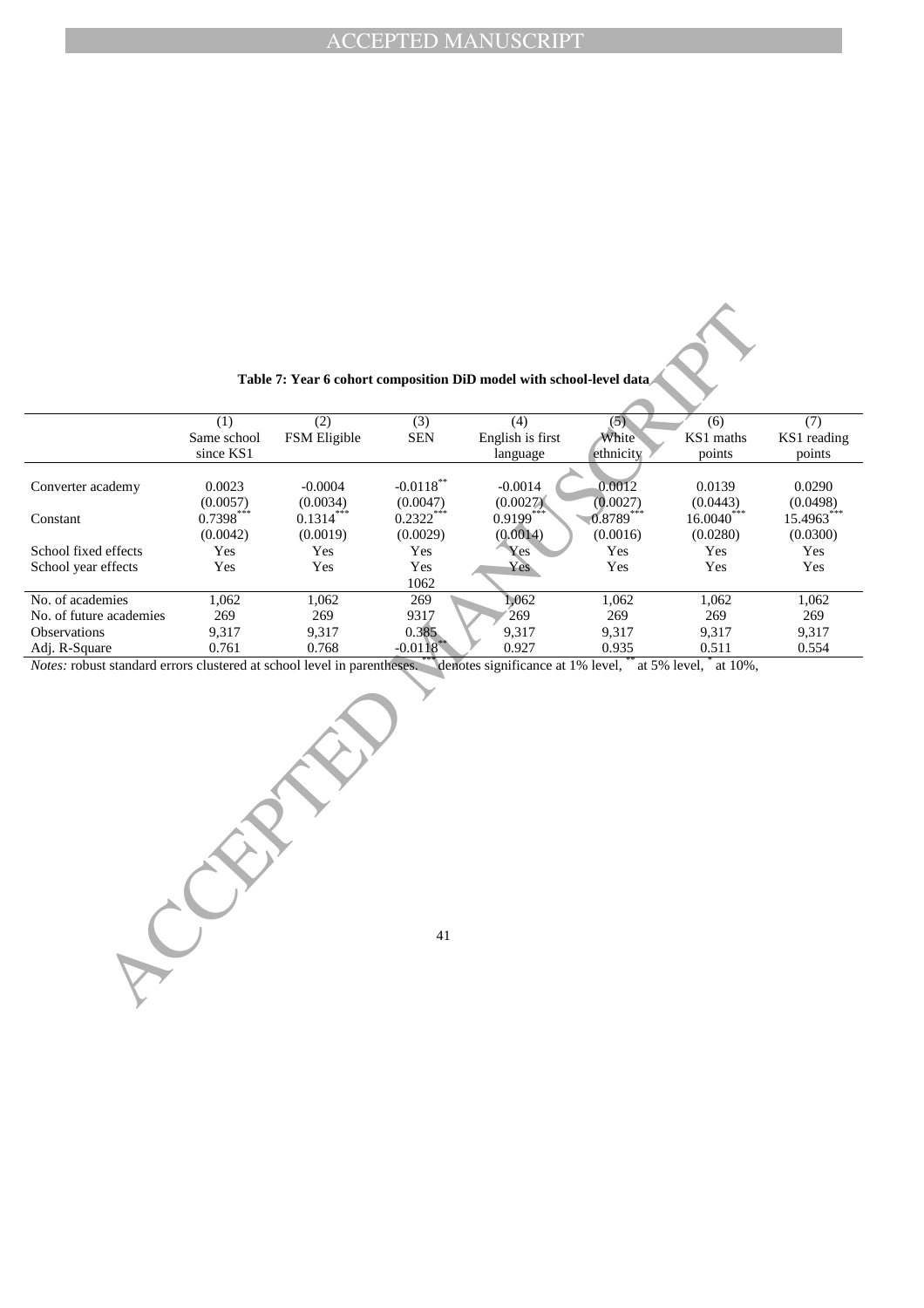|                                                                                                | (1)       | (2)           | (3)                                                               | (4)          |
|------------------------------------------------------------------------------------------------|-----------|---------------|-------------------------------------------------------------------|--------------|
|                                                                                                | KS1 maths | KS1 maths     | KS1 reading                                                       | KS1 reading  |
|                                                                                                | points    | points        | points                                                            | points       |
|                                                                                                |           |               |                                                                   |              |
| Converter academy                                                                              | 0.0236    | 0.0238        | 0.0048                                                            | $-0.0001$    |
|                                                                                                | (0.0385)  | (0.0378)      | (0.0382)                                                          | (0.0375)     |
| Female                                                                                         |           | $-0.0093$     |                                                                   | 1.1031       |
|                                                                                                |           | (0.0118)      |                                                                   | (0.0125)     |
| English is first language                                                                      |           | $0.3777***$   |                                                                   | $0.8330***$  |
|                                                                                                |           | (0.0349)      |                                                                   | (0.0429)     |
| White ethnicity                                                                                |           | $-0.2238$ *** |                                                                   | $-0.6356$    |
|                                                                                                |           | (0.0274)      |                                                                   | (0.0330)     |
| FSM eligible                                                                                   |           | $-1.4576$     |                                                                   | $-1.7383***$ |
|                                                                                                |           | (0.0223)      |                                                                   | (0.0269)     |
| Cohort size                                                                                    |           | 0.0017        |                                                                   | 0.0018       |
|                                                                                                |           | (0.0016)      |                                                                   | (0.0017)     |
| Constant                                                                                       | 15.9076   | 16.9645       | 15.7741                                                           | 16.2225      |
|                                                                                                | (0.0236)  | (0.0864)      | (0.0255)                                                          | (0.0917)     |
| School fixed effects                                                                           | Yes       | Yes           | Yes                                                               | Yes          |
| School year effects                                                                            | Yes       | Yes           | Yes                                                               | Yes          |
|                                                                                                |           |               |                                                                   |              |
| No. of academies                                                                               | 1,146     | 1,146         | 1,146                                                             | 1,146        |
| No. of future academies                                                                        | 292       | 292           | 292                                                               | 292          |
| Observations                                                                                   | 432,669   | 432,669       | 432,659                                                           | 432,659      |
| Adj. R-Square                                                                                  | 0.071     | 0.131         | 0.077                                                             | 0.151        |
| Notes: columns (2) and (4) include month of birth dummies. Robust standard errors clustered at |           |               |                                                                   |              |
| school level in parentheses.                                                                   |           |               | dénotes significance at 1% level, ** at 5% level, * at 10% level. |              |
|                                                                                                |           |               |                                                                   |              |
|                                                                                                |           |               |                                                                   |              |
|                                                                                                |           |               |                                                                   |              |
|                                                                                                |           |               |                                                                   |              |
|                                                                                                |           |               |                                                                   |              |
|                                                                                                |           |               |                                                                   |              |
|                                                                                                |           |               |                                                                   |              |
|                                                                                                |           |               |                                                                   |              |
|                                                                                                |           |               |                                                                   |              |
|                                                                                                |           |               |                                                                   |              |

## **Table 8: Mid primary school (KS1) maths and reading point score DiD models with common**

**treatment effect**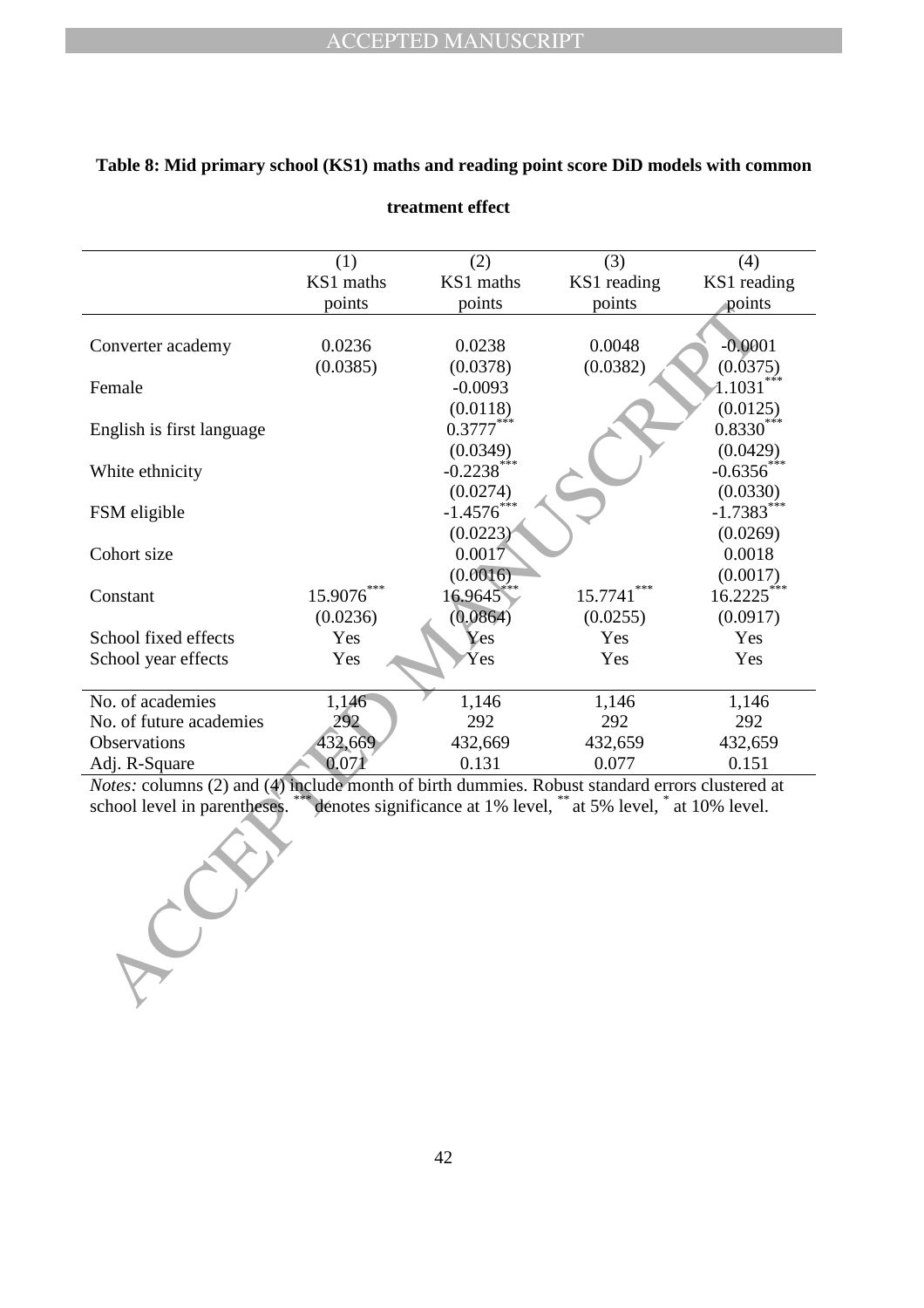|                         | (1)          | (2)         | (3)              | (4)             |
|-------------------------|--------------|-------------|------------------|-----------------|
|                         | FSM Eligible | <b>SEN</b>  | English is first | White ethnicity |
|                         |              |             | language         |                 |
|                         |              |             |                  |                 |
| Converter academy       | $-0.0056$    | $-0.0031$   | $-0.0017$        | $-0.0059$ **    |
|                         | (0.0035)     | (0.0027)    | (0.0051)         | (0.0029)        |
| Constant                | $0.1008***$  | $0.0453***$ | $0.8971***$      | $0.8702***$     |
|                         | (0.0023)     | (0.0016)    | (0.0032)         | (0.0020)        |
| School fixed effects    | Yes          | Yes         | Yes              | Yes             |
| School year effects     | Yes          | Yes         | Yes <sup>®</sup> | Yes             |
|                         |              |             |                  |                 |
| No. of academies        | 1,137        | 1,137       | 847              | 961             |
| No. of future academies | 288          | 288         | 214              | 245             |
| <b>Observations</b>     | 11,400       | 11,400      | 8,488            | 9,648           |
| Adj. R-Square           | 0.715        | 0.333       | 0.750            | 0.898           |

#### **Table 9: Entry-year intake composition DiD model with school-level data**

*Notes:* robust standard errors clustered at school level in parentheses. \*\*\* denotes significance at 1% level, \*\* at 5% level, \* at 10% level.

**PROPERTY**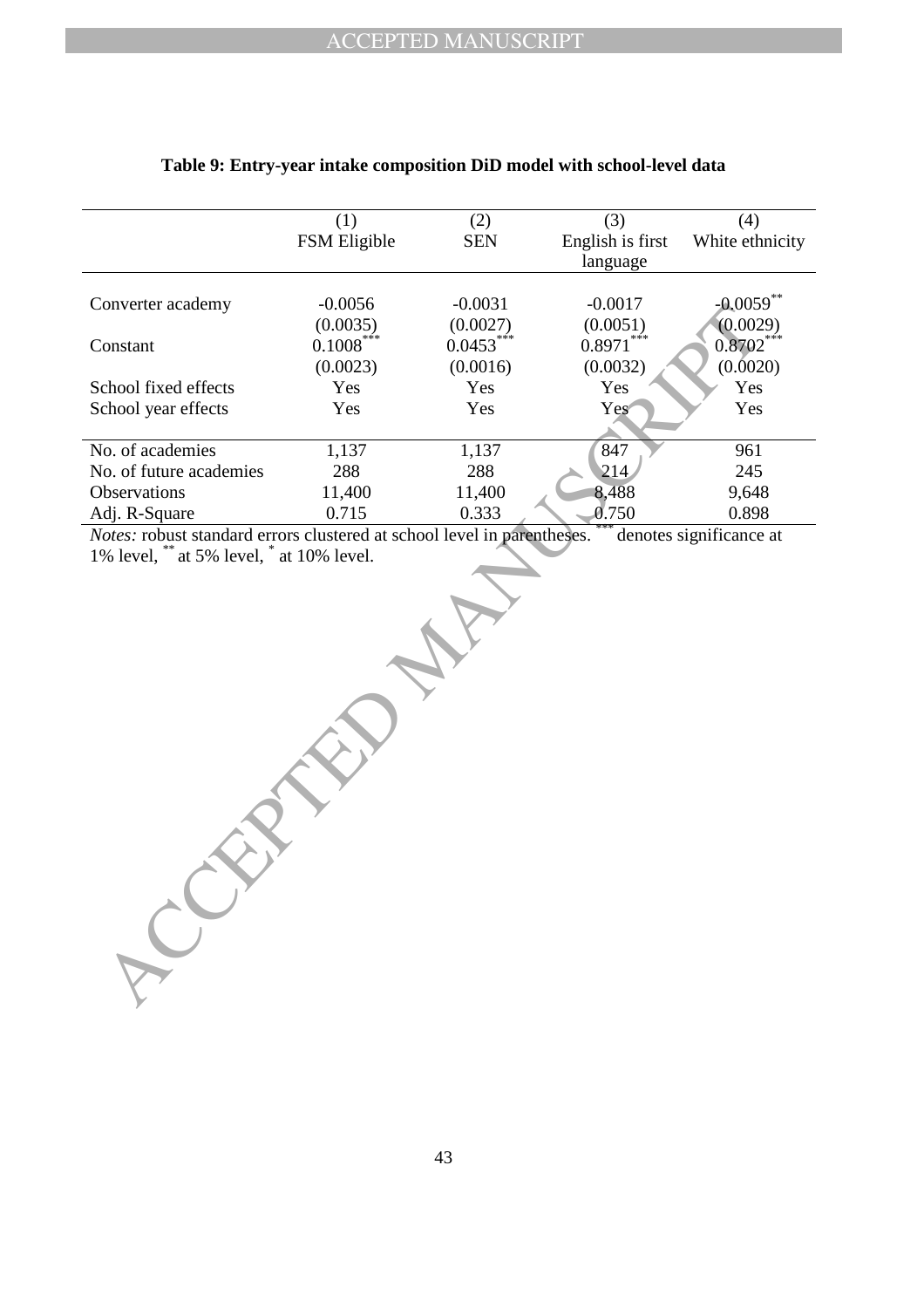|                                                                                                       | (1)                      | (2)            | (3)         | (4)         |
|-------------------------------------------------------------------------------------------------------|--------------------------|----------------|-------------|-------------|
|                                                                                                       | KS2 maths NC             | KS2 reading    | KS2 maths   | KS2 reading |
|                                                                                                       | point score              | NC point score | level $4+$  | $level 4+$  |
| Converter academy                                                                                     | 0.0451                   | 0.0185         | 0.0025      | 0.0028      |
|                                                                                                       | (0.0547)                 | (0.0473)       | (0.0033)    | (0.0023)    |
| Constant                                                                                              | $14.2102$ <sup>***</sup> | $19.1126***$   | $0.4742***$ | $0.7318***$ |
|                                                                                                       | (0.1713)                 | (0.1410)       | (0.0134)    | (0.0074)    |
|                                                                                                       |                          |                |             |             |
| Control variables                                                                                     | Yes                      | Yes            | Yes         | Yes         |
| Value-added model                                                                                     | Yes                      | Yes            | Yes         | Yes         |
| School fixed effects                                                                                  | Yes                      | Yes            | Yes         | Yes         |
| School year effects                                                                                   | Yes                      | Yes            | Yes         | Yes         |
| No. of academies                                                                                      | 1,062                    | 1,062          | 1,062       | 1,062       |
| No. of future academies                                                                               | 269                      | 269            | 269         | 269         |
| Observations                                                                                          | 333,974                  | 331,185        | 324,653     | 319,049     |
| Adj. R-Square                                                                                         | 0.529                    | 0.433          | 0.146       | 0.092       |
| Notes: the outcome variable in columns (1) and (2) is the point score equivalent to the national      |                          |                |             |             |
| curriculum (NC) level achieved in the correspondent subject: level 1 is equal to 9 points, level 6 is |                          |                |             |             |
| 39 points (one level corresponds to 6 points). Dependent variable in columns (3) and (4) are equal    |                          |                |             |             |
| to one if the pupil achieves NC level 4 in maths/reading and zero otherwise. Control variables are    |                          |                |             |             |
| the same as in Table 5. Robust standard errors clustered at school level in parentheses. *** denotes  |                          |                |             |             |
| significance at 1% level, ** at 5% level, * at 10% level.                                             |                          |                |             |             |
|                                                                                                       |                          |                |             |             |
|                                                                                                       |                          |                |             |             |
|                                                                                                       |                          |                |             |             |
|                                                                                                       |                          |                |             |             |
|                                                                                                       |                          |                |             |             |
|                                                                                                       |                          |                |             |             |
|                                                                                                       |                          |                |             |             |
|                                                                                                       |                          |                |             |             |
|                                                                                                       |                          |                |             |             |
|                                                                                                       |                          |                |             |             |
|                                                                                                       |                          |                |             |             |
|                                                                                                       |                          |                |             |             |
|                                                                                                       |                          |                |             |             |
|                                                                                                       |                          |                |             |             |
|                                                                                                       |                          |                |             |             |

## **Appendix Table 1: Common treatment effect DiD models with alternative KS2 attainment**

**measures**